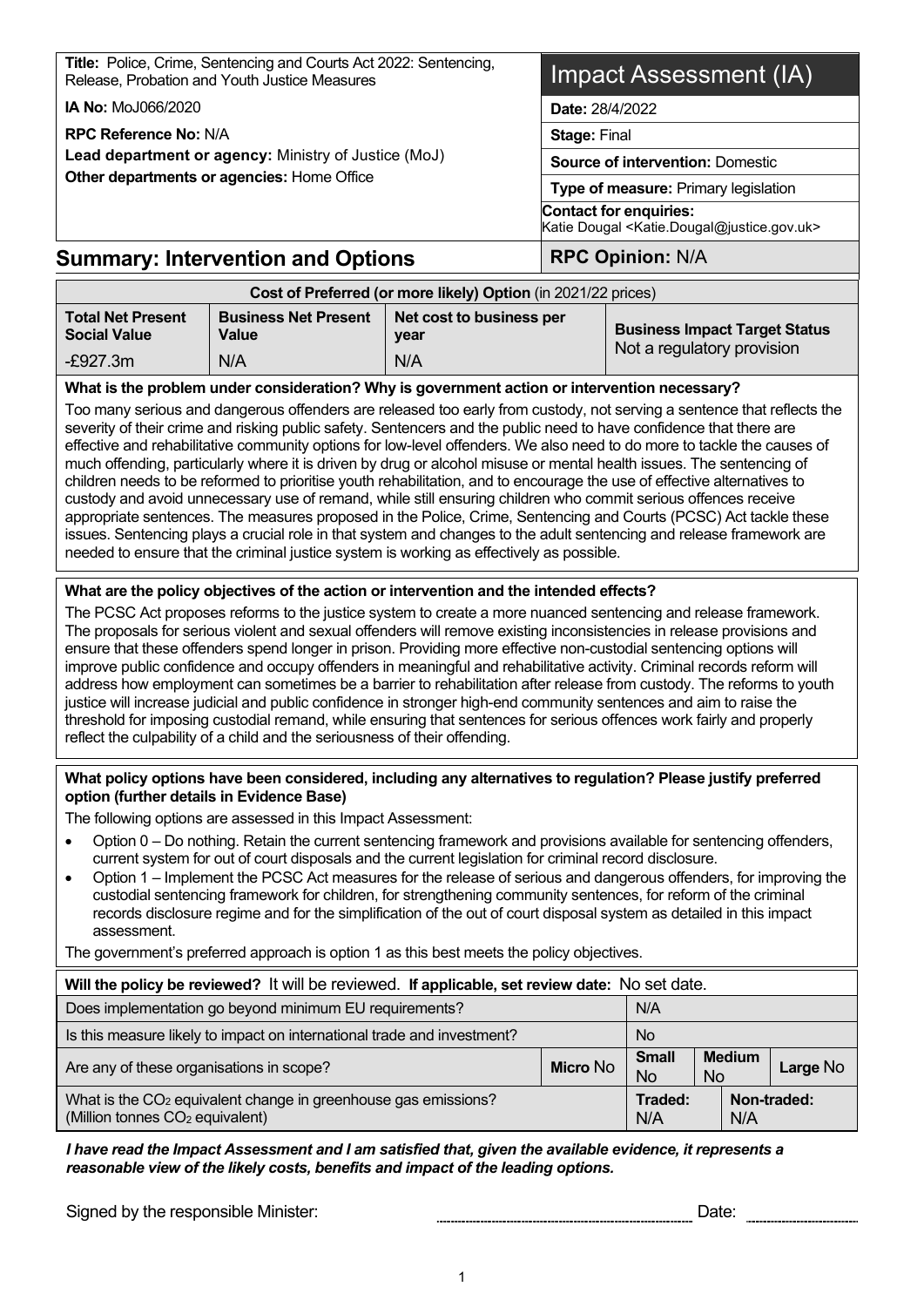## **Summary: Analysis & Evidence Policy Option 1**

**Description:** Implement the PCSC Act measures for the release of serious and dangerous offenders, for improving the custodial sentencing framework for children, for strengthening community sentences, for reform of the criminal records disclosure regime and for the simplification of the out of court disposal system as detailed in this impact assessment.

#### **FULL ECONOMIC ASSESSMENT**

| <b>Price Base Year</b>                                                                                                                                                                                                                                                                                                                                                                                                                                                                                                                                                                                                                                                                                                                                                                                                                                                                                                                                                                                                                                                                                                                                                                                                                                                                                                                                                                                                                                                                                                                                      | <b>PV Base Year</b> |  | <b>Time Period</b>                          |       |               | Net Benefit (Present Value (PV)) (£m)                                                                                                                                                                                                                                                                                                                                                                                                         |                         |                                         |
|-------------------------------------------------------------------------------------------------------------------------------------------------------------------------------------------------------------------------------------------------------------------------------------------------------------------------------------------------------------------------------------------------------------------------------------------------------------------------------------------------------------------------------------------------------------------------------------------------------------------------------------------------------------------------------------------------------------------------------------------------------------------------------------------------------------------------------------------------------------------------------------------------------------------------------------------------------------------------------------------------------------------------------------------------------------------------------------------------------------------------------------------------------------------------------------------------------------------------------------------------------------------------------------------------------------------------------------------------------------------------------------------------------------------------------------------------------------------------------------------------------------------------------------------------------------|---------------------|--|---------------------------------------------|-------|---------------|-----------------------------------------------------------------------------------------------------------------------------------------------------------------------------------------------------------------------------------------------------------------------------------------------------------------------------------------------------------------------------------------------------------------------------------------------|-------------------------|-----------------------------------------|
| 2021/22                                                                                                                                                                                                                                                                                                                                                                                                                                                                                                                                                                                                                                                                                                                                                                                                                                                                                                                                                                                                                                                                                                                                                                                                                                                                                                                                                                                                                                                                                                                                                     | 2021/22             |  | Years 10                                    |       | Low: -£834.8m | High: -£1,004.0m                                                                                                                                                                                                                                                                                                                                                                                                                              | Best Estimate: -£927.3m |                                         |
| COSTS (£m)                                                                                                                                                                                                                                                                                                                                                                                                                                                                                                                                                                                                                                                                                                                                                                                                                                                                                                                                                                                                                                                                                                                                                                                                                                                                                                                                                                                                                                                                                                                                                  |                     |  | <b>Total Transition</b><br>(Constant Price) | Years |               | <b>Average Annual</b><br>(excl. Transition) (Constant Price)                                                                                                                                                                                                                                                                                                                                                                                  |                         | <b>Total Cost</b><br>(Present Value)    |
| Low                                                                                                                                                                                                                                                                                                                                                                                                                                                                                                                                                                                                                                                                                                                                                                                                                                                                                                                                                                                                                                                                                                                                                                                                                                                                                                                                                                                                                                                                                                                                                         |                     |  | £246.3m                                     |       | £62.0m        |                                                                                                                                                                                                                                                                                                                                                                                                                                               |                         | £866.4m                                 |
| High                                                                                                                                                                                                                                                                                                                                                                                                                                                                                                                                                                                                                                                                                                                                                                                                                                                                                                                                                                                                                                                                                                                                                                                                                                                                                                                                                                                                                                                                                                                                                        |                     |  | £275.4m                                     | 1     | £69.8m        |                                                                                                                                                                                                                                                                                                                                                                                                                                               |                         | £1,036.9m                               |
| <b>Best Estimate</b>                                                                                                                                                                                                                                                                                                                                                                                                                                                                                                                                                                                                                                                                                                                                                                                                                                                                                                                                                                                                                                                                                                                                                                                                                                                                                                                                                                                                                                                                                                                                        |                     |  | £261.6m                                     |       |               | £76.1m                                                                                                                                                                                                                                                                                                                                                                                                                                        |                         | £959.6m                                 |
| Description and scale of key monetised costs by 'main affected groups'<br>The main monetised costs of Option 1 over the next 10 years are as follows:<br>Prison Services: Between £296.3m to £358.6m running costs; £246.3m to £275.4m construction costs.<br>$\bullet$<br>Electronic Monitoring Service: £13.8 to £32.9 for increasing the caseload who will be monitored.<br>$\bullet$<br>Probation Services: £73.6m to £93.4m from increased supervision, particularly through increased demand.<br>$\bullet$<br>Youth Custody Service: £39.6m to £63.0m for increased youth custodial population due to DTO changes.<br>$\bullet$<br>MoJ: £1.6m for piloting, monitoring and management based on initial research specifications.<br>$\bullet$<br>HM Courts and Tribunals Service and Legal Aid Agency: £43.3m<br>$\bullet$<br>Youth Offending Teams: between £22.9m and £43.8m for expanded youth community supervision.<br>$\bullet$<br>Parole Board: £1.5m for increase in caseloads.<br>$\bullet$<br>Other key non-monetised costs by 'main affected groups'<br>Not all main affected groups are listed here, though the key ones are:<br>Prison Services and the Youth Custody Service will face increased population and longer times spent in<br>custody for some offenders, which may compound prison instability, self-harm, violence and overcrowding.<br>Offenders and their families: Serving longer periods in custody may mean family breakdown is more likely,<br>٠<br>affecting prisoner mental health and subsequent reoffending risk. |                     |  |                                             |       |               |                                                                                                                                                                                                                                                                                                                                                                                                                                               |                         |                                         |
| <b>BENEFITS (£m)</b>                                                                                                                                                                                                                                                                                                                                                                                                                                                                                                                                                                                                                                                                                                                                                                                                                                                                                                                                                                                                                                                                                                                                                                                                                                                                                                                                                                                                                                                                                                                                        |                     |  | <b>Total Transition</b><br>(Constant Price) | Years |               | <b>Average Annual</b><br>(excl. Transition) (Constant Price)                                                                                                                                                                                                                                                                                                                                                                                  |                         | <b>Total Benefit</b><br>(Present Value) |
| Low                                                                                                                                                                                                                                                                                                                                                                                                                                                                                                                                                                                                                                                                                                                                                                                                                                                                                                                                                                                                                                                                                                                                                                                                                                                                                                                                                                                                                                                                                                                                                         |                     |  | N/A                                         |       |               | £3.2m                                                                                                                                                                                                                                                                                                                                                                                                                                         |                         | £31.7m                                  |
| High                                                                                                                                                                                                                                                                                                                                                                                                                                                                                                                                                                                                                                                                                                                                                                                                                                                                                                                                                                                                                                                                                                                                                                                                                                                                                                                                                                                                                                                                                                                                                        |                     |  | N/A                                         |       |               |                                                                                                                                                                                                                                                                                                                                                                                                                                               |                         |                                         |
| <b>Best Estimate</b>                                                                                                                                                                                                                                                                                                                                                                                                                                                                                                                                                                                                                                                                                                                                                                                                                                                                                                                                                                                                                                                                                                                                                                                                                                                                                                                                                                                                                                                                                                                                        |                     |  |                                             |       |               |                                                                                                                                                                                                                                                                                                                                                                                                                                               |                         | £32.3m                                  |
| Description and scale of key monetised benefits by 'main affected groups'<br>Prison Services: £1.4m for diversion of offenders due to piloting problem-solving courts.<br>Probation Services: between £17.9m and £19.1m from reduced licence workload<br>All agencies associated with the Out of Court Disposal system: £12.4m from the simplification proposed.<br>Other key non-monetised benefits by 'main affected groups'<br>Not all non-monetised benefits could be listed here due to space. The key non-monetised benefits are:<br>Increased confidence in the criminal justice system for the public, victims, and the judiciary;<br>$\bullet$<br>Problem-solving courts and community sentencing changes will contribute to improved offender rehabilitation;<br>Offenders will benefit due to increased opportunity for rehabilitation through tackling drivers of offending and                                                                                                                                                                                                                                                                                                                                                                                                                                                                                                                                                                                                                                                                 |                     |  |                                             |       |               | £3.2m<br>£3.3m                                                                                                                                                                                                                                                                                                                                                                                                                                |                         | £32.9m                                  |
| $\bullet$                                                                                                                                                                                                                                                                                                                                                                                                                                                                                                                                                                                                                                                                                                                                                                                                                                                                                                                                                                                                                                                                                                                                                                                                                                                                                                                                                                                                                                                                                                                                                   |                     |  | N/A                                         |       |               |                                                                                                                                                                                                                                                                                                                                                                                                                                               |                         |                                         |
| increased potential employability.                                                                                                                                                                                                                                                                                                                                                                                                                                                                                                                                                                                                                                                                                                                                                                                                                                                                                                                                                                                                                                                                                                                                                                                                                                                                                                                                                                                                                                                                                                                          |                     |  |                                             |       |               |                                                                                                                                                                                                                                                                                                                                                                                                                                               |                         |                                         |
| Key assumptions/sensitivities/risks<br>$\bullet$<br>$\bullet$<br><b>BUSINESS ASSESSMENT (Option 1)</b>                                                                                                                                                                                                                                                                                                                                                                                                                                                                                                                                                                                                                                                                                                                                                                                                                                                                                                                                                                                                                                                                                                                                                                                                                                                                                                                                                                                                                                                      |                     |  | The implementation date is Autumn 2021.     |       |               | Not all the assumptions can be listed due to space (see Section H for a full list). The main assumptions include:<br>Future estimated volumes are based on MoJ published statistics and justice system demand projections.<br>Recruitment of additional police officers and the system's recovery from COVID could affect estimates.<br>Assumes all sentencer behaviour remains the same, except where the measure proposed expects a change. | Discount rate (%)       | 3.5%                                    |

**Costs: N/A Benefits: N/A Net: N/A** 

**provisions only) £m:** N/A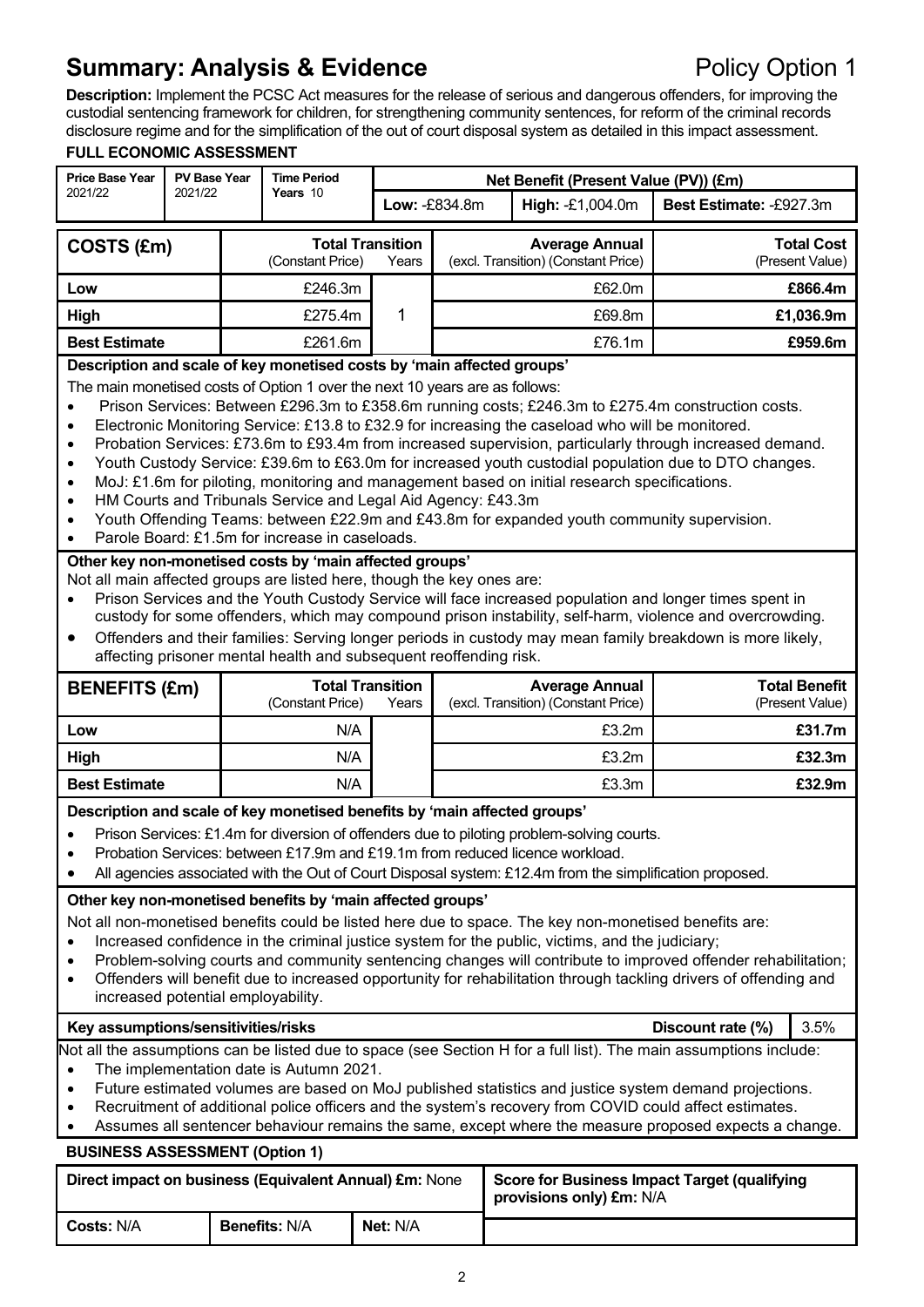

# **Police, Crime, Sentencing and Courts Act**

Sentencing, Release, Probation and Youth Justice Measures

**March 2022**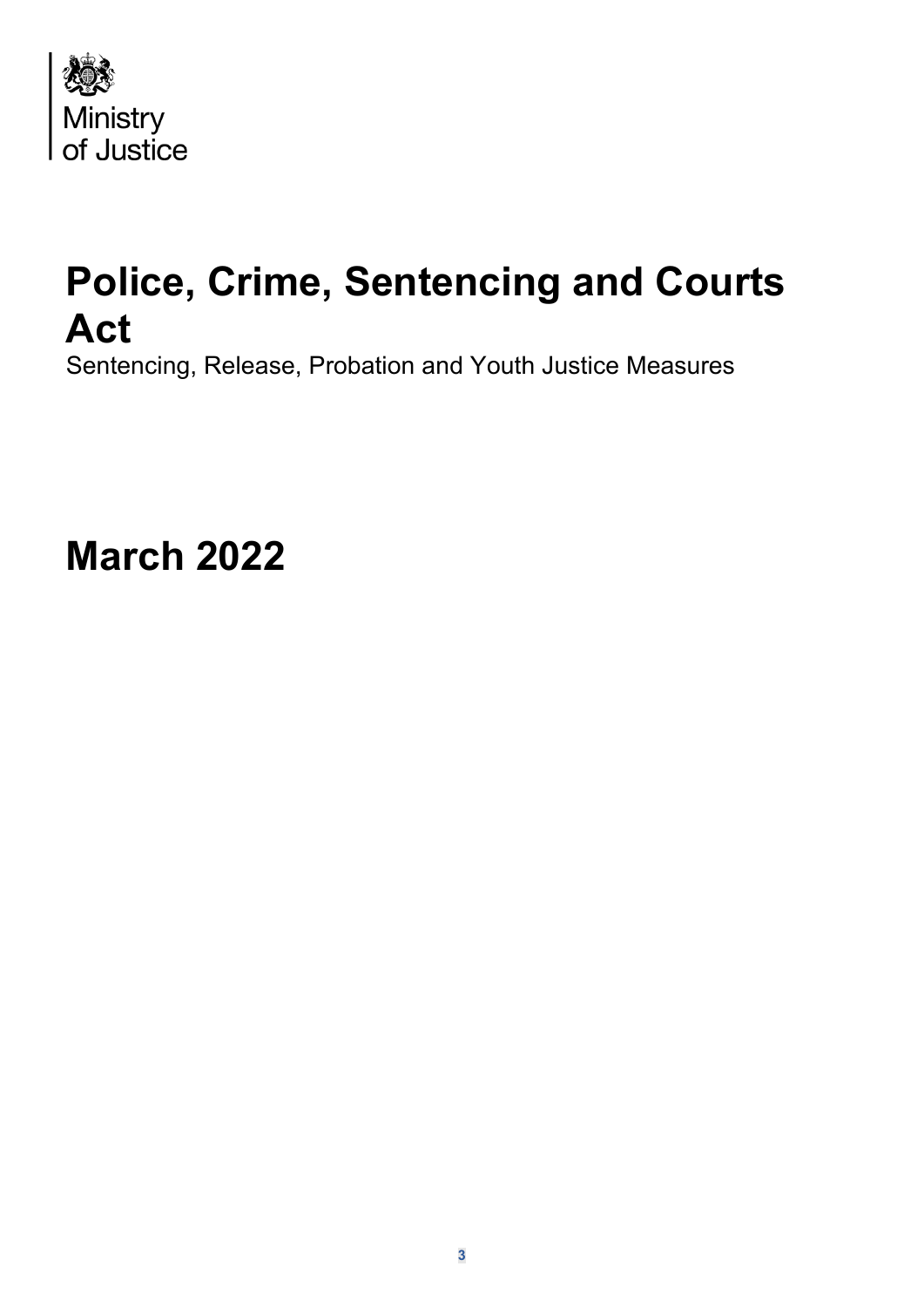## **A. Summary**

- 1. The Police, Crime, Sentencing and Courts (PCSC) Act will, in part, make changes to the sentencing and release framework in England and Wales $^{\rm 1}$  $^{\rm 1}$  $^{\rm 1}$ . At its heart, the PCSC Act reflects the government's commitment to have a criminal justice system (CJS) that keeps people safe, as well as one which the public understands and in which they can have confidence.
- 2. The sentencing measures in the PCSC Act will: ensure that serious and dangerous offenders are kept off the streets for longer; better protect the public; deliver punishments that are better balanced to the seriousness of crimes committed; work to tackle the many complex causes of offending; and provide the opportunity and support to reform for those offenders who truly want to turn their backs on crime.
- 3. This Impact Assessment (IA) explains the policy rationale and objectives which underpin the sentencing, release, probation and youth justice measures in the Act and describes the key stakeholders who would be affected. It then provides an overview of the estimated effect of each of the measures on society, including both the monetised and non-monetised impacts.

## **B. Background**

- 4. In 2019, the CJS formally dealt with 1.52 million people. In this period, the police issued 144,000 out of court disposals (OOCDs) and the courts proceeded against 1.37m individuals. Of those found guilty, the courts handed out 76,000 custodial sentences, and around 87,300 community orders, while the remaining offenders received a fine or other sentence $^{\text{\tiny 2}}$  $^{\text{\tiny 2}}$  $^{\text{\tiny 2}}$ .
- 5. Statistics from the Crime Survey in England and Wales<sup>[3](#page-3-2)</sup> suggested that, in 2017/18, around two thirds (69%) of the public are confident that the CJS is 'fair', with just over half of the public (53%) seeing the CJS as 'effective'. However, in the same year, less than half (40%) believed that courts are effective at giving punishments which fit the crime $^4$  $^4$ .
- 6. The sentences passed by our courts are criticised, often not for their overall length but by the shortness of the actual time spent in custody. It is only sensible that sentence lengths and options vary according to the level of harm, though around 70% of the public believe that sentences are generally too lenient<sup>5</sup>. Research into attitudes around criminal sentencing shows us that victims who had little understanding of sentences and expressed feeling 'let down' after learning that the sentence given did not relate to the actual time the offender would spend in custody $^{6,7}.$  $^{6,7}.$  $^{6,7}.$  $^{6,7}.$  $^{6,7}.$
- 7. The automatic early release of dangerous and serious offenders risks public safety, as well as public confidence. Previous legislative changes have been made to address the automatic early release for serious sexual and violent offenders sentenced to 7 years or more. We have also ended automatic early release for terrorist offenders through the Terrorist Offenders (Restriction of Early Release) (TORER) Act 2020 and introduced the Counter-Terrorism and Sentencing Act to ensure terrorist offenders spend longer in prison and can have longer periods of supervision on licence.
- 8. At the other end of the spectrum, the justice system could better support offenders committing low level offences, particularly through more effective and tailored community sentences. In 2019,

<span id="page-3-0"></span> $1$  Act measures related to driving offences will also be given affect in Scotland, please see related sections of this IA for details.

<span id="page-3-1"></span><sup>2</sup> Criminal Justice System Statistics Quarterly, December 2019, Ministry of Justice 3

<span id="page-3-2"></span>https://www.ons.gov.uk/peoplepopulationandcommunity/crimeandjustice/adhocs/008964dataonconfidenceinthecriminaljusticesystemyearsendin gmarch2008tomarch2018crimesurveyforenglandandwales 4

<span id="page-3-3"></span>https://www.ons.gov.uk/peoplepopulationandcommunity/crimeandjustice/adhocs/010285dataonconfidenceandawarenessofthecriminaljusticesyst emfromyearendingmarchvaryingyearscrimesurveyforenglandandwales

<span id="page-3-4"></span><sup>5</sup> *Public Confidence in Sentencing and the Criminal Justice System*, 7 August 2019, The Sentencing Council.

<span id="page-3-5"></span> $6$  A 2016 YouGov poll asked, 'What do you think should be the main purpose of sending people who have committed a crime to prison?'. The results indicate that there is no clear consensus on what those surveyed feel is the main purpose of a prison sentence. 29% said the sentence should be to punish the criminal, with 28% indicating the purpose should be to rehabilitate, followed by acting as a deterrent (21%) and to ensuring violent criminals are off the street (19%).

<span id="page-3-6"></span> $7$  Deliberative polling is a method of providing some members of the public with more information on an issue and then measure attitudes before and after, noting any changes in opinion. This is often an experimental approach which involves a random assignment to issues and the quality and type of information about it provided, any differences in opinions or attitudes can therefore be attributed to the extra information.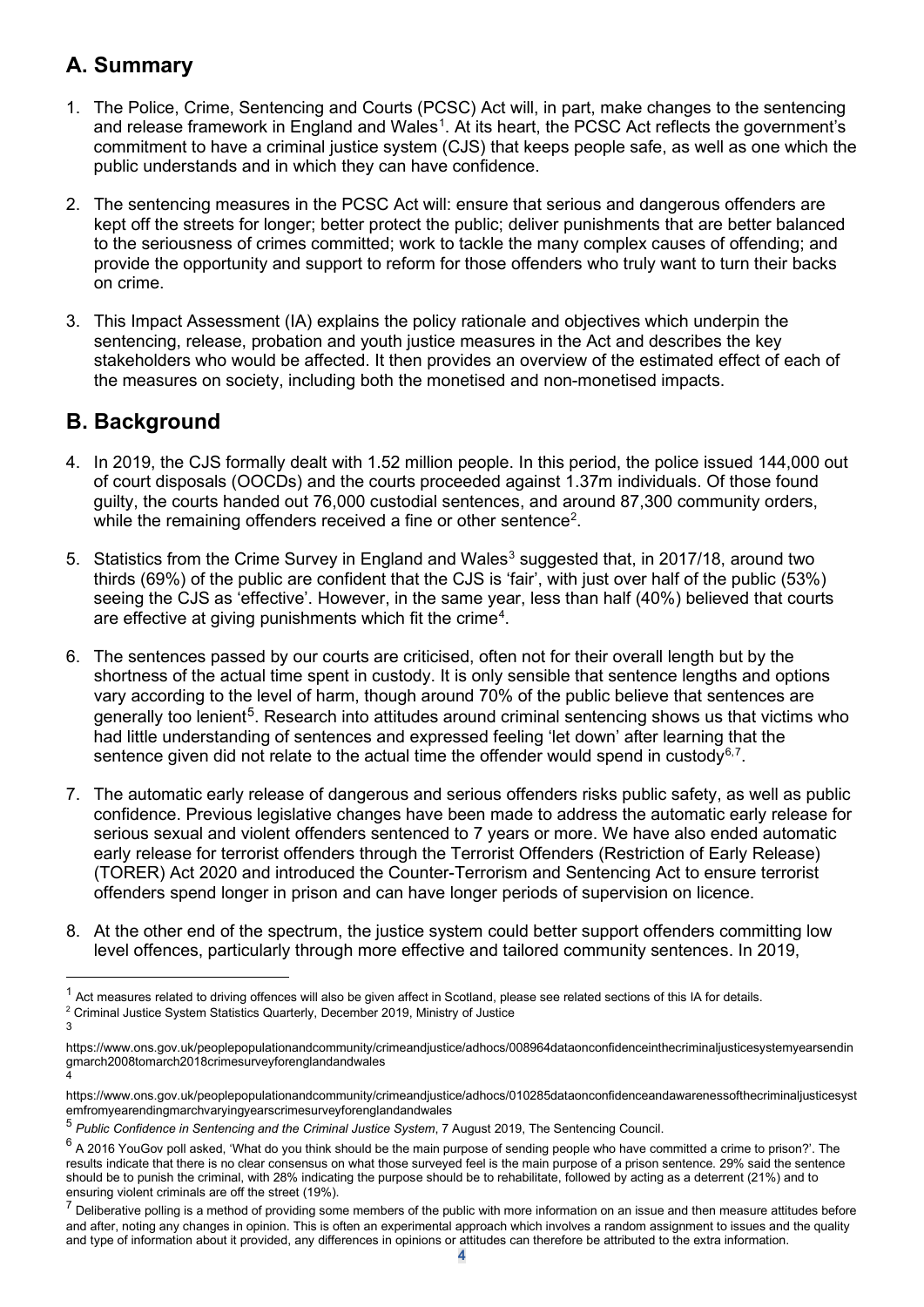summary offences made up 83% of all offending, with a further 16% being triable-either way $^{\rm 8,9}$  $^{\rm 8,9}$  $^{\rm 8,9}$  $^{\rm 8,9}$ . In 2018/19, around 80% of those who were convicted or cautioned had already received at least one previous conviction or caution. More can be done to tackle the causes of much offending, particularly where it is driven by drug and alcohol misuse or mental health issues, which are especially associated with low-level and repeat offending.

- 9. Intervention is needed to improve judicial and public confidence in community sentences. In research conducted for the Sentencing Council in 2019[10,](#page-4-2) participants were asked to discuss the statement 'Community sentences are a soft option'. Participant views depended on the type of offence. Whilst most agreed that a community sentence could be an appropriate option for less serious offences, some felt they were always a soft option. Few participants knew that a community sentence could include work related to the offence or spoke about rehabilitation or restorative justice.
- 10. This IA summarises those legislative measures in the PCSC Act related to sentencing, custodial release, probation and the youth justice system which tackle the issues outlined above. Some measures have substantial impacts and, where this is the case, detailed IAs have been prepared. Further details on abolishing automatic halfway release for certain serious adult offenders, increasing the time adults convicted of sexual offences and sentenced to a Sentence for Offenders of Particular Concern must spend in prison, reforming youth Detention and Training Orders, simplifying Out of Court Disposals**,** increasing the maximum penalties for certain driving offences and introducing a new road traffic offence, and changing penalties for assaulting emergency workers have therefore been set out in separate IAs.
- 11. The rest of this overarching IA explains the underpinning policy rationale and objectives and describes the key stakeholders who would be affected. It then provides an overview of the impact of each of the proposals on society, including both the monetised and non-monetised impacts.

## **C. Overall Policy Rationale and Objectives**

- 12. The conventional economic approaches to government intervention are based on efficiency or equity arguments. Governments may consider intervening if there are strong enough failures in the way markets operate (e.g. monopolies overcharging consumers) or there are strong enough failures in existing government interventions (e.g. waste generated by misdirected rules) where the proposed new interventions avoid creating a further set of disproportionate costs and distortions. The government may also intervene for equity (fairness) and distributional reasons (e.g. to reallocate goods and services to more needy groups in society).
- 13. Except for proposed reforms to the criminal records regime, the overarching motivation for the measures detailed in this IA is one of equity. The measures outlined in this IA propose reform to sentencing, custodial release, probation and the youth justice system that will provide greater public protection, increased public confidence and more robust interventions to prevent reoffending and support rehabilitation.
- 14. Too many serious and dangerous offenders are released too early from custody. Emergency legislation in the form of the TORER Act, as well as a more comprehensive piece of counterterrorism sentencing legislation, was introduced to address this issue for terrorist offenders earlier in 2020. And while secondary legislation pushed back the automatic release points for some serious sexual and violent offenders, we have not fully addressed this issue for this cohort. The PCSC Act's proposals for serious sexual and violent offenders will ensure that they spend longer in prison and serve a sentence that reflects their crime. It will also ensure that there is a mechanism for those who become more dangerous while in custody but are serving a standard determinate sentence to be referred to the Parole Board rather than being automatically released before the end of their sentence. If the Board does not consider they could be safely managed in the community, they can remain in custody, if necessary, until the end of their sentence. Therefore, the measures in the PCSC

<span id="page-4-2"></span>10 [https://www.sentencingcouncil.org.uk/wp-content/uploads/Public-Knowledge-of-and-Confidence-in-the-Criminal-Justice-System-and-](https://www.sentencingcouncil.org.uk/wp-content/uploads/Public-Knowledge-of-and-Confidence-in-the-Criminal-Justice-System-and-Sentencing.pdf)[Sentencing.pdf](https://www.sentencingcouncil.org.uk/wp-content/uploads/Public-Knowledge-of-and-Confidence-in-the-Criminal-Justice-System-and-Sentencing.pdf)

<span id="page-4-0"></span><sup>8</sup> Criminal Justice System Statistics Quarterly, December 2019, Ministry of Justice.

<span id="page-4-1"></span><sup>&</sup>lt;sup>9</sup> 'Summary Offences' are less serious cases where the defendant is not usually entitled to trial by jury. They are generally proceeded in the magistrates' court. 'Either-way' offences are more serious and can be proceeded in a magistrates' court without a jury or tried before judge and jury in the Crown Court.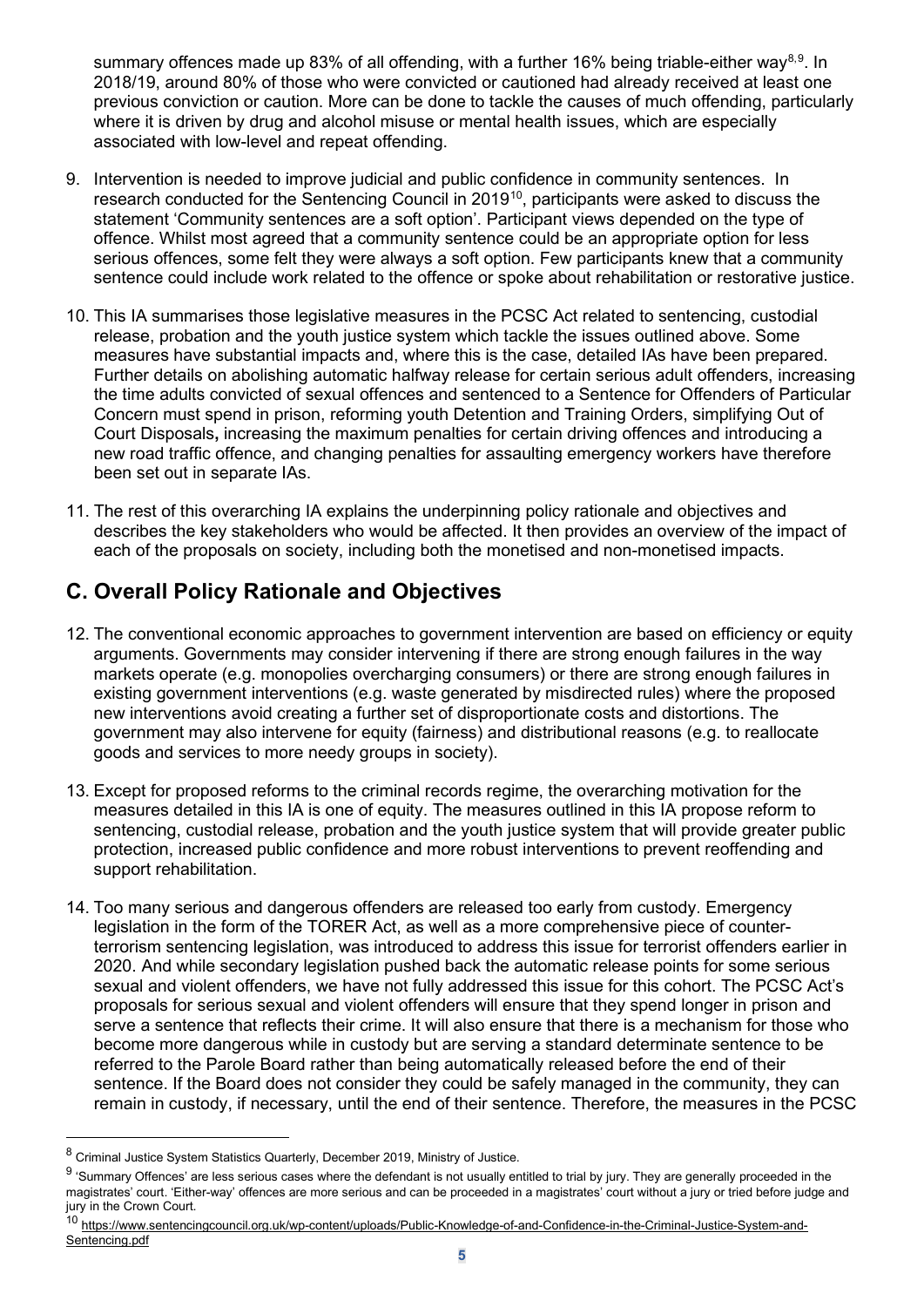Act will ensure a more consistent approach to the release of serious and dangerous offenders from custody.

- 15. With respect to non-custodial sentences, we know that a well-structured community order can have a more significant impact than a short custodial sentence, offering better outcomes for offenders and the public<sup>[11,](#page-5-0)12</sup>. Improving provision of effective non-custodial sentencing options will expand public confidence, including through capitalising more fully on Electronic Monitoring technology.
- 16. Drug and alcohol misuse are associated with offending, particularly low-level repeat offending. Whilst we have some routes available to help treat and manage these needs in the justice system, there have been too few options available to sentencers and not enough confidence in the quality of these services. Lack of employment is a barrier to rehabilitation after release from custody and the reform to the criminal records regime will tend to provide greater employment opportunities for ex-offenders in England and Wales.
- 17. The youth justice proposals outlined in the PCSC Act will give the courts the tools they need to ensure that children<sup>[13](#page-5-2)</sup> aged 10-17 can be diverted from custody intro stronger high-end community sentences to effectively manage behaviour in the community. In the most serious cases, where custody is necessary for public protection, the proposals will ensure that custodial sentences work fairly and properly reflect the culpability of a child and the seriousness of their offending.

## **D. Affected Stakeholder Groups, Organisations and Sectors**

- 18. A list of the main groups and stakeholders who would be affected by the measures described in this IA is shown below:
	- HM Courts and Tribunal Service (HMCTS) of England and Wales, and Scottish Courts and Tribunal Service (SCTS)
	- Legal Aid Agency (LAA) of England and Wales, and Scottish Legal Aid Board (SLAB)
	- Judiciary of England and Wales, and Judiciary of Scotland
	- Crown Prosecution Service (CPS) of England and Wales, and Crown Office and Procurator Fiscal Service (COPFS) of Scotland
	- Sentencing Council of England and Wales, and Scottish Sentencing Council
	- HM Prison and Probation Service of England and Wales, which includes both the Prison Service (HMPPS-Prison Service, or just 'prison services') and the National Probation Service (NPS, or just 'probation services'), and Scottish Prison Service (SPS, included in the term 'prison services' unless otherwise specified)
	- Youth Custody Service (YCS) of England and Wales
	- Youth Offending Teams (YOTs) of England and Wales
	- Parole Board of England and Wales, and Parole Board for Scotland
	- Electronic Monitoring Service (EMS)
	- Police Service of England and Wales
	- National Health Service (NHS), both NHS-England and NHS-Wales
	- Criminal Justice Social Work (CJSW) of Scotland
	- Ministry of Justice (MoJ)
	- Disclosure Barring Service (DBS) of England and Wales
	- Victims

<span id="page-5-0"></span><sup>11</sup> See, e.g., [https://assets.publishing.service.gov.uk/government/uploads/system/uploads/attachment\\_data/file/706597/do-offender](https://assets.publishing.service.gov.uk/government/uploads/system/uploads/attachment_data/file/706597/do-offender-characteristics-affect-the-impact-of-short-custodial-sentences.pdf)[characteristics-affect-the-impact-of-short-custodial-sentences.pdf](https://assets.publishing.service.gov.uk/government/uploads/system/uploads/attachment_data/file/706597/do-offender-characteristics-affect-the-impact-of-short-custodial-sentences.pdf)

<span id="page-5-1"></span>See, e.g., [https://assets.publishing.service.gov.uk/government/uploads/system/uploads/attachment\\_data/file/814177/impact-short-custodial-](https://assets.publishing.service.gov.uk/government/uploads/system/uploads/attachment_data/file/814177/impact-short-custodial-sentences.pdf)<u>sentences pdf</u>

<span id="page-5-2"></span> $^{13}$  In this IA, the terms 'child' and 'children' refer to young people aged 10-17 who are covered by the youth justice system.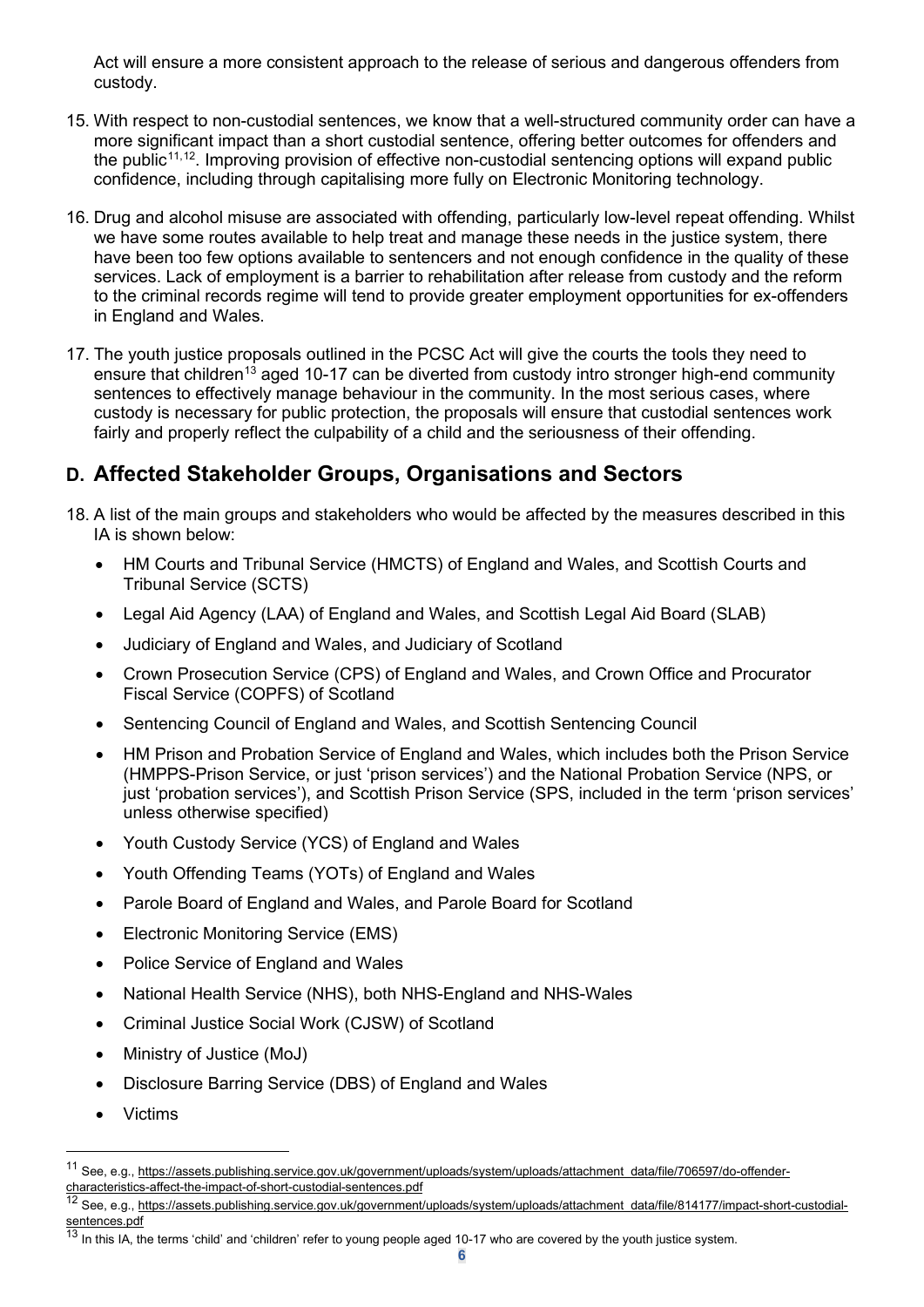- Offenders and their families
- Local Authorities and local service providers
- Those with previous criminal convictions
- The public

## **E. Description of Proposed Measures**

19. To meet the government's policy objectives, this IA assesses the following options:

- **Option 0: Do nothing: Make no changes to the current sentencing framework.**
- **Option 1: Implement the PCSC Act measures for the release of serious and dangerous offenders, for improving the custodial sentencing framework for children, for strengthening community sentences, for reform of the criminal records disclosure regime and for the simplification of the out of court disposal system as detailed in this impact assessment.**
- 20. Option 1 is the preferred option as it best meets the government's policy objectives.

#### **Option 0**

21. Under this option, no changes would be made to the current sentencing framework. As a result, the various problems identified above would remain.

#### **Option 1**

- <span id="page-6-0"></span>22. Option 1 consists of both new legislative measures and changes to legislation which clarify and resolve legislative inconsistencies. Those measures which clarify and resolve inconsistencies are listed in Annex A. The core legislative measures which are considered within this IA are:
	- a. **Abolishing automatic halfway release for certain serious offenders**: This measure will require offenders sentenced to a standard determinate sentence (SDS) of between 4 and 7 years for certain sexual or violent offences (where that offence attracts a maximum penalty of life) to serve two-thirds of their sentence in custody instead of half. It will also enshrine in primary legislation the changes already introduced whereby prisoners who receive a standard determinate sentence of 7 years or more for a violent or sexual offence that attracts a maximum life sentence must serve two-thirds in custody. Additionally, young offenders sentenced under section 250 of the Sentencing Act 2020 to 7 or more years for the same specified offences (that apply to adults who get an SDS of between 4 and 7 years) will now also be required to serve twothirds of their sentence in custody instead of half.
	- b. **New power to prevent the automatic early release of prisoners who become a public protection concern**: This measure will ensure that prisoners who subsequently become dangerous, or whose dangerousness is subsequently identified, following conviction and sentencing, are no longer subject to automatic early release but are first assessed by the Parole Board. This new power will apply to all offenders (including serving prisoners) serving an SDS who are subsequently assessed to pose a serious threat to the public or national security. The power will also apply to young offenders sentenced under section 91 of the Powers of Criminal Courts (Sentencing) Act 2000 or its replacement section 250 of the Sentencing Act 2020 who turn 18 before the halfway point of their sentence.
	- c. **Whole life orders (WLOs) for those who murder children**: This measure will expand the existing criteria for WLOs, so that the premeditated murder of a child by an adult aged 21 or older should have a WLO when it comes to a court passing sentence as its starting point.
	- d. **WLOs for those aged 18-20 in exceptional circumstances**: This measure will make it possible for judges to impose WLOs on offenders aged 18 to 20 in exceptional and serious circumstances. Currently, WLOs can only be imposed on offenders aged 21 and over.
	- e. **Longer minimum terms for discretionary life sentences**: This measure will change the way in which the starting point for discretionary life sentence minimum terms (the minimum time that must be served in custody before the prisoner is considered for release) is calculated. The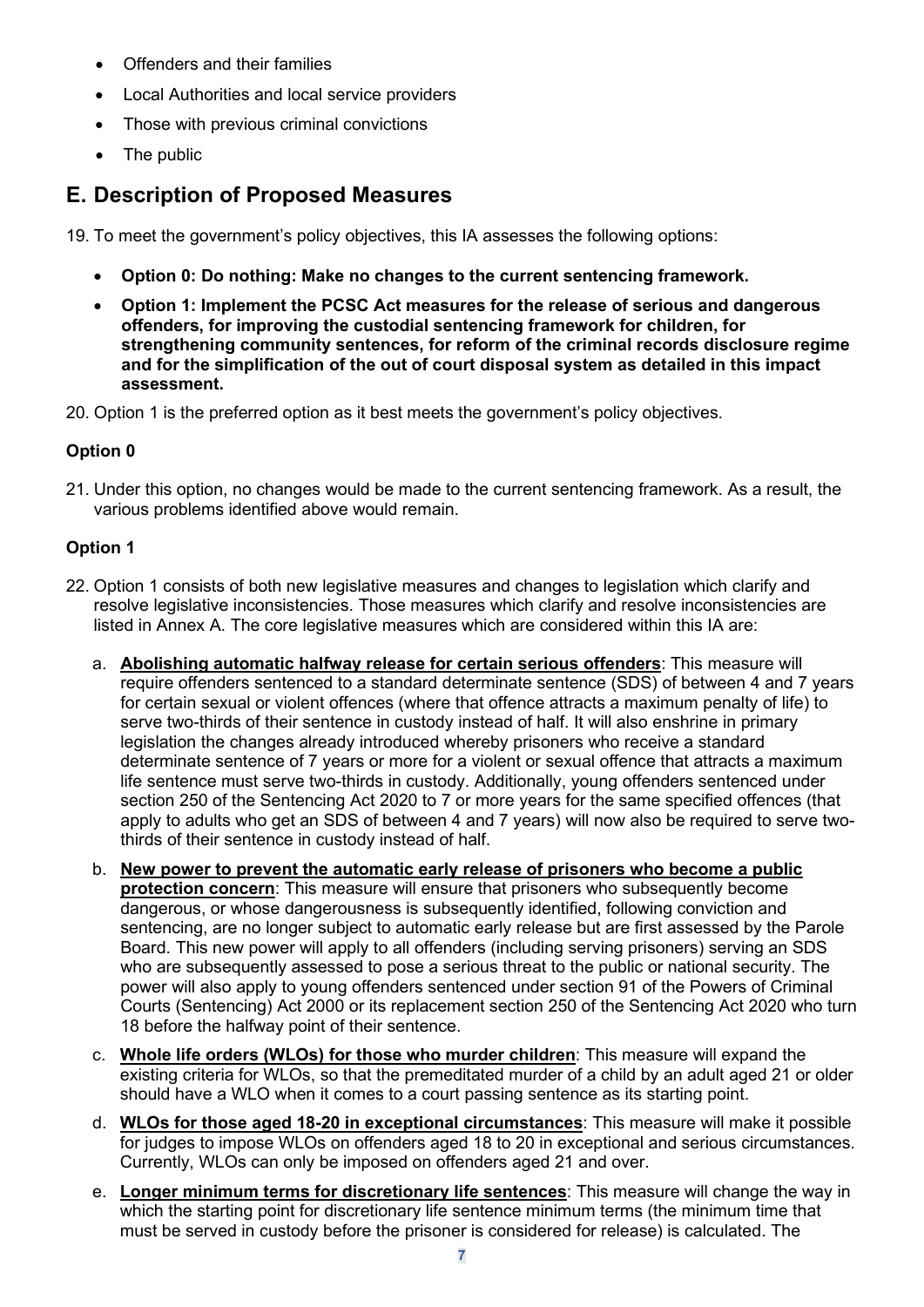change will require the courts to base the minimum term upon some portion of the notional determinate sentence for the offence, 100% of the appropriate custodial term in the case of serious terrorist offenders and two-thirds of the appropriate custodial term in other cases. This will be instead of half of the notional term of a determinate sentence as is taken as a starting point, as at present. This will apply to discretionary life sentences given to both adults and children.

- f. **Changes to the minimum term starting points for murder committed as a child**: This measure will amend the tariff starting points for murder committed by children under the age of 18. Currently, the starting point for Detention at Her Majesty's Pleasure (DHMP) sentences is a fixed 12 years in all cases. Under this measure, children's starting points will depend on the age of the child and seriousness of the offence. Children will be divided into three age groups: 10 – 14 years old, 15 – 16 years old and 17 years old, and will be subject to starting points based on 50%, 66% and 90% of the adult equivalent starting point respectively.
- g. **Changes to tariff review eligibility of sentences for murder committed as a child**: Restrictions will be introduced to remove eligibility for continuing reviews past the age of 18. Those sentenced to DHMP will therefore be eligible for only a single review at the midway point of their sentence and only be eligible for further reviews if they are under 18. Restrictions will be introduced to remove eligibility for any tariff reviews for those sentenced at age 18 or above.
- h. **Increasing the time sex offenders serving a Sentence for Offenders of Particular Concern (SOPC) must spend in prison:** This measure will ensure that all those who receive a SOPC can only be released, at the earliest and at the discretion of the Parole Board, after having served two-thirds of their custodial term rather than half of the term as at present. This already applies in the case of terrorist offenders and will ensure consistency in release provisions for the SOPC.
- i. **Reform youth Detention and Training Orders (DTOs)**: This measure will reform the DTO system for youth to allow courts to pass any length of sentence between 4 and 24 months. It will also simplify how time spent on remand or bail is taken into consideration, allow a more accurate reduction for guilty pleas and remove an inconsistency in how early release eligibility is calculated when serving consecutive sentences.
- j. **Simplifying the Out of Court Disposals (OOCDs) Framework**: This measure will introduce a two-tier model for OOCDs and replace the six adult disposals commonly used at present. The community caution will involve community resolutions and the diversionary caution will largely model the framework for existing conditional cautions. In both disposal options, conditions will be required and could be rehabilitative, reparative, punitive or restrictive. The proposed simplification provides opportunity for early intervention to address the underlying issues that contribute to offending behaviour.
- k. **Problem-Solving Courts (PSCs)**: This measure will establish PSCs, providing a regime that offers support for offenders sentenced to a community order or suspended sentence order. The court will be able to initiate breach proceedings at review hearings instead of this being the sole responsibility of the Probation Service. There will be an expansion of drug testing beyond Drug Rehabilitation Requirements (DRRs) to incorporate offenders who may not be dependent or do not reach the threshold for a DRR but whose drug misuse drives their offending behaviour. It will also enable the use of immediate short custodial stays as a sanction for non-compliance with the community order given. Such courts will be piloted initially.
- l. **Statutory minima for repeat offenders**: This measure will amend the criteria for passing a sentence below the minimum term for repeat offences, including "third strike" domestic burglary, "second strike" possession of a knife or offensive weapon and "third strike" importation of a Class A drug, with the aim of raising the threshold for departing from the minimum term. The judicial discretion to depart from the minimum will become something that is done in exceptional circumstances in these repeat offence cases. This measure will also apply to the offence of threatening with a knife or offensive weapon.
- m. **Road Traffic Offences:** A new offence of causing serious injury by careless driving will be created, meaning that those who drive carelessly resulting in a person suffering serious injury will be liable to prosecution for a specific offence which carries a maximum penalty of 2 years in custody rather than under the offence of careless driving which has the maximum penalty of a fine. In addition to this, the maximum penalty for causing death by dangerous driving will be increased from 14 years to life imprisonment, and the maximum penalty for causing death by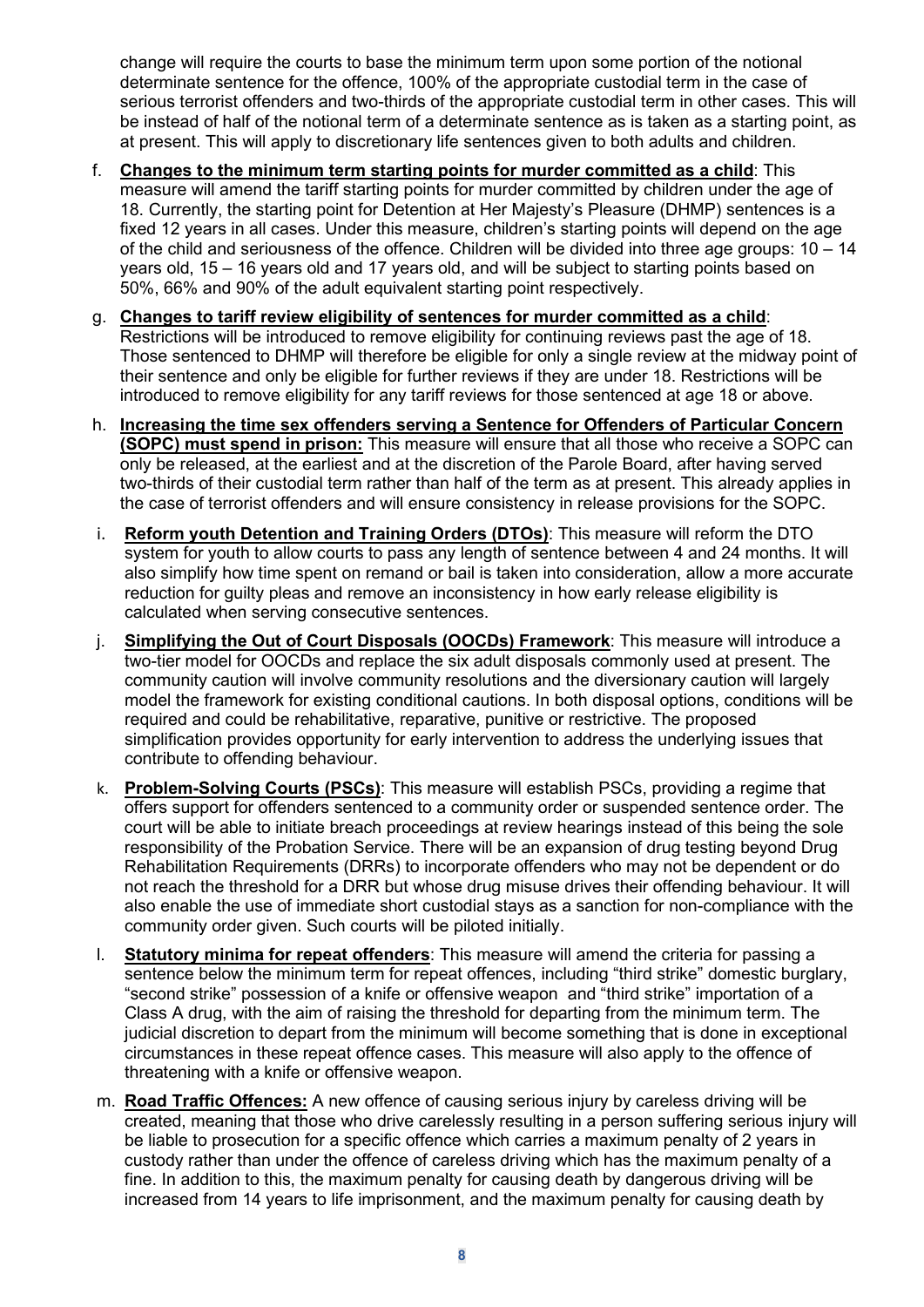careless driving whilst under the influence of drink or drugs will increase from 14 years to life imprisonment.

- n. **Doubling the maximum penalty for assaulting an emergency worker**: This measure seeks to ensure that emergency workers are provided with enough protection to enable them to carry out their duties, and the maximum penalty reflects the severity of these offences. The current maximum penalty for the offence of common assault or battery committed against an emergency worker is 12 months' imprisonment. The maximum penalty will be increased from 12 months to 2 years' imprisonment.
- o. **Abolishing Senior Attendance Centres (SACs)**: This measure will abolish SACs and remove them from the menu of sentencing options available to sentencers. SAC requirements are rarely used, in part because they are not available in all regions. Their removal will promote simpler and more consistent sentencing, with the needs of young adult offenders better met by other available requirements.
- p. **Strengthening Supervision Powers for Probation Practitioners**: This measure will clarify the extent of supervision powers available to Probation Practitioners by creating a power for Practitioners to require offenders to attend appointments whilst a Community Order is in force or during the supervision period of a Suspended Sentence Order.
- q. **Unpaid work consultation duty:** This measure will create a new statutory duty requiring probation providers to consult key local and regional stakeholders on the design and delivery of Unpaid Work. Community orders and their requirements should benefit the local community in which they are served because Unpaid Work placements should be responsive to local need.
- r. **Polygraph testing for service and repatriated offenders:** This measure will enable polygraph testing to be added as a licence condition for individuals convicted of sexual offences or domestic abuse offences subject to release on licence, who have been convicted under service law, or who are repatriated to England and Wales from overseas. This will ensure that the management of those offenders will benefit from the polygraph and will put beyond doubt who should be made subject to testing. It will also make it consistent with the legislation that applies to terrorist offenders.
- s. **Increased flexibility of electronic monitoring on community sentences:** This measure will increase the maximum permitted curfew hours from 16 hours a day to 20 hours a day, not exceeding the current weekly maximum of 112 hours, to enable increased flexibility of Electronic Monitoring on community sentences.
- t. **Changes to Multi-Agency Public Protection Arrangement (MAPPA) provisions**: This is a set of measures to improve the management of terrorist and other offenders who may pose a terrorist risk. These measures will: (1) ensure that specified terrorist and terrorist-connected offenders automatically fall under MAPPA, putting this on a mandatory statutory footing; (2) provide a clear discretionary route for those who are assessed as posing a terrorist risk, whether or not their index offence is for terrorism, so that they may be MAPPA managed; (3) enable the police to carry out a personal search of terrorist and terror-connected offenders where they have a licence condition imposed which requires them to submit to such a search (Home Office measure); and (4) expressly grant Duty to Co-operate agencies the power to share information under Part III of the Data Protection Act 2018 under MAPPA.
- u. **Amend the provisions for remands to youth detention accommodation**: The 'real prospect' test and the 'necessity condition' will be strengthened, so that remand in Youth Detention Accommodation can only be imposed for the most serious cases, where a custodial sentence appears to be the only option and the risk posed by the child cannot be safely managed in the community. The amended tests will reiterate the court's statutory obligation to consider remand to local authority accommodation as a first step and prompt the courts to consider the welfare and best interests of the child when making remand decisions. It will be a statutory requirement for the courts to record the reasons for their decision. The Act will also address the courts' current lack of power to remand a child to local authority or youth detention accommodation, in cases where an order has been imposed previously.
- v. **Pilot stronger high-end youth community sentences:** This measure will double the maximum possible length of the extended activity requirement element of the Youth Rehabilitation Order with Intensive Supervision and Surveillance (ISS) from 6 months to 12 months and add a location monitoring requirement as a mandatory element of the ISS requirement.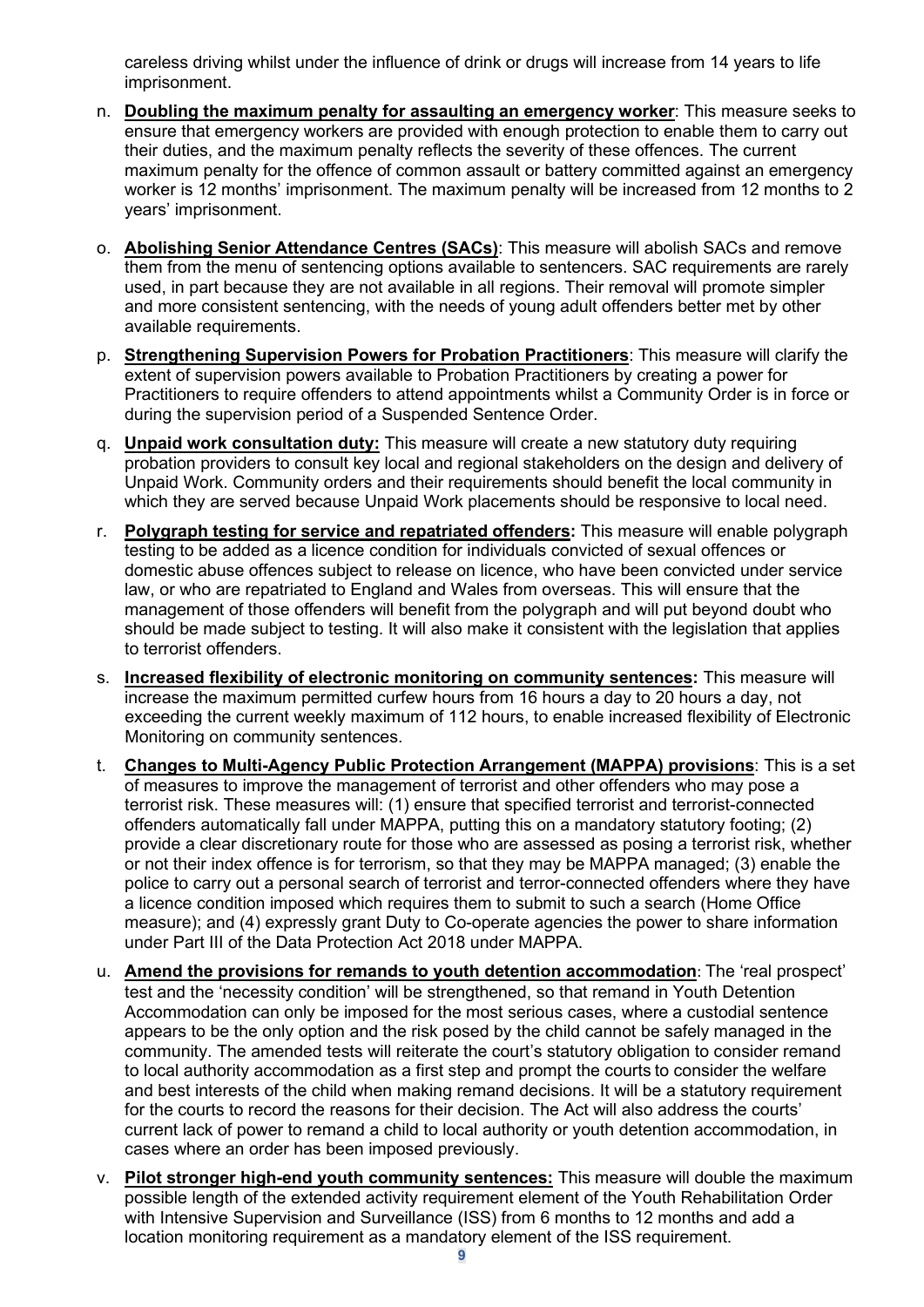- w. **Location monitoring requirements on Youth Rehabilitation Orders (YROs)**: This measure will add the option of a standalone location monitoring requirement to the YRO.
- x. **Criminal records**: This measure will provide for some custodial sentences of over 4 years to become spent after a certain period. This means that, for most purposes, when asked about their criminal record, ex-offenders would not have to disclose the conviction if that period had expired. The existing rehabilitation periods for certain other disposals given or imposed on conviction are also shortened. This will reduce the number of ex-offenders required to disclose their convictions as part of basic checks for employment and other activities. There is no change to the requirements around standard or enhanced checks.
- y. **Increase maximum daily curfew hours for YROs**: The maximum number of curfew hours for YROs with curfew requirements will be raised from 16 to 20, whilst retaining the weekly maximum of 112 hours. Though achieving the same result as measure (s), this is a separate legislative measure.
- z. **Abolish the Reparation Order**: The Reparation Order will be abolished as it is used very infrequently and other more effective and widely-used avenues for reparation in the youth justice system exist.
- aa. **Clarify that operating a secure school can be a charitable activity:** This measure will clarify in law that operating a secure school can be a charitable activity and therefore that charities can operate secure schools within both their charitable objects and the government's secure schools vision. Because secure schools will be established as secure 16 to 19 academies, the measure will define secure schools in this way. By virtue of the Charities Act 2011, academies are "exempt charities" which do not need to register with the Charity Commission. As such secure schools will also be "exempt charities".
- bb. **Maximum period of Electronically Monitored curfew**: This measure will increase the maximum period of EM curfew from 12 months to two years, providing greater flexibility for curfew as part of a community sentence, and bringing it in line with the maximum for exclusion requirements.
- **cc. Enabling more applications to the Parole Board for licence termination from offenders serving Imprisonment for Public Protection (IPP) sentences:** IPP offenders are entitled to make an application to the Parole Board to have their licence terminated once 10 years has elapsed from their first release from prison. If the Parole Board determines that the licence is no longer necessary for public protection, the individual will no longer be subject to the terms of the licence or any supervision under it and cannot be recalled to prison. Currently, the Secretary of State applies to the Parole Board on the behalf of eligible offenders, though the Secretary of State must first obtain permission from the offender prior to making the application. This amendment enables the Secretary of State to refer the offender to the Parole Board for licence termination on their behalf without the need for the Secretary of State to seek prior permission from the offender before doing so. This will better enable the Secretary of State to make applications on behalf of offenders where their permission may be difficult to obtain because they do not need to be regularly supervised by the National Probation Service.
- **dd.Required life sentence for manslaughter of an emergency worker:** This measure will impose mandatory life sentences on those who are convicted of the unlawful act manslaughter of an emergency worker who is acting in the exercise of their functions as such a worker, unless there are exceptional circumstances relating to the offence or offender which justify not doing so. It will apply to offenders aged 16, 17 and adult offenders.

## **F. Cost and Benefit Summary**

23. This overarching IA summarises the main monetised and non-monetised impacts of the above legislative measures on individuals and groups in the UK. The costs and benefits of each legislative measure are compared to the "do nothing" option. IAs place a strong emphasis on valuing costs and benefits in monetary terms. However, there are often important aspects of a policy that cannot readily be monetised – e.g., the effects on particular groups in society or changes in equity and fairness.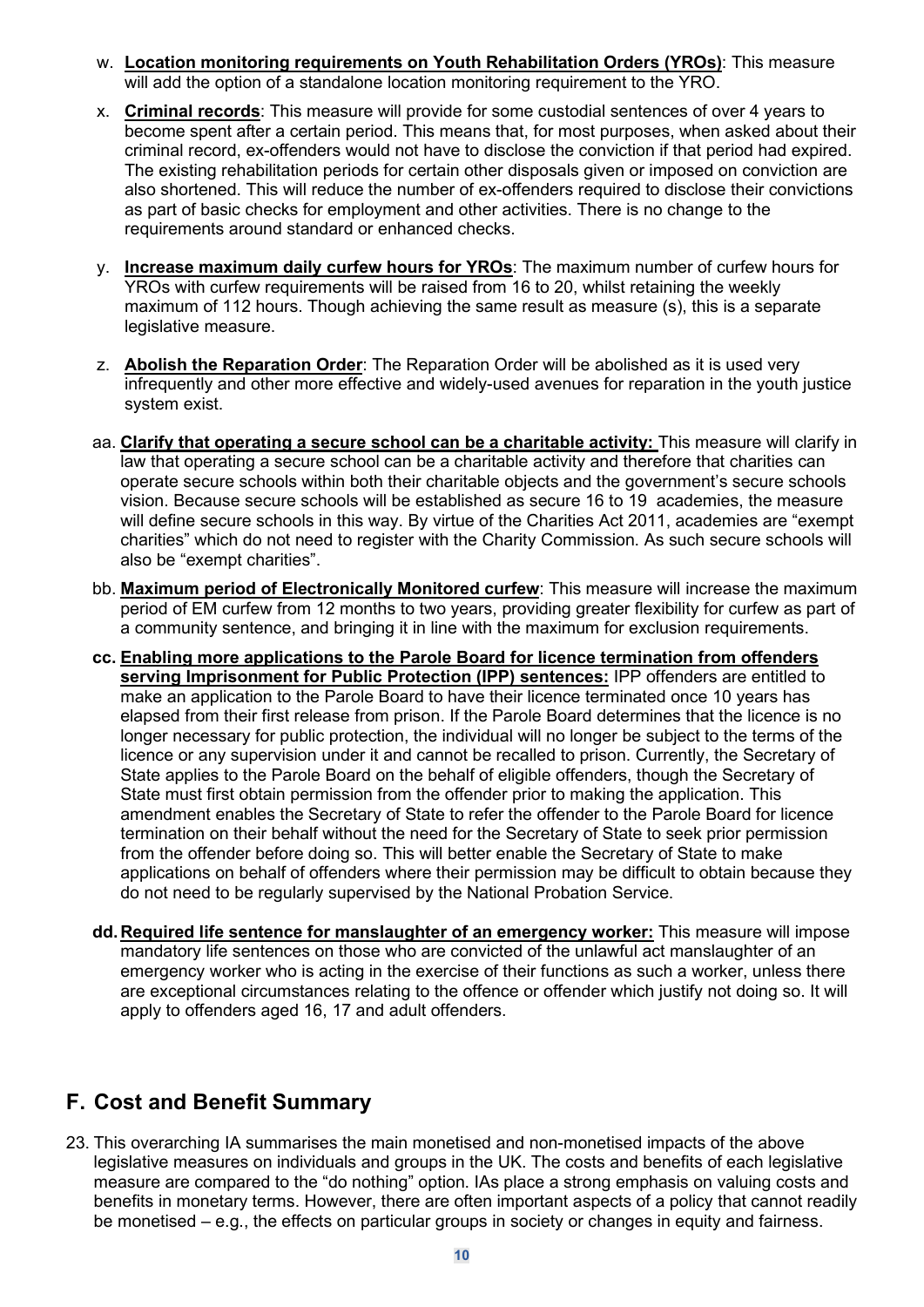- 24. These impacts have been assessed using HM Treasury guidance. To make our estimates for each measure comparable, we have adopted the following conventions:
	- Monetised costs and benefits are stated in current, that is 2021/22, prices;
	- The Net Present Value (NPV) of each measure has been calculated for a ten-year period starting in April 2021 using a 3.5 per cent discount rate; implementation for reforms is assumed to be May 2022;
	- Population volumes greater than 100 have been rounded to the nearest 50, volumes less than 100 have been rounded to the nearest 5.
	- Where appropriate, 20% optimism bias has been applied;
	- Unless otherwise stated, the annualised costs or savings are those which would be achieved in 'steady state' (i.e. when the measure is fully in operation).
- 25. Certain impacts have been assessed qualitatively because the expected effects are likely to be negligible or are otherwise unable to be quantified as the magnitude or direction of change is unknown. The measures where this applies most are as follows:
	- **Measure (c) – WLOs for those who murder children**. WLOs are an exceptionally rare sentence, with fewer than 5 given out per year on average over the past decade. Analysis of internal management information provided by the Home Office suggests that there are around 10 adults who commit the murder of a child per year on average. Further, changing from a mandatory life sentence to a whole life order would add an additional 12 years, on average, to the length of time served for such offenders. While this measure is expected to increase the number of WLOs by a maximum of about 10 offenders per year, the effect on the prison service will only be felt well beyond the 10-year period covered by this IA. For this reason, no impacts are stated here.
	- **Measure (d) – WLO on those aged 18-20 in exceptional circumstances**. Over the past decade, an annual average of about 40 offenders aged 18 to 20 were sentenced for murder. While this measure could be expected to increase the number of WLOs rather than life sentences with the possibility of discretionary release among this cohort, it is not possible to estimate by how much given the narrowness of the circumstances articulated in the measure and the fact that it will remain subject to judicial discretion. Moreover, as with measure [\(c\)](#page-6-0), the effect on the prison service will be well beyond the 10-year period covered by this IA. For this reason, no impacts are stated.
	- **Measure (e) – Longer minimum terms for discretionary life sentences.** The average minimum term (also known as a tariff) for discretionary life sentences is estimated to be 11 years. By changing the tariff calculation and making the tariff longer, substantial impacts will not be felt until 2033/34. As this is an average, there may be small impacts felt before this point, but they will likely be negligible. The steady state impact is estimated to be around 80 additional prison places, which will be reached in 2036/37. Prison construction will be required within the 10-year analysis period of this IA to accommodate offenders from when impacts will be felt in 2033/34. Only these transition costs are included in this IA.
	- **Measure (f) – Changes to the minimum term starting points for murder committed as a child**. Judicial discretion to increase or decrease the tariff from the starting point will be retained under this measure. This means an increase in the starting point will not necessarily translate into a similar increase in the minimum tariff set, which, in turn, is not directly related to time served in custody.

Internal analysis shows that the courts routinely already issue tariffs above the current starting point. DHMP tariffs between 2011 and 2019 ranged from 5 to 27 years, with the majority (around 85%) being between 12 and 20 years, around a third were for 17 years or more, and less than 5% were for 23 years or more. Given the increase in starting points under this measure for older children, it seems likely that it will lead to some children serving longer in custody than they otherwise would have. However, some children, particularly young children and those committing the least serious category of murder, may spend less time in custody than they otherwise would have.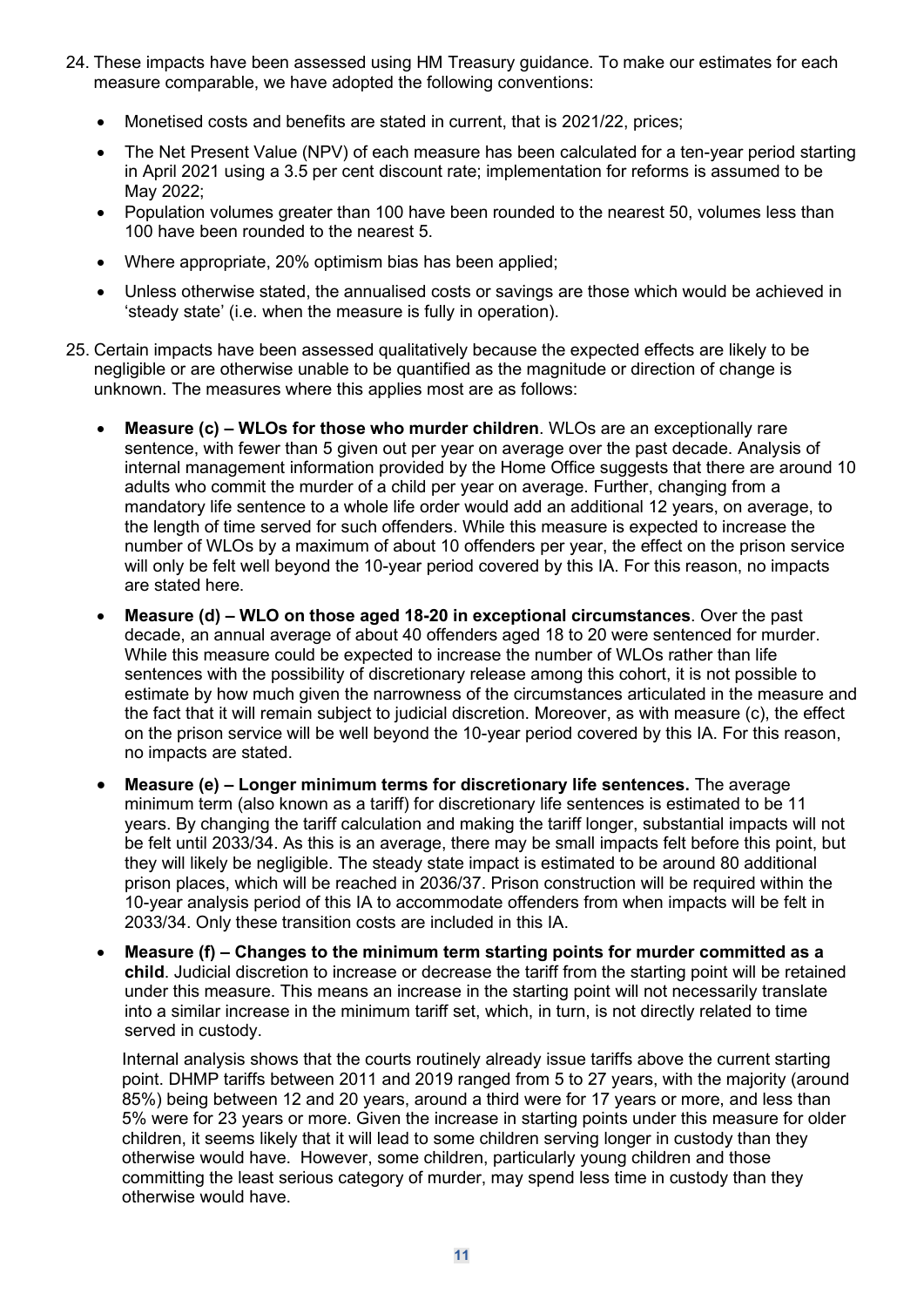Between 2015 and 2019, there have been on average 27 sentences per year for murder committed by a child, though this has fluctuated, with 49 sentences in 2019. Therefore, the overall impact on prison places is likely to be relatively small given the low volumes involved. There would be minimal impacts within the first 10 years of the policy as most tariffs are over 10 years, and all impacts would be felt in the adult prison estate.

- **Measure (g) - Changes to tariff review eligibility of sentences for murder committed as a child.** Analysis of internal management data suggests that of offenders with a tariff review since 2010, fewer than 10% have applied a second time. Even where applications result in a tariff reduction, release is still dependent on the Parole Board's decision. Therefore, we anticipate minimal impact from this policy. Given that the majority of DHMP sentences are over 10 years, we expect negligible impact on prison places within the next 10-years, with some small savings as a result of fewer applications for review in this period.
- **Measure (l) - Statutory minima for repeat offenders.** It has not been possible to quantify the impacts of this measure since the courts will still retain discretion to determine whether it would be just to impose the minimum term, having regard to the circumstances of the offence and the offender. However, the aim is to raise the threshold for passing a sentence below the minimum term for repeat offenders. Due to current data limitations, it has not been possible to identify the number of offenders in scope (generally those with previous convictions for certain offences).
- **Measure (q) – Unpaid work consultation duty.** The volumes of unpaid work requirements are set by the courts; our measure will not impact on these volumes but rather focus on how unpaid work is delivered, for instance the types of work and projects involved. Consequently, any additional costs are likely to be low and would be for probation leaders to consider within the context of available budgets.
- **Measure (r) – Polygraph testing for service and repatriated offenders.** Data shows that there are likely to be a stock of no more than 20 domestic abuse and sexual offenders who are either repatriated or who have been sentenced in a military court. Of those individuals, it is not possible to say how many will be eligible for polygraph testing. Indeed, it is possible that very few, if any, will meet all the necessary eligibility criteria. Nevertheless, resources for testing such a small number of cases already exists within the NPS, therefore no additional resource is required for this change in legislation.
- **Measure (s) – Increased flexibility of Electronic Monitoring on community sentences.** Whilst the maximum number of daily hours will increase, the weekly total of 112 hours and the maximum duration of a curfew order will be unchanged. Therefore, we do not anticipate additional costs as a result of this change nor will any other related impacts be other than negligible.
- **Measure (t) – Changes to MAPPA provisions.** The amendments to MAPPA provisions are expected to have no or negligible impacts. The measures affect those who are already, or are expected to be, MAPPA managed, so no new cases will be brought into the NPS and related services. Personal search measures may have an impact on OMs who will need to decide whether a licence condition should be recommended, and review on a regular basis where it is imposed; however, this will be in line with considering other licence conditions and so cost implications are likely to be negligible. The Duty to Co-operate measures reflect sharing of information cannot be costed. For these reasons, no impacts are stated in this IA.
- **Measure (u) - Amend the provisions for remands to youth detention accommodation.** The legislative measures in this Act form one part of a more significant piece of work to review the current use of remand for children. It has not been possible to quantify the impacts of these measures since they are entirely dependent on judicial discretion, however, the aim is to ensure that remand to youth detention accommodation is used only when necessary. If successful, this could lead to a reduction in youth custody places, with corresponding savings for YCS, though alternatives such as Local Authority Accommodation or increased use of conditional bail packages are likely to incur costs elsewhere. A reduction in the use of custodial remand overall would reduce exposure to the custodial environment and avoid detrimental disruption to children's lives, which can be criminogenic, and therefore provide long-term benefits.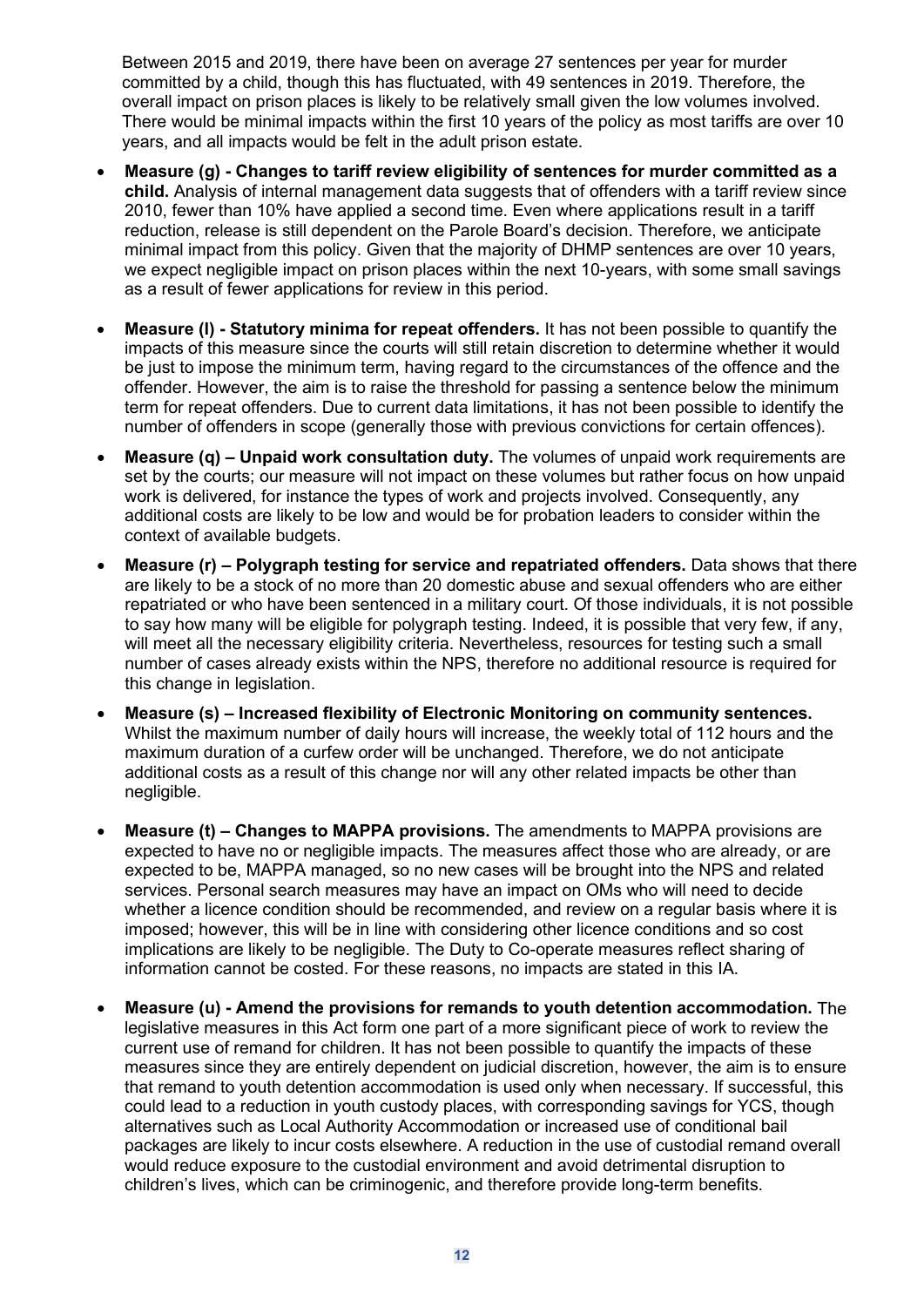- **Measure (y) - Increase maximum daily curfew hours for YROs.** Although separate legislative measures, both measure (s) and measure (y) achieve the same result for both adults and youth. Nevertheless, as with measure (s), the maximum number of daily hours will increase, but the weekly total of 112 hours and the maximum duration of a curfew order will be unchanged. Given the nature of these changes, we do not anticipate any substantive impacts to result from this measure.
- **Measure (z) - Abolish the Reparation Order.** Reparation orders are the least-used disposal, with only 84 given in 2018/19. Other more effective and widely used avenues for reparation in the youth justice system exist and we do not anticipate substantial impacts as a result of this change.
- **Measure (aa) – Clarify that operating a secure school can be a charitable activity.** This measure will be limited to secure schools and will not impact other institutions involved in justice or education provision. It is important to clarify that we are not establishing secure schools through this measure, we are simply clarifying that running them will be a charitable activity. As such, the impact on wider society of this measure is likely to be limited.
- 26. The measures listed in Annex A clarify and resolve legislative inconsistencies. Their impacts have not been estimated, as any impacts are expected to be negligible, and are therefore not otherwise described in this IA.
- 27. Where possible, low, best (or central) and high estimates have been provided to better understand the types of uncertainties present in the measures. Low scenarios represent variation in modelling assumptions which result in the least overall net present value for the specific profiled policy, while high scenarios represent assumption variations yielding the highest net present value. In policies with less variation in the impacts of assumptions, only a best (or central) estimate is provided.

**Option 1: Implement the PCSC Act measures for the release of serious and dangerous offenders, for improving the custodial sentencing framework for children, for strengthening community sentences, for reform of the criminal records disclosure regime and for the simplification of the out of court disposal system as detailed in this impact assessment.**

#### **Costs of Option 1**

#### Monetised Net Present Costs

#### *HMCTS and LAA*

28. Costs to the HMCTS and LAA are estimated at about £43.3m in total, approximately £29.3m of which will be a consequence of the new driving offence being triable either way, leading to indictments and the higher costs in the Crown Court (or the Scottish equivalent, see the next paragraph). The remaining costs will result from the changes to sentencing for assaults on emergency workers, cases which on balance would be more likely to be heard in Crown Court and therefore face higher costs, and the problem-solving courts pilot. These figures include around £9.8m £8.7m for additional legal aid costs in total.

#### *SCTS and SLAB*

29. Total costs of around £4.9m will accrue to the SCTS to deal with the greater number of cases going through the Scottish courts as a result of the new driving offence of causing serious injury by careless driving. Additionally, total costs of around £3.9m will accrue to the SLAB for legal aid costs for the increased caseload in the Scottish courts as a result of the new offence.

#### *HMPPS-Prison Service*

30. It is estimated that this option will result in a total increase in the adult prison population of around 1,050 offenders in steady state by 2029/30 although this impact will begin to be felt from 2022/23 with just over 300 additional prisoners – largely resulting from measures changing sentencing of assaults on emergency workers, driving measures and the release of serious offenders. Changes to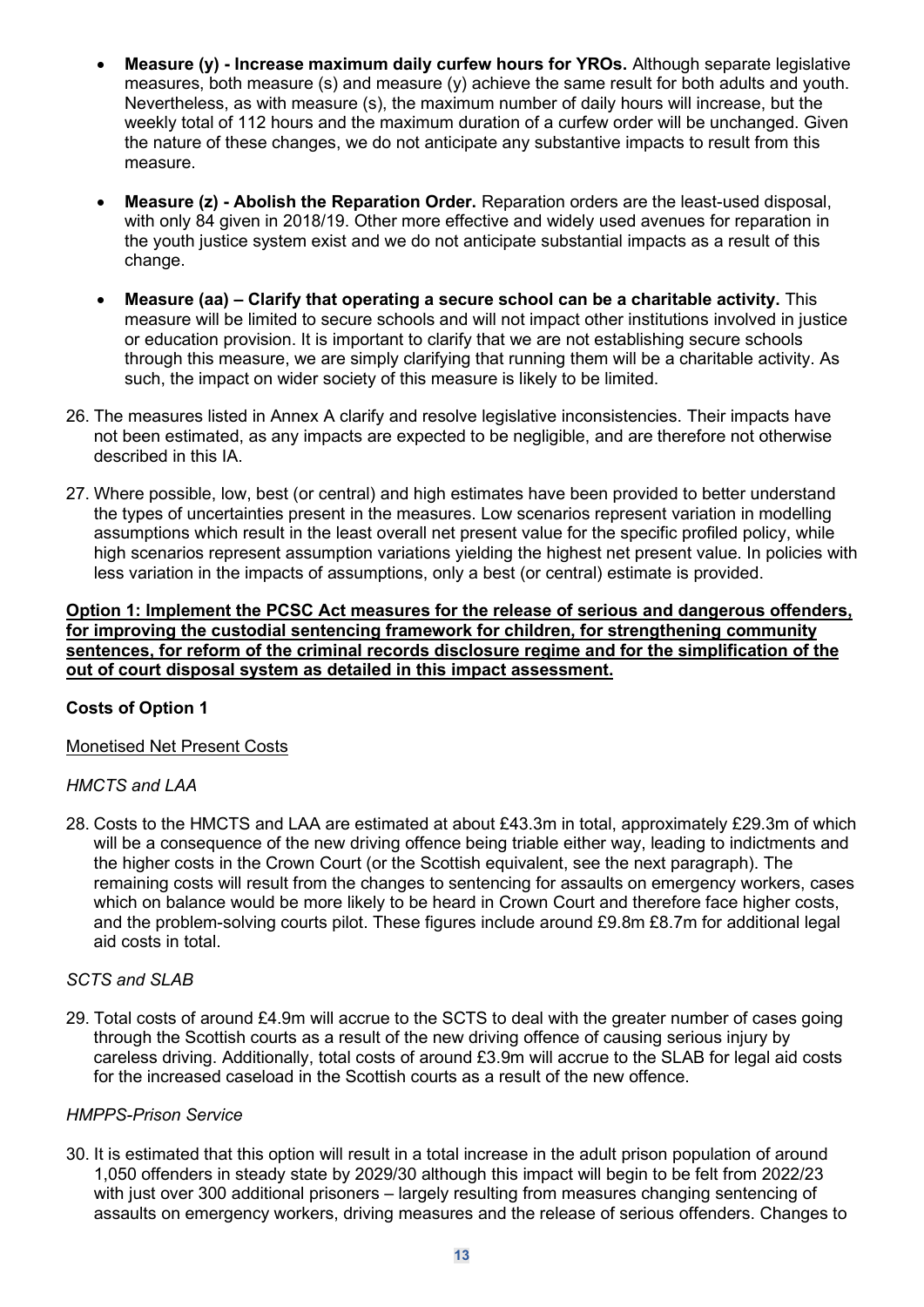automatic release for children who offend means an addition of roughly 50 adult prisoners by 2030/31 who would likely have been sentenced as children.

- 31. The total costs to prisons for all the measures in this IA are estimated to range from a low of £296.3m to a high of £358.6m. Prison running costs are driven by an increase in volumes of offenders going to prison for assaults on emergency workers, accounting for between £74.9m and £117.9m, as well as changes to the automatic release point for offenders serving an SDS of between 4 and 7 years, costing between £162.6m and £179.9m. These costs may vary depending on the type of accommodation constructed and market conditions.
- 32. To accommodate the additional prison demand under the measures outlined in the PCSC Act, there is an immediate need of just over 300 prison places in 2022/23 to house an estimated increase due to changes in how driving offences and assaults on emergency workers are sentenced. It is assumed that the construction cost per each additional new place is £250,000. The total transition cost for the construction of additional prison capacity under all measures is therefore estimated to be between £246.3m and £275.4m.

### *SPS*

33. Both changes in maximum penalty for driving offences and the new offence of causing serious injury by careless driving are estimated to cost around £1.4m for running costs to the SPS due to fewer than 5 prison places per year being required.

### *YCS*

34. An increase in the youth custody population of less than 50 children in steady state by 2024/25 resulting from reform of the DTO will accrue total costs to the YCS of between approximately £39.6m to £63m.

#### *NPS*

35. Option 1 is estimated to lead to total costs to the probation service of between £73.6m and £93.4m. Most of this cost comes from the supervision of offenders convicted of assaults to emergency workers, with costs ranging from a low of £46.4m to a high of £66.3m. The rest is due to those measures which strengthen probation officer powers and the supervision of offenders on longer curfews, though minimal costs also arise from the removal of SACs, and the piloting of problemsolving courts. The increased probation powers will lead to greater flexibility and authority, namely so that probation officers can provide additional supervision in the community and on suspended sentence orders.

#### *YOTs*

36. There is estimated to be an increase of between 200 and 450 children on ISS in the community, in steady state by 2024/25, and an additional 30 to 50 children under YOT supervision post release from DTO, at a cost of between £22.9m and £43.8m, with £43.8m as the central estimate.

#### *EMS*

37. The combined EM costs will vary depending on the combination of policies taken forward in the future, offender characteristics and sentencing decisions. An estimated additional 990 to 2,930 offenders (1,835 in the central estimates) will be monitored and supervised using electronic tagging at any point in time under the measures proposed in the PCSC Act. This is estimated to cost an additional £13.8m to £32.9m, wit £18.8m as a central estimate. The costs are largely driven by the increase of the maximum period of EM curfew to 2 years, with costs ranging from £12.2m in the low scenario to £25.4m in the high scenario. There are also costs associated with changes to sentencing of assaults on emergency workers, with a small amount of cost associated with increased use of electronic monitoring technology for youth offenders and licence procedures associated with the new driving offences.

#### *OOCD system, including the Police Service, CPS and HMCTS*

38. The total costs to the OOCD system will be £117.3m. Of these costs, £81.8m is attributed to the police service for operational costs of administering a larger number of conditions associated with disposals, £8.0m to the CPS to handle breaches of conditions and the remainder to HMCTS for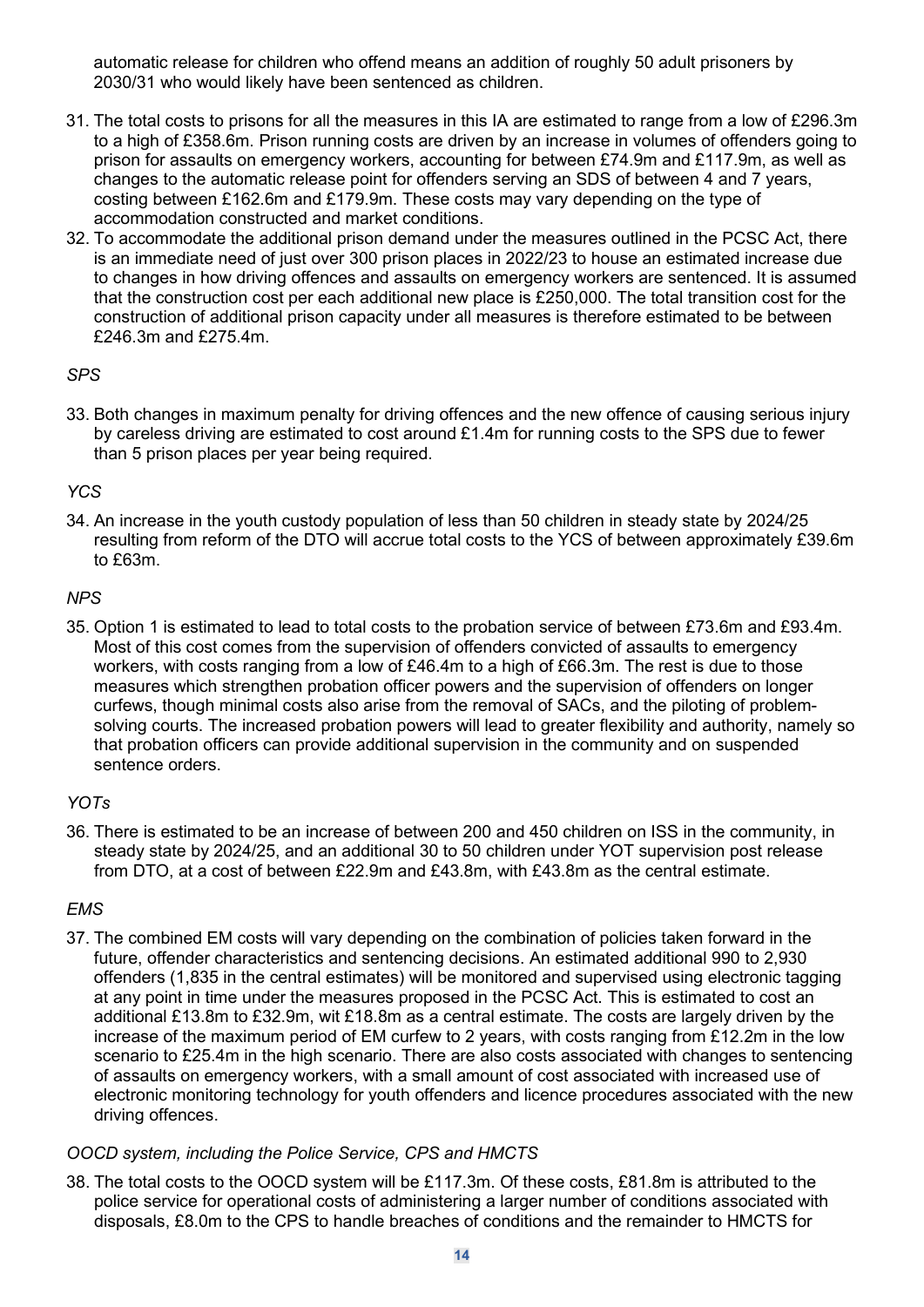processing breach actions. For further details, please see the separate IA on reforms to the OOCD system.

#### *DBS*

39. Reform to the criminal records disclosing system will require about £0.1m to update the DBS IT systems which generate certificates.

#### *MoJ*

40. Costs of around £1.6m will accrue to the MoJ, largely for pilot evaluations, monitoring and management of rollout of the measures. These costs should be treated as a low estimate as they only cover pilots already scoped for implementation pursuant to sentencing measures in the PCSC Act – namely, strengthening youth community orders and problem-solving courts.

#### *Parole Board*

41. The total costs to the Parole Board will be around £1.5m. This is attributed to more applications to the Parole Board for licence termination from offenders serving Imprisonment for Public Protection (IPP) sentences.

#### Non-Monetised Costs

#### *HMCTS*

42. Following simplification of the OOCD system, it is unclear whether the cost of enforcing any court fines that are imposed because of conditional caution non-compliance under the revised model will differ from the current system and lead to additional costs.

#### *Judiciary of England and Wales; Judiciary in Scotland/COPFS*

43. Many of the legislative measures in PCSC Act will be given effect by the judiciary. There will be an, at present, unquantifiable cost associated with propagating guidance, training and promoting uptake of new sentencing rules.

#### *HMPPS-Prison Service*

- 44. The longer time spent in custody resulting from abolishing automatic halfway release, SOPC reforms, and reforms to discretionary life sentencing could lead to prison instability as offenders serving the same sentence arriving at different times will face different release points. There is also a risk of having offenders spend longer in prison and a larger population may compound overcrowding (if there is not enough prison capacity), while reducing access to rehabilitative resources and increasing instability, self-harm and violence.
- 45. Reforms to the sentences given to children who commit murder are expected to affect judicial behaviour which could have knock-on effects on volumes of children in custody. Judicial discretion to increase or decrease the tariff from the starting point will be retained under this measure, meaning an increase in the starting point will not necessarily translate into a similar increase in the minimum tariff set. It has not been possible to quantify this impact, however, there would only be minimal impacts within the first 10 years of the measure as most tariffs are over 10 years. We assume that all children receiving a life sentence for murder would transition into the adult estate regardless of this change; therefore, impacts are anticipated to fall on the adult estate.
- 46. It will be operationally possible for any offender serving an SDS to be subject to the provision which will enable the Secretary of State to refer an offender who has become dangerous to the Parole Board rather than be automatically released early (at the halfway or two-thirds point). However, we expect this power to be used rarely, and only in cases where the Secretary of State has reasonable grounds to believe that the prisoner, if released at their automatic release point, would present a risk of serious harm to the public, or a national security threat, by committing a serious sexual, violent or terrorist offence. There may be an increased risk that other prisoners could become radicalised or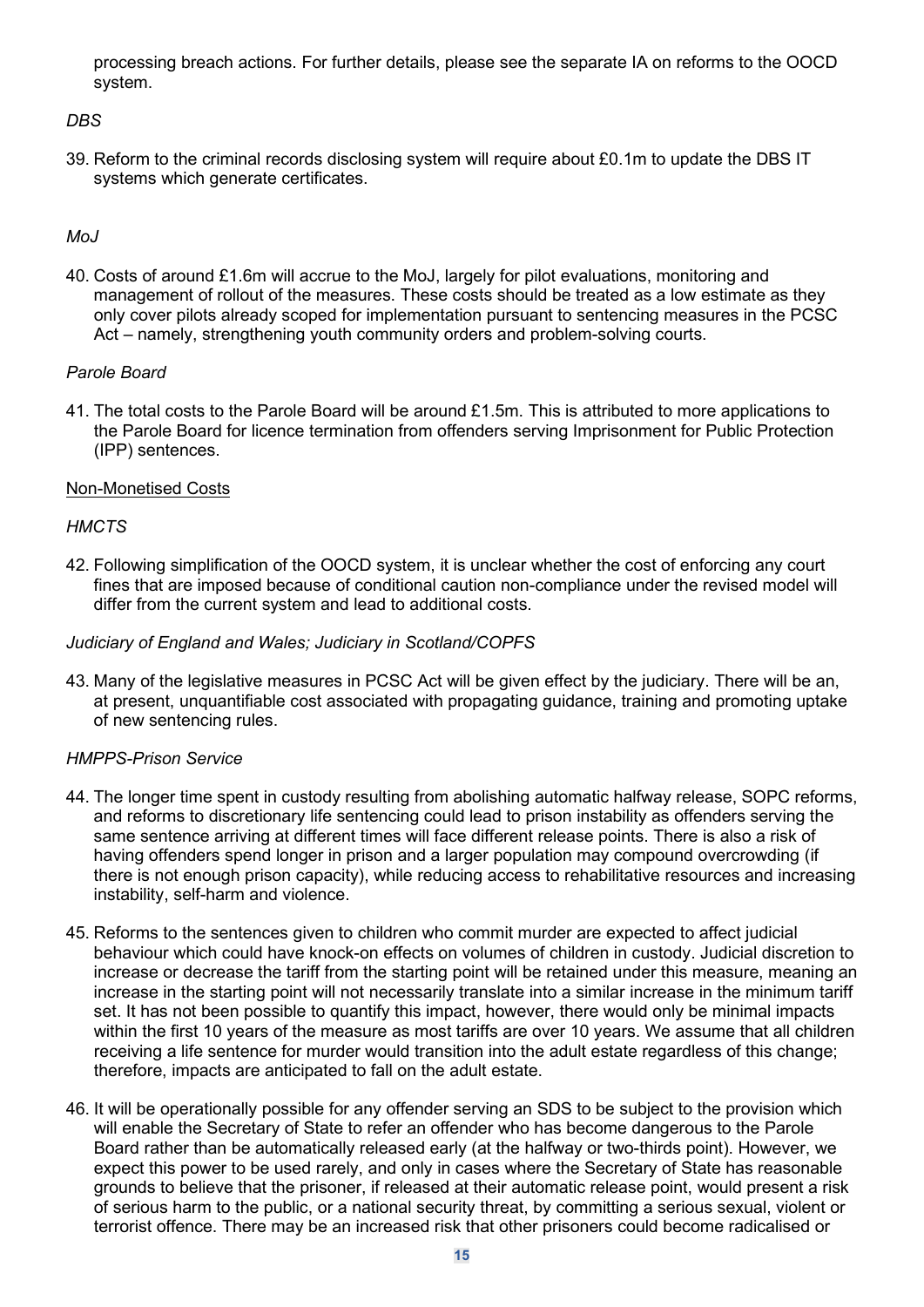dangerous due to the greater time in custody for the affected individual affording more time for further proselytising or dangerous activity to be conducted in the prison. However, a case will only be referred to the Parole Board, and be held in prison for longer, where it is assessed that the risk the offender poses cannot be safely managed in the community.

### *NPS*

47. The increase in power of supervision for offender managers will lead to a corresponding increase in time spent supervising offenders. Were this to apply to all offenders, a substantial increase in probation staff would be needed. However, the powers are intended to be used only in exceptional circumstances. To ensure the powers are not overused, robust operational guidance needs to be communicated to staff.

#### *Parole Board of England and Wales; Parole Board for Scotland*

48. Amendments to the maximum tariff for driving measures will likely increase the imposition of life sentences to a small extent. Offenders sentenced to life imprisonment have Parole Board hearings once they have reached the minimum term imposed. Therefore, if an offender received a life sentence, there would be a resource impact on the Parole Board for England and Wales and the Parole Board for Scotland to accommodate changes to sentencing of driving offences. Similarly, the power to refer SDS offenders who become dangerous to the Parole Board will have a resource impact on the Parole Board for England and Wales, since these cases would otherwise be automatically released. However, we predict only a small number of offenders to be affected, that is to receive a life sentence after the maximum sentence is increased, hence the costs to the Parole Board for England and Wales and Parole Board for Scotland are negligible.

### *YOTs*

49. Some children will spend longer on the community element of their DTO due to changes to how time on remand is considered. The size of impact will be driven by the number of children on remand or qualifying bail and the length of time spent on remand or bail. Not all children will spend longer on the community element under this option, only those who previously would have seen their DTO sentence length reduced because of accounting for time spent on remand. It has not been possible to quantify these costs. We do not have data on the numbers of children and the length of reduction resulting from time spent on remand or qualifying bail to quantify these costs.

#### *EMS*

- 50. A longer duration on electronic monitoring resulting from the measures concerning the use of electronic monitoring could increase the level of breaches and the consequential cost the CJS. While management information indicates there is a negligible increase in electronic monitoring violations on curfews of between 12 months and 18 months, it is unclear how an increase in the maximum curfew period to two years will lead to greater incidence of breach.
- 51. It is assumed that the addition of location monitoring to the YRO will be used predominantly with children who would have received another requirement involving electronic monitoring (i.e., curfews or exclusion zones). However, if a significant number of children receive location monitoring who would not have received any form of electronic monitoring, then this could incur additional running costs beyond those estimated. EMS will also incur additional equipment costs if the whole youth ISS caseload receives GPS instead of radio frequency tags pursuant to the pilot of high-end youth community sentences.

#### *Multi-Agency Public Protection Arrangement related agencies including NPS, HMPPS-Prison Service and the Police Service*

52. Measures in the PCSC Act will make an express avenue for terrorist risk offenders to be eligible for MAPPA arrangements, make information sharing easier, and enable a search licence condition to be imposed on terrorist offenders. An offender will be required to submit to a personal search which will impact on police and will require review and could therefore add costs to NPS as part of management of the offender on licence, as well as other MAPPA agencies. Such costs, however, are expected to be negligible.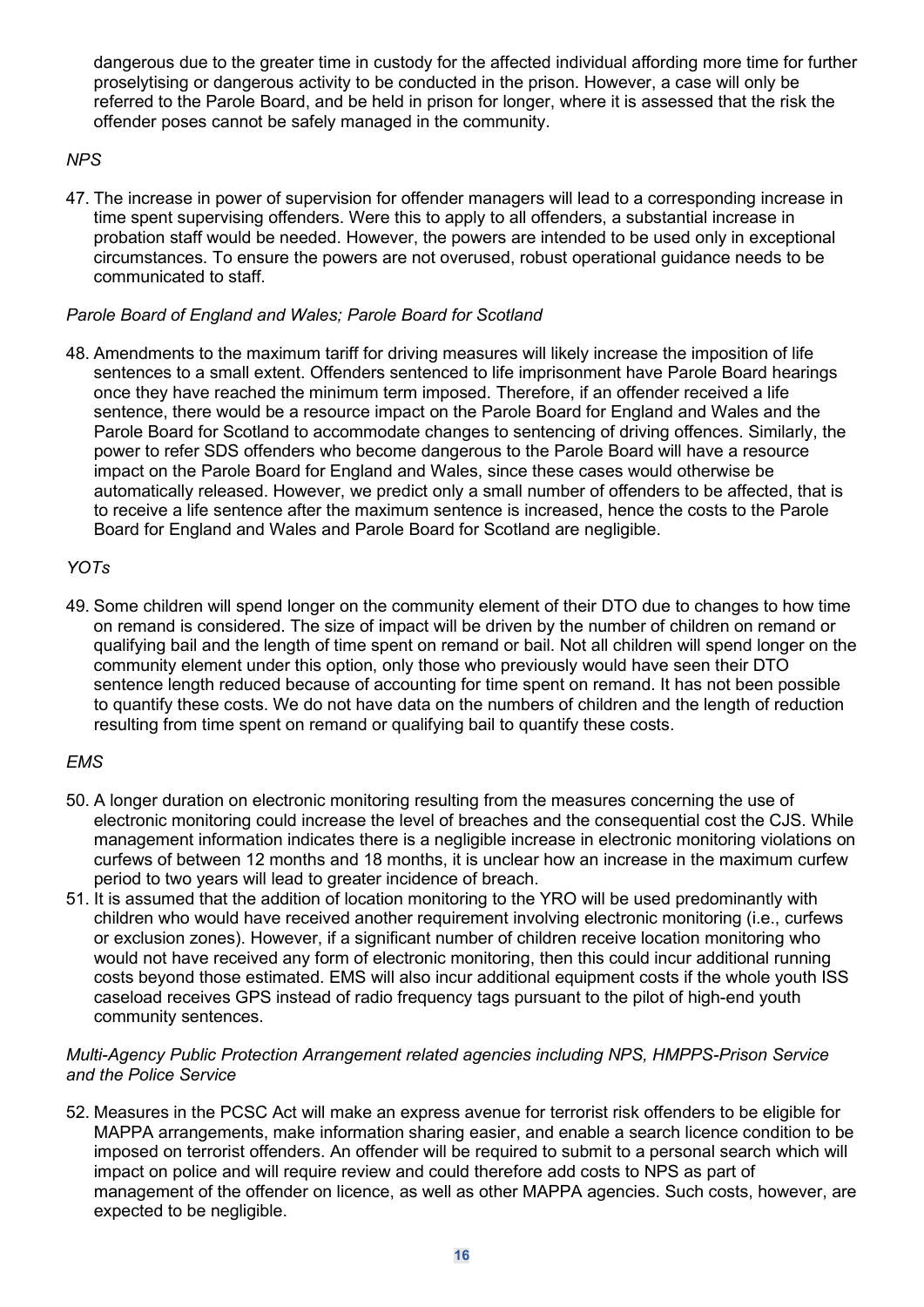#### *Sentencing Council of England and Wales; Scottish Sentencing Council*

53. Any measures which lead to changes in sentencing legislation will trigger analytical work and guideline creation for the Sentencing Council of England and Wales, and the Scottish Sentencing Council for those measures which apply there. The full extent of such required activity is unquantifiable.

#### *NHS-England/NHS-Wales*

54. Health care in prisons is the responsibility of the NHS (NHS-England and NHS-Wales, in England and Wales respectively). Longer time in custody resulting from the proposed reforms to whole life orders, discretionary life sentences, abolishing halfway release for certain offenders, and SOPC reforms may increase the care requirements, and hence costs, for aging prisoners. While social care is legally the responsibility of the local authority in which the prison is based, in practice this is often contracted to the NHS.

#### *Criminal Justice Social Work (CJSW)*

55. If offenders in Scotland were to receive longer custodial sentences for driving offences, then there are likely to be small costs to Criminal Justice Social Work, delivered by Local Authorities, due to offenders spending longer on licence. However, even if a small number of offenders were affected by this measure, we would expect these costs to be negligible.

#### *Offenders and their families*

- 56. Longer time in custody resulting from abolishing halfway release, SOPC reforms, reforms to discretionary life sentencing, and holding dangerous SDS offenders beyond their automatic release date may strain familial and community links, could limit offender motivation for reengagement in rehabilitation, and ultimately increase the likelihood of reoffending. A shorter licence period may inhibit re-integration into society.
- 57. Furthermore, a longer period spent being electronically monitored may add significant strain into household relationships due to the increased time spent at home, reduced opportunities to further pro-social relationships (e.g., taking children to school) and other activities that promote well-being (e.g., team sports).

#### **Benefits of Option 1**

#### Monetised Net Present Benefits

#### *HMPPS-Prison Service*

58. The proposed Problem-Solving Court pilots are estimated to confer savings to the criminal justice system of approximately £1.4m accruing over three years and mostly arising from diverting an estimated 300 offenders away from custody. This would occur though regular court reviews of community sentence progress, regular and random drugs and alcohol testing where relevant, a graduated use of incentives and sanctions, dedicated probation resource to supervise the cohort, and greater linkage to core support services including health, employment and accommodation.

#### *NPS*

59. All the measures in the PCSC Act, which result in keeping offenders in custody for longer, reduce the overall amount of supervision required because less time is spent on licence will lead to a somewhat lower annual caseload. At the same time, there will be a benefit to the probation service through the abolition of automatic release at the halfway point for certain serious offenders of between £11.3m and £12.4m. There will also be a small benefit to the probation service through abolishing SACs estimated at around £5.2m. The net present benefit to the probation services of all these measures is estimated to be between £17.9m and £19.1m, with £18.5m as the central estimate.

*OOCD system, including the Police Service, CPS and HMCTS*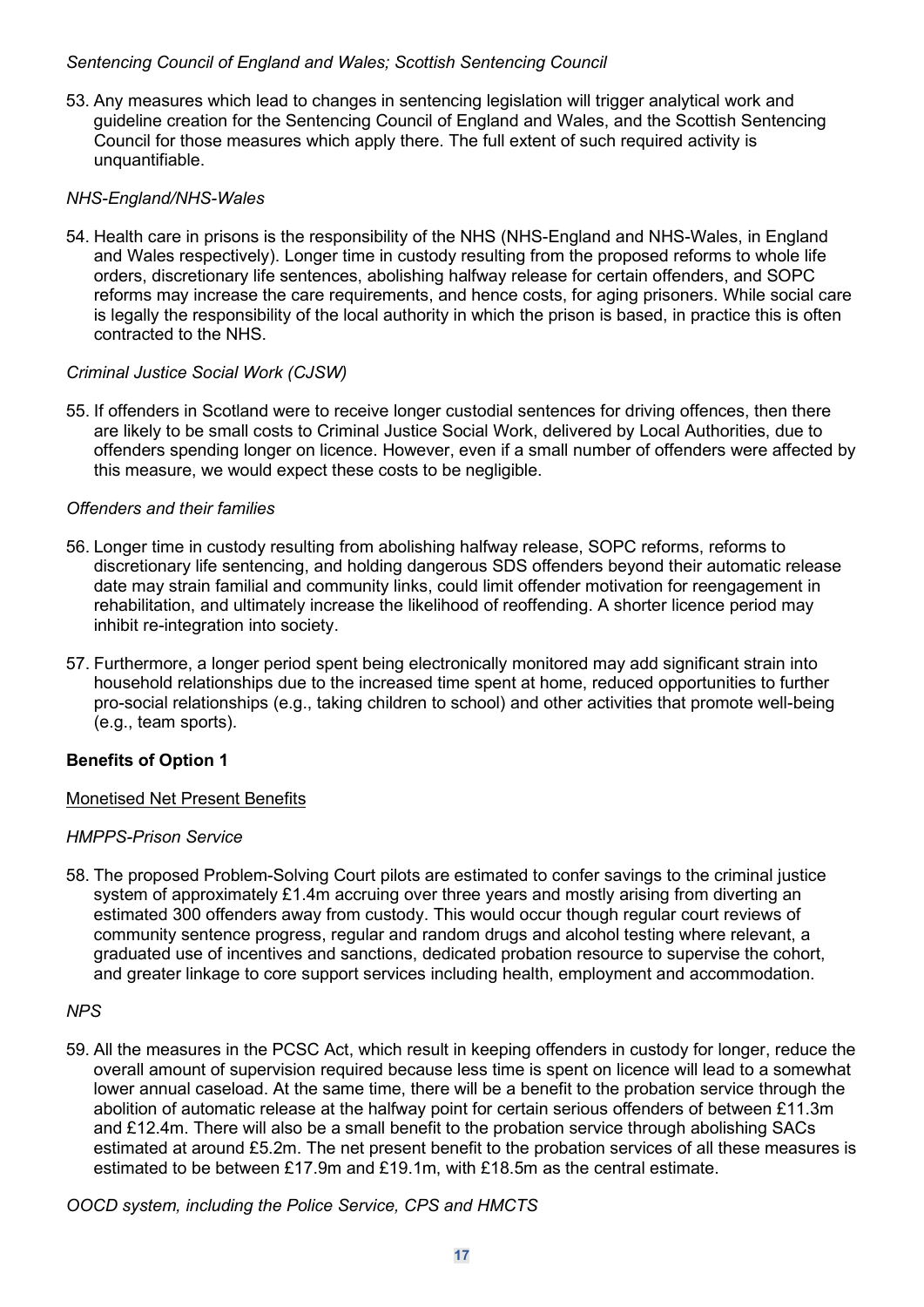60. The benefits from fewer HMCTS prosecutions for non-payment plus additional revenue from reparation and fines is estimated to lead to a net benefit of around £12.4m from a simplified OOCD system. All the savings from the changes to the OOCD system will be felt by the HMCTS. For further detail, please see the separate IA on reforms to the OOCD system.

#### Non-Monetised Benefits

#### *HMPPS-Prison Service*

- 61. The establishment of Problem-Solving Courts and the greater use of ISS in YROs should lead to a reduction in the use of custody, although the savings are currently unquantifiable due to uncertainty around the full details of how these measures would be implemented.
- 62. Enabling more applications to the Parole Board for licence termination of IPP offenders should lead to less time spent on licence for these individuals. This may reduce the opportunity for offenders to breach their licence condition and be recalled back to custody. It is uncertain to what extent this will reduce IPP recall numbers, as the cohort of IPP licensees who would have their licence terminated would be expected to be lower risk.

#### *NPS*

63. The increase in probation practitioners' power will give greater clarity for probation practitioners in their ability to set meetings with offenders, and for offenders in what they are required to attend. Additionally, the duty to consult in local communities on unpaid work assignments would improve the diversity and range of opportunities to meet offender needs, leading to better rehabilitative outcomes.

#### *YCS*

64. The creation of stronger high-end community sentences and addition of location monitoring to the YRO could reduce the volume of children receiving a custodial sentence, though at present it is not possible to estimate the judicial use of such high-end sentences rather than custody.

#### *Judiciary*

65. Judicial confidence in the sentencing programme should improve through many of the measures proposed in the PCSC Act. For example, the judiciary may welcome greater oversight and ability to intervene in rehabilitative programmes under the proposed Problem-Solving Courts, which we will aim to learn through piloting. Improved judicial confidence in community sentences is a factor motivating the increased the use of electronic monitoring, for example through the use of ISS in the YRO.

#### *Parole Board of England and Wales*

66. The SOPC reforms should reduce the volume of Parole Board hearings since the first hearing will take place at the two-thirds point rather than halfway through the custodial term. Given the small number of offenders affected by this measure, this benefit is likely to be negligible given the overall volume of Parole Board hearings taking place each year. For this reason, the details of this benefit have not been estimated.

#### *Multi-Agency Public Protection Arrangement related agencies including NPS, HMPPS-Prison Service and the Police Service*

67. Longer time in custody resulting from abolishing halfway release, SOPC reforms, and reforms to discretionary life sentencing may lead to fewer costs for any Multi-Agency Public Protection Arrangements which might have been needed.

#### *Police Forces*

68. Reforms to the OOCD system should improve the efficiency of police procedures though the full extent of this cannot be estimated.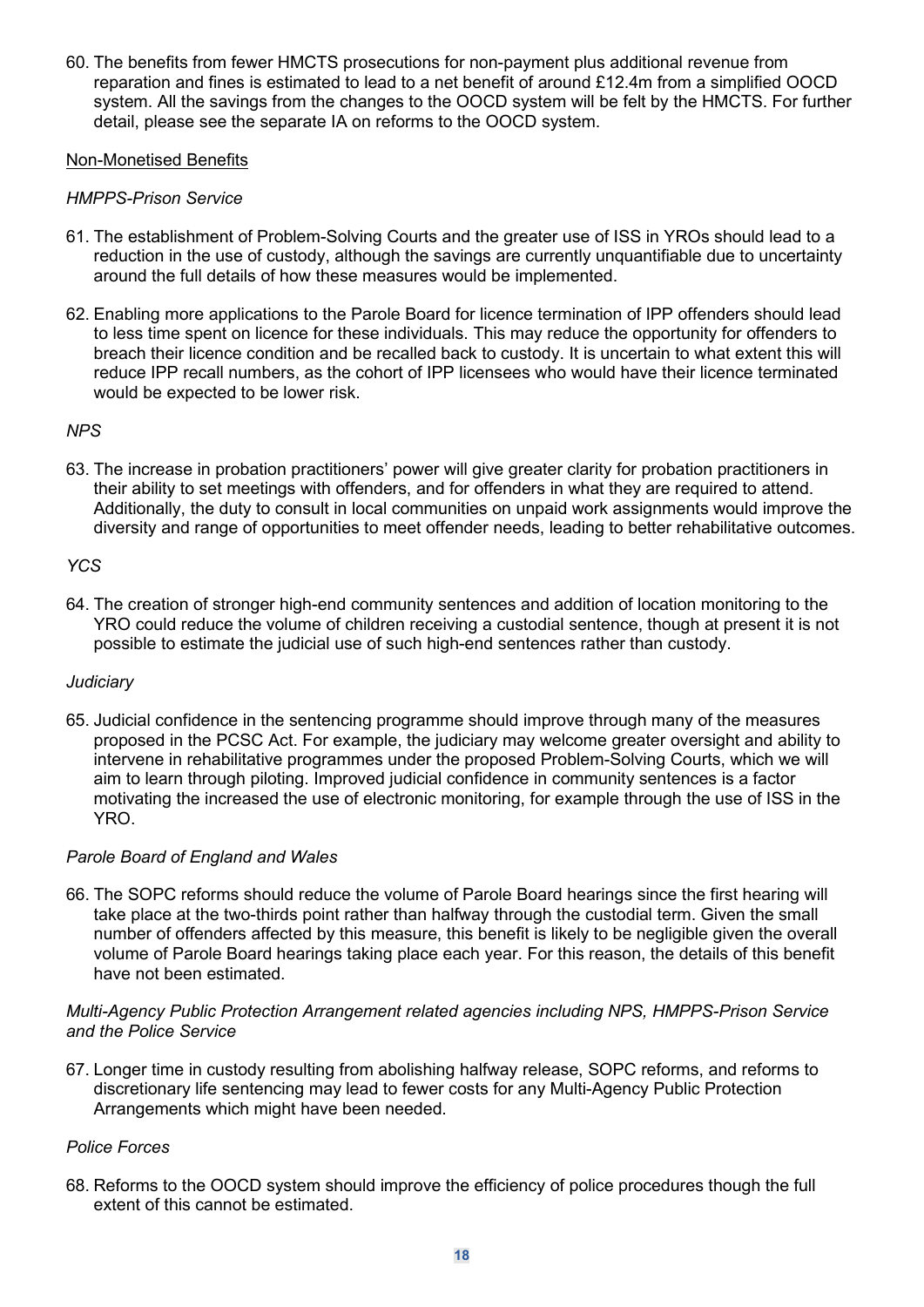#### *Local Authorities and Local service providers*

- 69. Longer time in custody resulting from abolishing halfway release, SOPC reforms, reforms to discretionary life sentencing, and holding dangerous SDS offenders beyond their automatic release date may lead to shorter duration of community services provided by local authorities and local providers to offenders while on licence.
- 70. The statutory duty to consult with local stakeholders on the design and delivery of unpaid work will expand links between probation officials and their communities, improving the reparative quality of community orders and further integrating offenders into community affairs. This should benefit the rehabilitative process and strengthen communities.
- 71. Charitable providers will have the potential to run secure schools as a charitable activity. This broadens the pool of potential providers.

#### *Offenders*

- 72. It is expected that simplification of the OOCD system and the creation of Problem-Solving Courts with their focus on rehabilitative interventions will reduce reoffending though to what extent is yet uncertain because offender behaviour cannot wholly be predicted. Additionally, effective problemsolving courts will further improve offender behaviour including, where relevant, by reduced drug use, and improved physical and mental health.
- 73. Increased flexibility in arrangements for electronic monitoring could benefit offenders in supporting transitions to work, and family and civic engagement, thereby reducing reoffending risk and improving public protection.

#### *Victims & Public*

- 74. Longer time in custody resulting from abolishing halfway release, SOPC reforms, reforms to discretionary life sentencing and holding dangerous SDS offenders beyond their automatic release date may benefit victims and wider public in that they feel protected for longer through the incapacitating effect.
- 75. The curfew periods associated with EM may help offenders to break ties with criminal associates and aid rehabilitation. This should contribute to public protection in the immediate term. Moreover, there is some evidence that EM has a short-term deterrent effect on the likelihood of committing crime whilst the offender is tagged suggesting improved public protection.
- 76. Additionally, the complete package of reforms should improve victim and public confidence in the CJS, particularly the reforms to both adult and youth community sentences and the greater use of electronic monitoring.
- 77. Reforms to the OOCD system should improve victims' experiences and satisfaction with the CJS.

#### *Those with previous criminal convictions*

78. The proposed reforms to the criminal records regime will mean that some offenders in England and Wales would benefit from improved employment opportunities, though it is not possible to quantify the magnitude of the likely increase in employment. This increase would have the indirect effect of increasing additional tax revenue collected by HM Revenue & Customs, although increased tax collection is regarded as a transfer payment rather than an economic benefit to society.

#### Unquantified and Non-monetised Impacts

79. In addition to the impacts of the individual measures described above, the PCSC Act measures could together affect levels of overall crime through deterrence, incapacitation and rehabilitation. There is,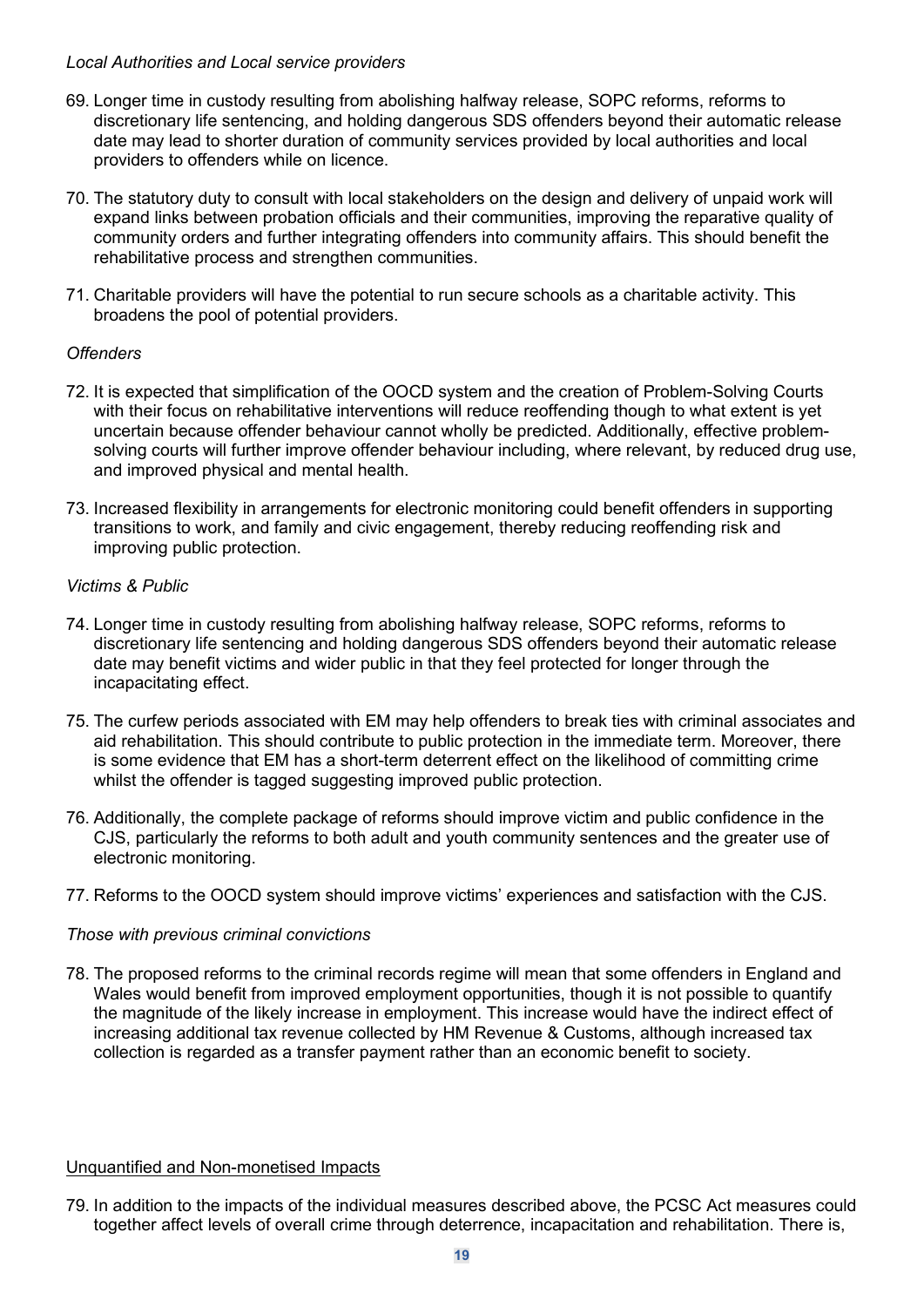however, limited evidence that the combined set of measures will deter offenders long term or reduce overall crime. Therefore, the combined effect of all the measures proposed cannot be described as a cost or benefit due to limited evidence to indicate the direction or magnitude of change.

80. It is also not possible to quantify third party community bodies that may be affected by the measures proposed. Nevertheless, there will be no burdens placed on them as all the activities generated by these measures will be funded by the MoJ and these organisations are either controlled by, or acting on behalf of, the department in carrying out the activities.

#### Summary of impacts

81. Table 1 below summarises the main components of net impact of the measures contained in Option 1, the preferred option.

|    |                      |               | <b>Transition</b>                     | <b>Costs</b>                      | <b>Benefits</b>              | <b>NPV</b>     |
|----|----------------------|---------------|---------------------------------------|-----------------------------------|------------------------------|----------------|
|    |                      |               | Around 580                            | An increase in the                | A reduction of               | <b>Adults</b>  |
|    |                      |               | additional adult                      | adult prison                      | around 580 fewer             | High:          |
|    |                      |               | prison places will                    | population by                     | adult offenders              | $-£320.1m$     |
|    |                      |               | need to be                            | around 580 in                     | under licence                | Low:           |
|    |                      |               | constructed by                        | steady state                      | supervision in               | $-E289.5m$     |
|    |                      |               | 2030/31 at a cost                     | (reached in                       | 2030/31 resulting            | Best:          |
|    |                      |               | of between                            | 2025/26) at a total               | in a total saving            | $-£304.7m$     |
|    |                      |               | £142.9m and                           | running cost of                   | to the probation             |                |
|    |                      |               | £158.0m.                              | between £162.6m<br>and £179.9m in | service of<br>between £11.3m | Youth<br>Best: |
|    |                      |               | <b>Further total</b>                  | the low and high                  | and £12.4m over              | $-£19.0m$      |
|    |                      |               | construction costs                    | scenarios, with a                 | the next 10 years            |                |
|    |                      |               | for an additional                     | central estimate of               |                              | <b>Total</b>   |
|    |                      |               | 50 adult places by                    | around £171.3m.                   | A decrease in the            | High:          |
|    |                      |               | 2030/31 over the                      |                                   | population under             | $-E339.0m$     |
|    |                      |               | 10-year period of                     | An increase in                    | licence in the               | Low:           |
|    |                      |               | £12.3m due to of                      | adult prison                      | community of                 | $-£308.4m$     |
|    |                      | Monetised     | changes to youth                      | population of                     | around 50 adults             | Best:          |
|    |                      |               | automatic release.                    | around 50 places                  | in 2030/31 due to            | $-E323.7m$     |
|    |                      |               |                                       | in 2030/31 due to                 | changes to youth             |                |
|    |                      |               | The combined                          | changes to youth                  | automatic                    |                |
|    |                      |               | effect would be                       | automatic release,                | release, resulting           |                |
|    |                      |               | around 630                            | with total running                | in a total saving            |                |
|    |                      |               | additional prison                     | costs of around                   | of around £0.4m              |                |
| a) | Abolishing automatic |               | places for a total<br>cost of between | £7.1m in the next                 | over the next 10             |                |
|    | halfway release for  |               | £155.3m and                           | 10 years.                         | years.                       |                |
|    | certain serious      |               | £170.3m.                              | The combined                      | The combined                 |                |
|    | offenders            |               |                                       | effect would be                   | effect would be              |                |
|    |                      |               |                                       | around 650                        | around 630 fewer             |                |
|    |                      |               |                                       | additional                        | offenders on                 |                |
|    |                      |               |                                       | prisoners at a total              | license for a total          |                |
|    |                      |               |                                       | cost of between                   | benefit of                   |                |
|    |                      |               |                                       | £175.0m and                       | between £11.7m               |                |
|    |                      |               |                                       | £192.2m.                          | and £12.9m.                  |                |
|    |                      |               | N/A                                   | Greater demand                    | Improved victim              |                |
|    |                      |               |                                       | on prisons and                    | and public                   |                |
|    |                      |               |                                       | services provided                 | confidence and               |                |
|    |                      |               |                                       | there.                            | protection.                  |                |
|    |                      |               |                                       | Social relations                  | Less demand on               |                |
|    |                      |               |                                       | between prisoners                 | local authorities            |                |
|    |                      |               |                                       | and their families                | and local                    |                |
|    |                      |               |                                       | could be impaired.                | services.                    |                |
|    |                      | Non-Monetised |                                       |                                   |                              |                |
|    |                      |               |                                       | Greater demand                    | Less need for                |                |
|    |                      |               |                                       | on the NHS                        | Multi-Agency                 |                |
|    |                      |               |                                       | (England/Wales)                   | <b>Public Protection</b>     |                |
|    |                      |               |                                       | for prisoner care.                | Arrangements,                |                |
|    |                      |               |                                       |                                   | affecting the                |                |
|    |                      |               |                                       |                                   | probation service,           |                |
|    |                      |               |                                       |                                   | the prison service           |                |
|    |                      |               |                                       |                                   | and the police.              |                |

#### **Table 1 Summary of estimated net present costs and benefits (real prices, 2021/22)**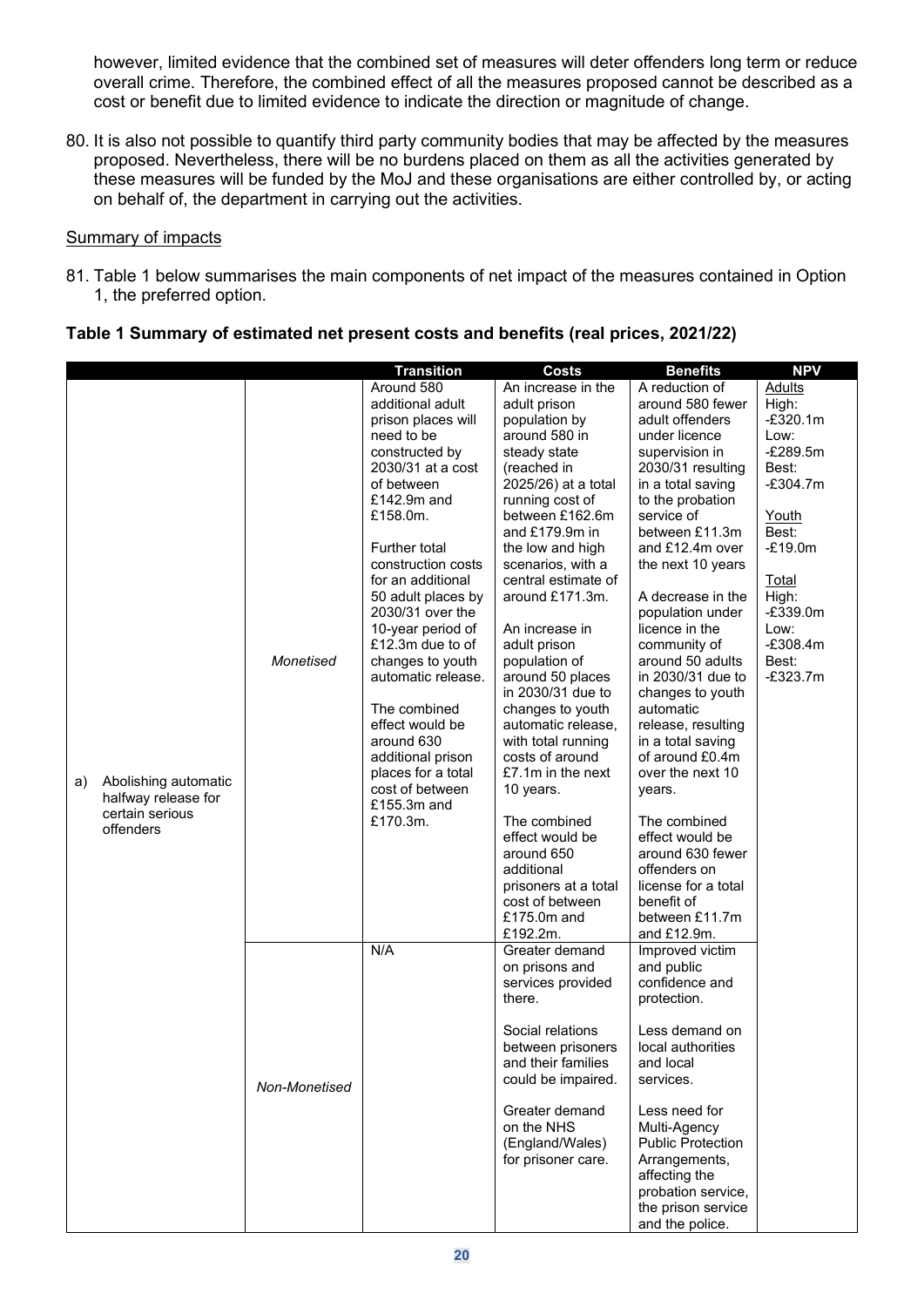|    |                                                                                                               | Monetised     | Additional prison<br>capacity to house<br>those staying in<br>custody for longer<br>prior to 2024/25 at<br>a cost of £5.14m                                                                                                                  | An additional 20<br>prison places<br>required by<br>2024.25 though<br>this is estimated to<br>reduce to a steady<br>state of 10 by<br>2027/28 at a total<br>running cost of<br>£5.9m up to<br>2030/31.                                     | 20 fewer<br>offenders in<br>probation<br>caseloads by<br>2024/25 reducing<br>to a steady state<br>of 10 fewer by<br>2027/28 at an<br>overall net saving<br>of $£0.4m$                                                                                                              | Best: -<br>£10.6m                           |
|----|---------------------------------------------------------------------------------------------------------------|---------------|----------------------------------------------------------------------------------------------------------------------------------------------------------------------------------------------------------------------------------------------|--------------------------------------------------------------------------------------------------------------------------------------------------------------------------------------------------------------------------------------------|------------------------------------------------------------------------------------------------------------------------------------------------------------------------------------------------------------------------------------------------------------------------------------|---------------------------------------------|
| b) | New power to<br>prevent the<br>automatic release of<br>prisoners who<br>become a public<br>protection concern | Non-Monetised | N/A                                                                                                                                                                                                                                          | Greater demand<br>on prisons and<br>services provided<br>there.<br>Social relations<br>between prisoners<br>and their families<br>could be impaired.<br>Greater demand<br>on the NHS for<br>prisoner care.                                 | Improved victim<br>and public<br>confidence and<br>protection<br>Less demand on<br>local authorities<br>and services.<br>Less need for<br>Multi-Agency<br><b>Public Protection</b><br>Arrangements<br>affecting the<br>probation service,<br>the prison service<br>and the police. |                                             |
| c) | WLOs for those who<br>murder children                                                                         | Non-Monetised | Minimal additional<br>prison capacity<br>will be required<br>though not until<br>well after the 10-<br>year period<br>covered by this IA.                                                                                                    | Additional prison<br>running costs will<br>be required as the<br>tariff served for<br>child murder will<br>necessarily<br>increase, although<br>not within 10-year<br>period covered by<br>this IA.                                        | Improved public<br>confidence and<br>public protection.                                                                                                                                                                                                                            | N/A                                         |
|    | d) WLOs on those aged<br>18-20 in exceptional<br>circumstances                                                | Non-Monetised | Minimal additional<br>prison capacity<br>will be required<br>though not until<br>well after the 10-<br>year period<br>covered by this IA.<br>Given likely small<br>volumes, this is<br>expected to be<br>negligible<br>however.              | Additional prison<br>running costs will<br>be required,<br>however given the<br>likely small<br>volumes this will<br>be negligible.                                                                                                        | Greater public<br>protection<br>through further<br>incapacitation of<br>young adult<br>offenders who<br>are deemed<br>highly<br>dangerous.                                                                                                                                         | N/A                                         |
| e) | Longer minimum<br>terms for<br>discretionary life                                                             | Monetised     | Construction of<br>prison places to<br>begin in 2030/31.<br>An additional 10<br>places will be built<br>at a cost of £2.2m.<br>The construction<br>of the other places<br>required is outside<br>of the timeframe<br>assessed in this<br>IA. | Additional running<br>costs will be<br>required as the<br>average length of<br>discretionary life<br>tariffs will be<br>increased through<br>this change, but<br>the impacts are<br>outside of the<br>timeframe<br>assessed in this<br>IA. | There will also be<br>an equal<br>reduction in the<br>probation<br>caseload, but the<br>impacts are<br>outside of the<br>timeframe<br>assessed in this<br>IA.                                                                                                                      | High: -£2.3m<br>Low: -£2.1m<br>Best: -£2.2m |
|    | sentences                                                                                                     | Non-Monetised | N/A                                                                                                                                                                                                                                          | Increased time in<br>prison and use of<br>the services<br>provided there.<br>Negative impact<br>on prisoners and<br>their families and<br>the potential for<br>further reoffending<br>as a consequence.                                    | Greater victim<br>confidence and<br>improved public<br>protection.<br>Local authorities<br>provide fewer<br>services to those<br>remaining in<br>custody for<br>longer.                                                                                                            |                                             |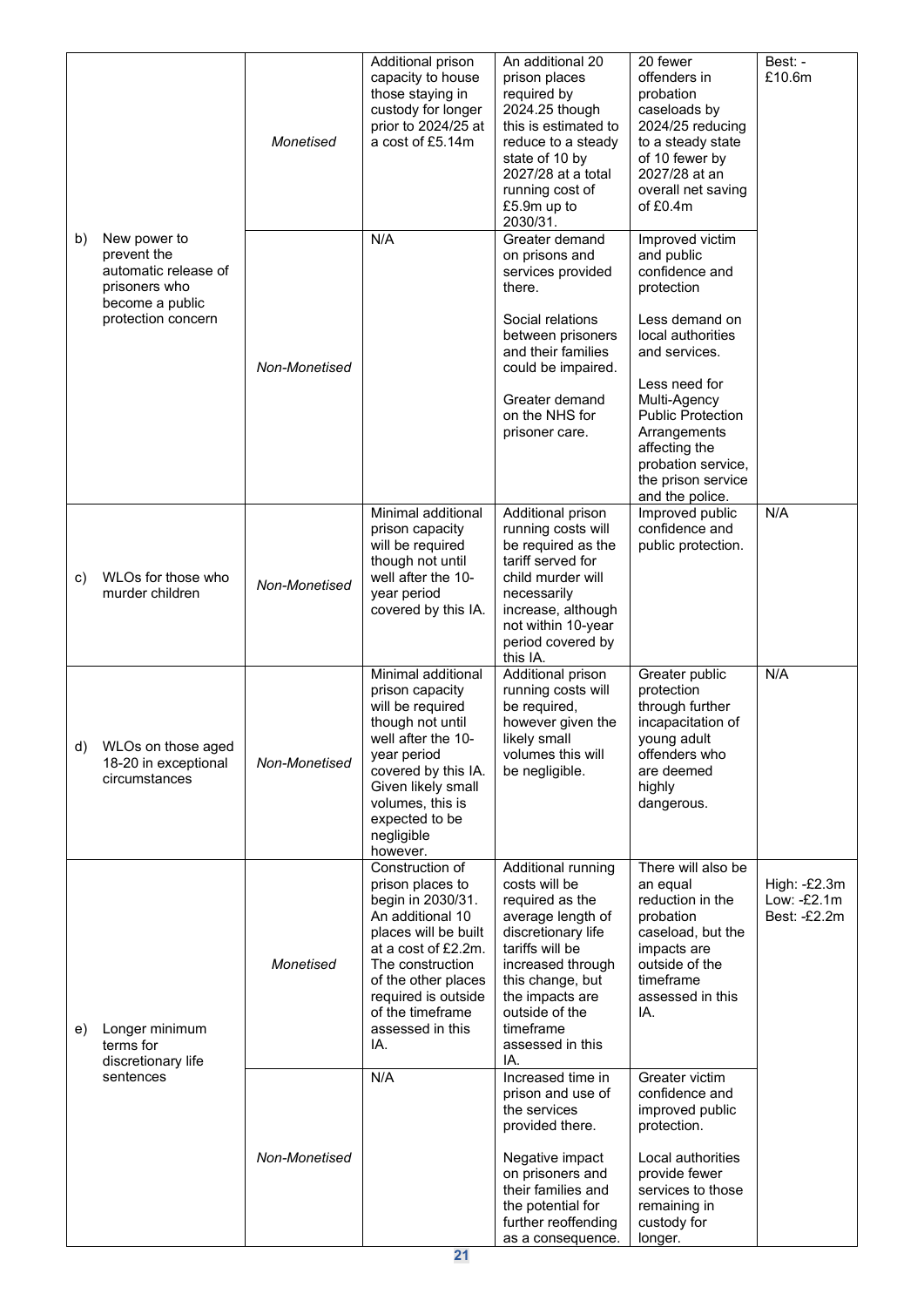|    |                                                                                            |               |                                                                                                                                                                               | Increased care of<br>elderly prisoners<br>affecting NHS<br>(England/Wales).                                                                                                                                                                                                                                                                                                                                                                                     | Less need for<br>Multi-Agency<br><b>Public Protection</b><br>Arrangements<br>affecting the<br>probation service,<br>the prison service<br>and the police.                                                |                                                               |
|----|--------------------------------------------------------------------------------------------|---------------|-------------------------------------------------------------------------------------------------------------------------------------------------------------------------------|-----------------------------------------------------------------------------------------------------------------------------------------------------------------------------------------------------------------------------------------------------------------------------------------------------------------------------------------------------------------------------------------------------------------------------------------------------------------|----------------------------------------------------------------------------------------------------------------------------------------------------------------------------------------------------------|---------------------------------------------------------------|
| f) | Changes to the<br>minimum term<br>starting points for<br>murder committed as<br>a child    | Non-Monetised | N/A                                                                                                                                                                           | Whilst some<br>children may<br>spend more and<br>others less time in<br>custody, we<br>anticipate that<br>overall there will<br>an increase<br>leading to an<br>increase in the<br>prison population.<br>There will be<br>minimal impacts<br>within the first 10<br>years of the policy.<br>There is a risk of<br>up-tariffing of<br>younger adults<br>who commit<br>murder which<br>could lead to a<br>more substantial<br>impact on the<br>prison population. | None                                                                                                                                                                                                     | N//A                                                          |
| g) | Changes to tariff<br>review eligibility of<br>sentences for murder<br>committed as a child | Non-Monetised | N/A                                                                                                                                                                           | Individuals<br>sentenced after<br>turning 18, or<br>those who would<br>have been eligible<br>for subsequent<br>reviews after<br>turning 18, may<br>spend longer in<br>custody as a result<br>of no longer being<br>eligible for these<br>reviews. We do<br>not anticipate<br>significant prison<br>place impacts, with<br>negligible impacts<br>within the next 10<br>years.                                                                                    | A fall in the<br>number of<br>applications for<br>review and<br>subsequent<br>review hearings,<br>providing some<br>savings to<br>HMCTS.                                                                 | N/A                                                           |
| h) | Increasing the time<br>sex offenders<br>sentenced to a<br>SOPC must spend in<br>prison     | Monetised     | Around 100<br>additional prison<br>places are needed<br>by 2028/29, with<br>capacity<br>construction costs<br>of between<br>£24.8m and<br>£27.4m over the<br>forecast period. | Around 50<br>additional prison<br>places will be<br>needed by<br>2027/28 followed<br>by around 100<br>additional places<br>by 2029/30, with<br>100 additional<br>SOPC offenders in<br>custody under the<br>central scenario.<br>Total running costs<br>will range between<br>$£10.6m$ and<br>£11.8m.                                                                                                                                                            | 50 fewer<br>offenders on<br>licence in<br>2027/28 and<br>around 100 fewer<br>by 2029/30<br>resulting in a total<br>saving to the<br>probation service<br>of £0.6m to<br>£0.7m over the<br>next 10 years. | High:<br>$-E38.5m$<br>Low:<br>$-E34.8m$<br>Best:<br>$-E36.6m$ |
|    |                                                                                            | Non-Monetised | N/A                                                                                                                                                                           | Greater length of<br>time in custody<br>with an increased<br>usage of the                                                                                                                                                                                                                                                                                                                                                                                       | An immediate<br>reduction in<br>Parole Board<br>caseload though                                                                                                                                          | N/A                                                           |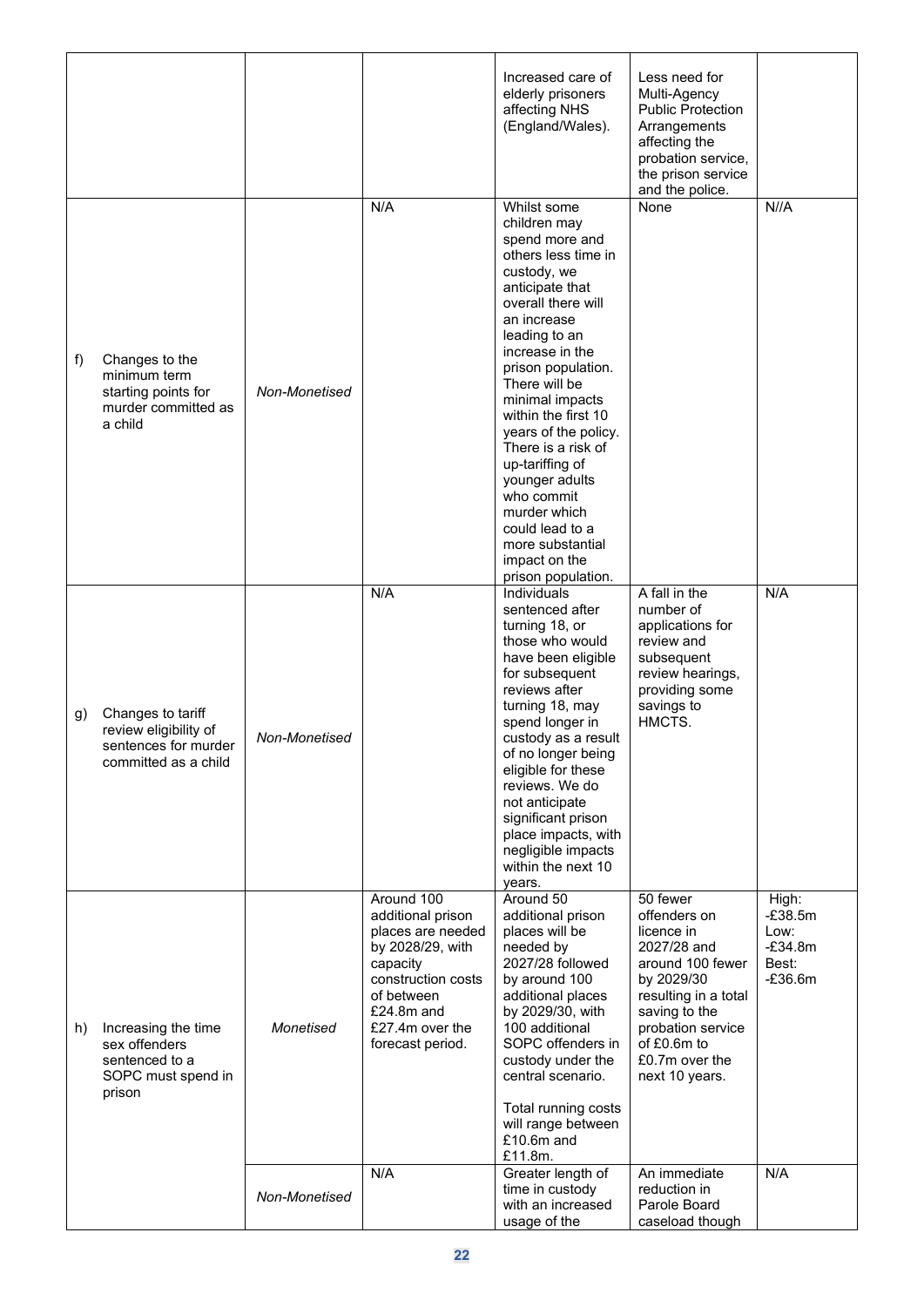|    |                                                               |               |     | services needed<br>there.                                                                                                                                                                                                                                                                                               | this may rebound<br>in future years.                                                                                                                                                                                                                                                                                      |                                                               |
|----|---------------------------------------------------------------|---------------|-----|-------------------------------------------------------------------------------------------------------------------------------------------------------------------------------------------------------------------------------------------------------------------------------------------------------------------------|---------------------------------------------------------------------------------------------------------------------------------------------------------------------------------------------------------------------------------------------------------------------------------------------------------------------------|---------------------------------------------------------------|
|    |                                                               |               |     | Prisoners'<br>relationships with<br>their families could<br>deteriorate,<br>reducing the<br>protective effect of<br>strong family<br>relations on<br>reoffending.<br>Continued care of<br>elderly prisoners<br>impacting NHS<br>(England/Wales)                                                                         | Improved victim<br>confidence and<br>improved public<br>protection.<br>Local authorities<br>provide services<br>for less time to<br>offenders on<br>license.<br>Less need for<br>Multi-Agency<br><b>Public Protection</b><br>Arrangements<br>affecting the<br>probation service,<br>the prison service<br>and the police. |                                                               |
| i) | Reform youth DTOs                                             | Monetised     |     | Total costs to the<br>YCS of between<br>£39.6m and<br>£63.0m over the<br>next 10 years.<br>Total costs to<br>YOTs of between<br>£2.7m and $£4.2m$<br>over the next 10<br>years.                                                                                                                                         | None                                                                                                                                                                                                                                                                                                                      | High:<br>$-E67.2m$<br>Low:<br>$-E42.2m$<br>Best:<br>$-£67.2m$ |
|    |                                                               | Non-Monetised |     | <b>Additional YOT</b><br>cost for<br>supervision of<br>those serving<br>longer in the<br>community as a<br>result of the<br>change to the<br>remand<br>calculation.                                                                                                                                                     | None                                                                                                                                                                                                                                                                                                                      |                                                               |
| j) | Simplifying the Out of<br><b>Court Disposals</b><br>framework | Monetised     | N/A | Increase in police<br>operational costs,<br>CPS prosecution<br>costs for breach of<br>conditions,<br>additional<br>treatment costs<br>associated with<br>conditions placed<br>on cautions and a<br>loss of both<br>Penalty Notices for<br>Disorder and<br>victim surcharge<br>revenue for a total<br>cost to of £117.3m | <b>Estimated benefit</b><br>of £12.4m should<br>accrue due to<br>lower costs to<br><b>HMCTS</b> for<br>proceedings for<br>Penalty Notice for<br>Disorder non-<br>payment, plus<br>revenues from<br>both reparations<br>and penalties on<br>conditional<br>cautions.                                                       | Best:<br>$-£104.9m$                                           |
|    |                                                               | Non-Monetised | N/A | <b>HMCTS</b> may incur<br>costs in enforcing<br>non-compliance.                                                                                                                                                                                                                                                         | Simplified regime<br>clearer for police<br>service<br>application<br>Offenders benefit<br>from focus on<br>rehabilitation.<br>Victims'                                                                                                                                                                                    | N/A                                                           |
| k) | Problem-Solving                                               | Monetised     | N/A | Costs to HMPPS                                                                                                                                                                                                                                                                                                          | confidence that<br>punishment suits<br>the crime.<br><b>Estimated benefit</b>                                                                                                                                                                                                                                             | Best: -£4.8m                                                  |
|    | Courts                                                        |               |     | for offender                                                                                                                                                                                                                                                                                                            | of £1.4m from                                                                                                                                                                                                                                                                                                             |                                                               |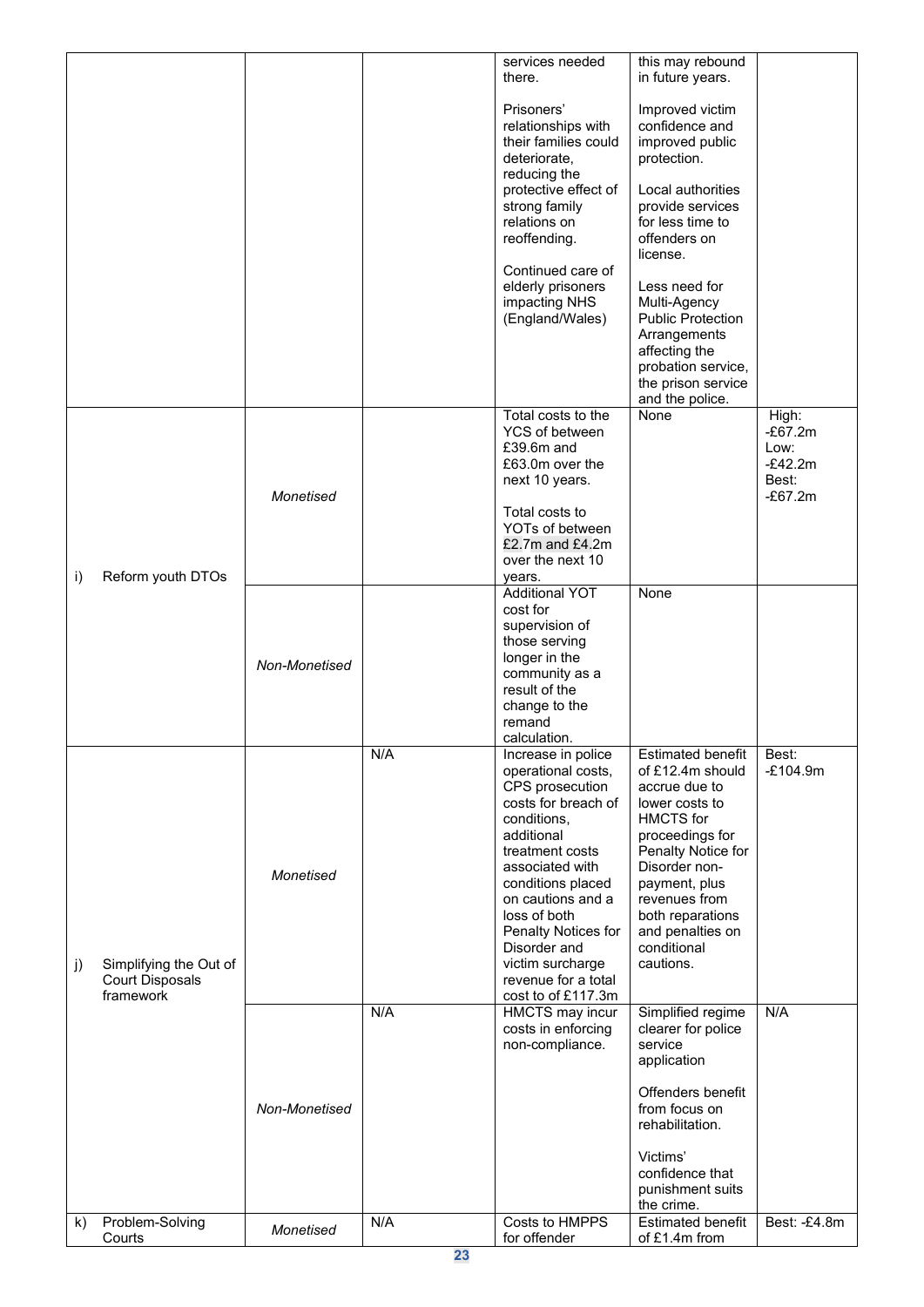|         |                                                                          |               |                                                                                                                                                                                 | supervision, drug<br>and alcohol<br>testing;<br>programme<br>management, and<br>short spells in<br>custody; HMCTS<br>cost for review and<br>breach hearings<br>(including Legal<br>Aid); monitoring<br>and evaluation:<br>£6.2m | diverting new<br>offenders away<br>from custody and<br>the community<br>(Community<br>Orders and<br>Suspended<br>Sentence<br>Orders).                        |                                                                  |
|---------|--------------------------------------------------------------------------|---------------|---------------------------------------------------------------------------------------------------------------------------------------------------------------------------------|---------------------------------------------------------------------------------------------------------------------------------------------------------------------------------------------------------------------------------|--------------------------------------------------------------------------------------------------------------------------------------------------------------|------------------------------------------------------------------|
|         |                                                                          | Non-Monetised | N//A                                                                                                                                                                            | None                                                                                                                                                                                                                            | Improved judicial<br>confidence in<br>sentencing<br>system<br>Increased<br>offender<br>compliance and<br>reduced<br>reoffending<br>Reduced use of<br>custody |                                                                  |
| $\vert$ | Statutory minima for<br>repeat offenders                                 | Non-Monetised | N/A                                                                                                                                                                             | None                                                                                                                                                                                                                            | Any deterrent<br>impact on<br>offender<br>behaviour and<br>change in<br>sentencing<br>behaviour cannot<br>be reliably<br>predicted                           | N/A                                                              |
|         |                                                                          | Monetised     | Around 100<br>additional prison<br>places are needed<br>by 2022/23, with<br>capacity<br>construction costs<br>of between<br>$£21.1m$ and<br>£23.2m over the<br>forecast period. | Combined costs to<br><b>HMCTS and SCTS</b><br>of around £28.6m<br>over the appraisal<br>period.<br>Combined costs to<br>LAA and SLAB of<br>around £9.5m over<br>the appraisal<br>period<br>Increased<br>probation services      | Between 10 and<br>20 fewer<br>offenders under<br>probation<br>supervision in<br>2030/31 for an<br>overall benefit of<br>around £0.1m.                        | Best:<br>$-£107.4m$<br>High:<br>$-£108.8m$<br>Low:<br>$-£105.9m$ |
|         | m) Road Traffic<br><b>Offences</b>                                       |               | None.                                                                                                                                                                           | costs of £10.3m<br>over 10 years.<br>Combined HM<br>Prison Service and<br>Scottish Prison<br>Service running<br>costs of between<br>£36.5m and<br>£37.4m over the<br>appraisal period.<br>Costs to the CPS                      | <b>None</b>                                                                                                                                                  |                                                                  |
|         |                                                                          | Non-Monetised |                                                                                                                                                                                 | of more trials in<br>magistrates and<br>crown courts.                                                                                                                                                                           |                                                                                                                                                              |                                                                  |
| n)      | Doubling the<br>maximum penalty for<br>assaulting an<br>emergency worker | Monetised     | Between 180 and<br>220 additional<br>prison places are<br>needed in<br>2022/23 with<br>capacity<br>construction costs<br>of between<br>£42.9m and                               | Increased costs to<br><b>HMCTS</b> of around<br>£8.07m over the<br>appraisal period.<br>Increased legal aid<br>costs of around<br>£4.2m over the<br>appraisal period.                                                           | None                                                                                                                                                         | Best:<br>$-E204.8m$<br>High:<br>$-E255.9m$<br>Low:<br>$-£177.7m$ |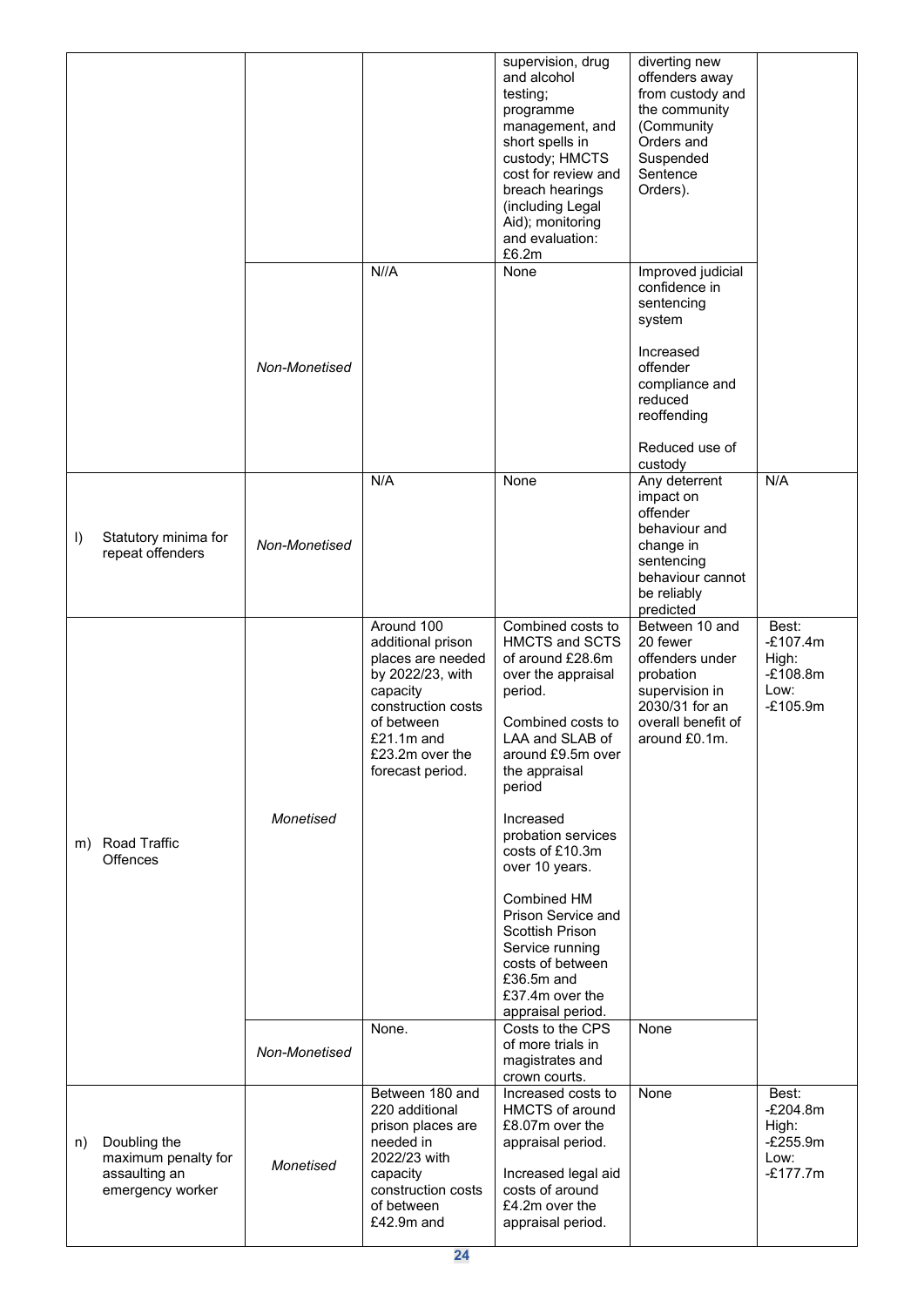|    |                                      |               | £52.5m over the  | Prison running<br>costs of between    |                               |              |
|----|--------------------------------------|---------------|------------------|---------------------------------------|-------------------------------|--------------|
|    |                                      |               | forecast period. |                                       |                               |              |
|    |                                      |               |                  | £74.9m and                            |                               |              |
|    |                                      |               |                  | £117.9m over the                      |                               |              |
|    |                                      |               |                  | appraisal period.                     |                               |              |
|    |                                      |               |                  |                                       |                               |              |
|    |                                      |               |                  | Probation costs of                    |                               |              |
|    |                                      |               |                  | between £46.5m                        |                               |              |
|    |                                      |               |                  | and £66.3m over                       |                               |              |
|    |                                      |               |                  | the appraisal                         |                               |              |
|    |                                      |               |                  | period.                               |                               |              |
|    |                                      |               |                  |                                       |                               |              |
|    |                                      |               |                  | Electronic                            |                               |              |
|    |                                      |               |                  | monitoring costs                      |                               |              |
|    |                                      |               |                  | including purchase                    |                               |              |
|    |                                      |               |                  | of equipment and                      |                               |              |
|    |                                      |               |                  | supervision of                        |                               |              |
|    |                                      |               |                  | between £1.2m                         |                               |              |
|    |                                      |               |                  | and £6.9m over                        |                               |              |
|    |                                      |               |                  | the forecast                          |                               |              |
|    |                                      |               |                  | period.                               |                               |              |
|    |                                      |               | None             | Costs to the CPS                      | None                          |              |
|    |                                      | Non-Monetised |                  | of more trials in                     |                               |              |
|    |                                      |               |                  | the crown court.                      |                               |              |
|    |                                      |               | None             | Alternative                           | The cost of                   | Best: -£0.8m |
|    |                                      |               |                  | sentences to                          | running SACs is               |              |
|    |                                      | Monetised     |                  | SACs will be                          | removed, for a                |              |
| O) | Abolishing SACs                      |               |                  | given, at a cost of                   | saving of £5.2m.              |              |
|    |                                      |               |                  | £4.4m.                                |                               |              |
|    |                                      | Non-Monetised | None             | None                                  | None                          |              |
|    |                                      |               | None             | Increase in the                       | None                          | Best:        |
|    |                                      |               |                  | duration and                          |                               | $-E9.3m$     |
|    |                                      |               |                  | intensity of                          |                               |              |
|    |                                      |               |                  | supervision at a                      |                               |              |
|    |                                      | Monetised     |                  | cost of £2.6m and                     |                               |              |
|    |                                      |               |                  | an increase in the                    |                               |              |
| p) | Strengthening                        |               |                  | likelihood of                         |                               |              |
|    | supervision powers                   |               |                  | breaches at a cost                    |                               |              |
|    | for probation                        |               |                  | of £6.7m                              |                               |              |
|    | practitioners                        |               | None             | Could lead to an                      | Improved                      |              |
|    |                                      |               |                  | increased                             | offender                      |              |
|    |                                      |               |                  | workload for                          | management,                   |              |
|    |                                      | Non-Monetised |                  | probation officers                    | with potential for            |              |
|    |                                      |               |                  |                                       | reduced                       |              |
|    |                                      |               |                  |                                       | reoffending.                  |              |
|    |                                      |               | None             | None                                  | Consultation with             | N/A          |
|    |                                      |               |                  |                                       | local                         |              |
|    |                                      |               |                  |                                       | stakeholders will             |              |
|    |                                      |               |                  |                                       | improve                       |              |
|    |                                      |               |                  |                                       | reparative quality            |              |
| q) | Unpaid work                          | Non-Monetised |                  |                                       | of community                  |              |
|    | consultation duty                    |               |                  |                                       | orders,                       |              |
|    |                                      |               |                  |                                       | integrating                   |              |
|    |                                      |               |                  |                                       | offenders into                |              |
|    |                                      |               |                  |                                       | community                     |              |
|    |                                      |               |                  |                                       | affairs.                      |              |
|    |                                      |               | N/A              | Resource needed                       | Improved                      | N/A          |
|    |                                      |               |                  | to administer                         | offender                      |              |
|    |                                      |               |                  |                                       | compliance with               |              |
|    |                                      |               |                  | polygraph testing<br>to a stock of 20 | license                       |              |
|    |                                      |               |                  | maximum                               | conditions.                   |              |
|    |                                      |               |                  |                                       |                               |              |
|    |                                      |               |                  | additional cases in                   | Information about             |              |
| r) | Polygraph testing for<br>service and | Non-Monetised |                  | steady state                          | further criminal              |              |
|    |                                      |               |                  | already exists<br>within the NPS.     |                               |              |
|    | repatriated offenders                |               |                  |                                       | activity is                   |              |
|    |                                      |               |                  |                                       | disclosable to                |              |
|    |                                      |               |                  |                                       | police and could              |              |
|    |                                      |               |                  |                                       | improve                       |              |
|    |                                      |               |                  |                                       | investigations<br>and thereby |              |
|    |                                      |               |                  |                                       | public protection.            |              |
| S) | Increased flexibility of             |               | N/A              | None                                  | Increased                     | N/A          |
|    | <b>Electronic Monitoring</b>         | Non-Monetised |                  |                                       | flexibility in the            |              |
|    |                                      |               |                  |                                       |                               |              |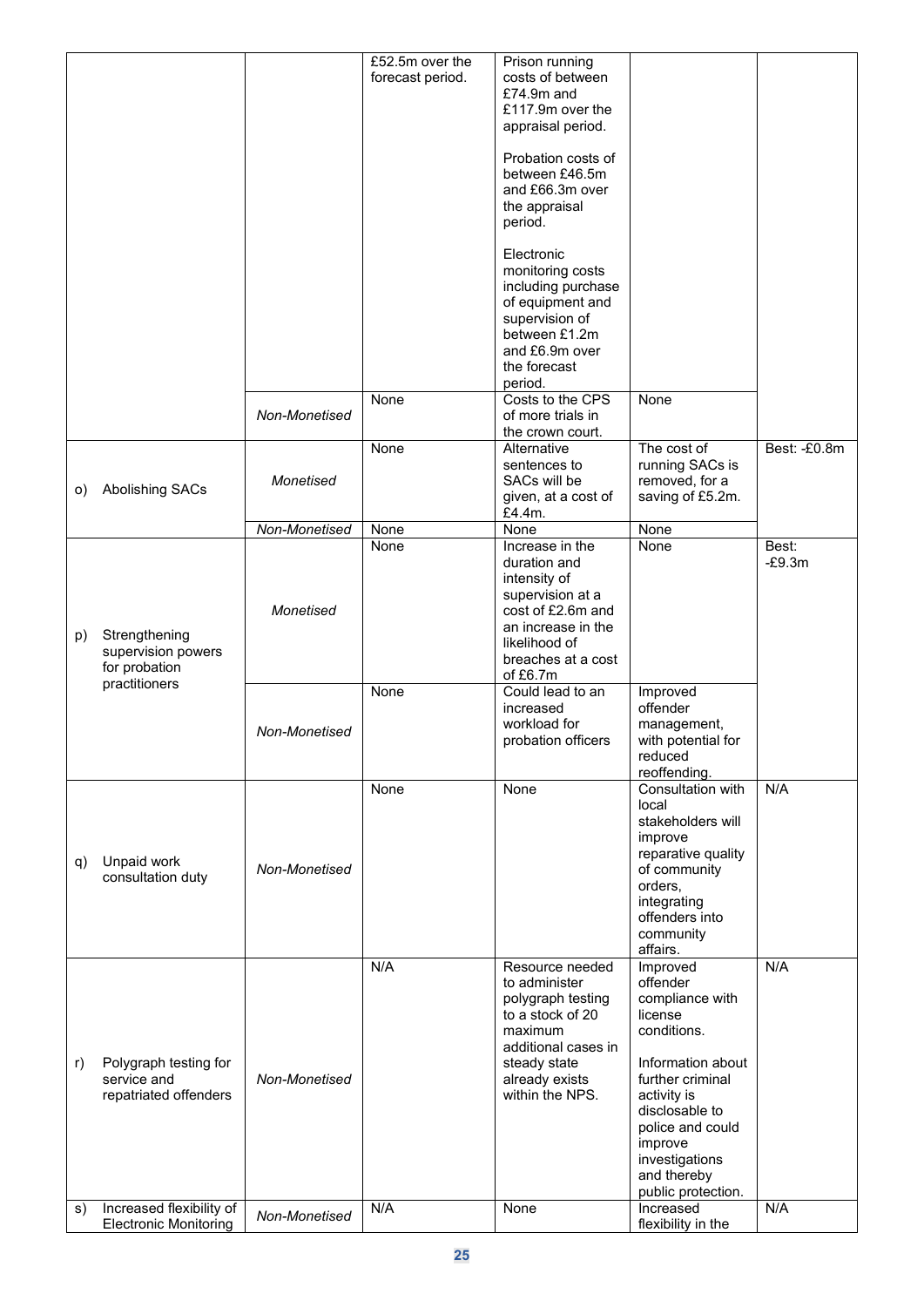|    | on community<br>sentences                                                     |               |      |                                                                                                                                                                                                                                                                                                                                                             | arrangement of<br>curfew hours per                                                                                                                                                                                                                                                                                                                                                                                                                                           |                                                                                                                                                                                         |
|----|-------------------------------------------------------------------------------|---------------|------|-------------------------------------------------------------------------------------------------------------------------------------------------------------------------------------------------------------------------------------------------------------------------------------------------------------------------------------------------------------|------------------------------------------------------------------------------------------------------------------------------------------------------------------------------------------------------------------------------------------------------------------------------------------------------------------------------------------------------------------------------------------------------------------------------------------------------------------------------|-----------------------------------------------------------------------------------------------------------------------------------------------------------------------------------------|
|    |                                                                               |               |      |                                                                                                                                                                                                                                                                                                                                                             | day over the<br>week will benefit                                                                                                                                                                                                                                                                                                                                                                                                                                            |                                                                                                                                                                                         |
|    |                                                                               |               |      |                                                                                                                                                                                                                                                                                                                                                             | offenders in<br>employment.                                                                                                                                                                                                                                                                                                                                                                                                                                                  |                                                                                                                                                                                         |
| t) | Changes to MAPPA<br>provisions                                                | Non-Monetised | N/A  | None                                                                                                                                                                                                                                                                                                                                                        | Tightened<br>management<br>procedures will<br>better protect the<br>public for terrorist<br>or terror related                                                                                                                                                                                                                                                                                                                                                                | N/A                                                                                                                                                                                     |
| u) | Amend the<br>provisions for<br>remands to youth<br>detention<br>accommodation | Non-Monetised | N/A  | If successful at<br>reducing the use<br>of custodial<br>remand, this could<br>lead to a reduction<br>in youth custody<br>places, with<br>corresponding<br>savings for YCS                                                                                                                                                                                   | offenders.<br>A reduction in the<br>use of custodial<br>remand is likely<br>to incur costs<br>elsewhere in<br>order to provide<br>appropriate<br>provision (e.g.<br><b>Local Authority</b><br>Accommodation<br>or increased use<br>of conditional bail<br>packages).<br>Reduce exposure<br>to the custodial<br>environment and<br>avoid detrimental<br>disruption to<br>children's lives,<br>which can be<br>criminogenic, and<br>therefore provide<br>long-term<br>benefits | N/A                                                                                                                                                                                     |
| V) | Pilot stronger high-<br>end youth community<br>sentences                      | Monetised     | N/A  | Increase in<br>caseload under<br>intensive<br>supervision as a<br>result of increased<br>duration of ISS,<br>estimated at<br>between £1.0m<br>and £1.9m per<br>year (low / high)<br>during pilot<br>(assumed to run<br>from Autumn 2022<br>for 24 months) and<br>£3.9 $m$ and £7.8 $m$<br>(low / high) during<br>national rollout<br>(from Autumn<br>2024). | None                                                                                                                                                                                                                                                                                                                                                                                                                                                                         | Based on<br>assumption<br>of piloting in<br>25% of areas<br>from<br>Autumn<br>2022, with<br>national<br>rollout from<br>Autumn 2024<br>2024.<br>Low:<br>$-E20.5m$<br>High:<br>$-E39.9m$ |
|    |                                                                               | Non-Monetised | N//A | <b>EMS</b> will incur<br>additional<br>equipment costs if<br>the whole ISS<br>caseload receives<br>GPS instead of<br>radio frequency<br>tags. Any likely<br>increase is<br>included in the<br>monetised costs<br>associated with<br>measure (w) below<br>and therefore not<br>monetised here.                                                               | Less use of<br>custody<br>impacting the<br>YCS.                                                                                                                                                                                                                                                                                                                                                                                                                              |                                                                                                                                                                                         |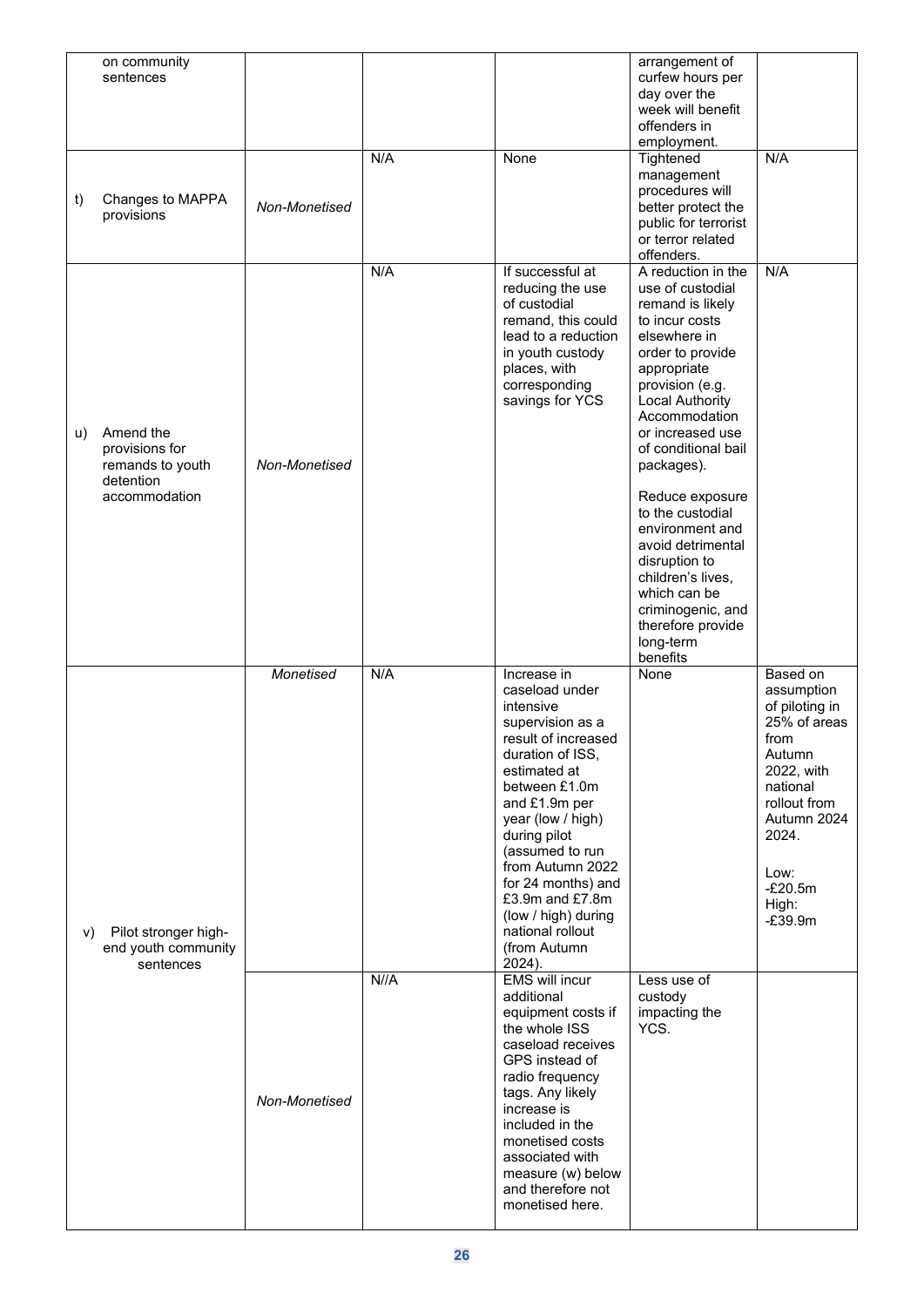|    |                                                           |               |                                                                            | Any additional<br>costs resulting<br>from changes in<br>the level of<br>breaches have not<br>been quantified.                                                                                                                                                                                                                                                                                                                                                                                                      |                                                                                                                                                                                                                                       |              |
|----|-----------------------------------------------------------|---------------|----------------------------------------------------------------------------|--------------------------------------------------------------------------------------------------------------------------------------------------------------------------------------------------------------------------------------------------------------------------------------------------------------------------------------------------------------------------------------------------------------------------------------------------------------------------------------------------------------------|---------------------------------------------------------------------------------------------------------------------------------------------------------------------------------------------------------------------------------------|--------------|
|    |                                                           | Monetised     | N/A                                                                        | Steady state EMS<br>costs of less than<br>£0.1m per annum<br>for additional cost<br>of GPS equipment.                                                                                                                                                                                                                                                                                                                                                                                                              | None                                                                                                                                                                                                                                  | Best: -£0.6m |
|    | w) Location monitoring<br>requirements on<br><b>YROs</b>  | Non-Monetised | N//A                                                                       | It is assumed that<br>this requirement<br>will be used with<br>children who<br>would have<br>received another<br>requirement<br>involving EM (i.e.<br>curfews or<br>exclusion zones).<br>If a significant<br>number of children<br>receive location<br>monitoring who<br>would not have<br>received any form<br>of EM, then this<br>could incur<br>additional running<br>costs beyond<br>those estimated.<br>Rollout of this<br>requirement will be<br>monitored<br>alongside the<br>evaluation of<br>measure (v). | Less use of<br>custody<br>impacting the<br><b>YCS</b><br>Used<br>appropriately, we<br>believe that this<br>technology will<br>also help to<br>reduce the<br>likelihood of a<br>child breaching<br>the requirements<br>of their order. |              |
|    |                                                           | Monetised     | £0.1m costs to<br>update IT systems<br>which generate<br>DBS certificates. | None                                                                                                                                                                                                                                                                                                                                                                                                                                                                                                               | None                                                                                                                                                                                                                                  | Best: -£0.1m |
| X) | Criminal records                                          | Non-Monetised | N/A                                                                        | N/A                                                                                                                                                                                                                                                                                                                                                                                                                                                                                                                | Offenders will<br>experience<br>improved<br>employment<br>opportunities<br>Unspecified UK                                                                                                                                             |              |
|    |                                                           |               | N/A                                                                        | Weekly maximum                                                                                                                                                                                                                                                                                                                                                                                                                                                                                                     | GDP gain.                                                                                                                                                                                                                             | N/A          |
| y) | Increase maximum<br>daily curfew hours for<br><b>YROs</b> | Non-Monetised |                                                                            | curfew hours and<br>overall duration<br>will not change;<br>therefore, we do<br>not anticipate<br>significant costs as<br>a result of this<br>change.                                                                                                                                                                                                                                                                                                                                                              | Greater flexibility<br>to design curfews<br>may be beneficial<br>in providing more<br>effective<br>supervision of<br>children.                                                                                                        |              |
| z) | Abolish the<br><b>Reparation Order</b>                    | Non-Monetised | N/A                                                                        | Reparation orders<br>are largely<br>redundant, other<br>more effective and<br>widely-used<br>avenues for<br>reparation in the<br>youth justice<br>system exist, we<br>do not anticipate<br>significant impacts<br>as a result of this<br>change                                                                                                                                                                                                                                                                    | N/A                                                                                                                                                                                                                                   | N/A          |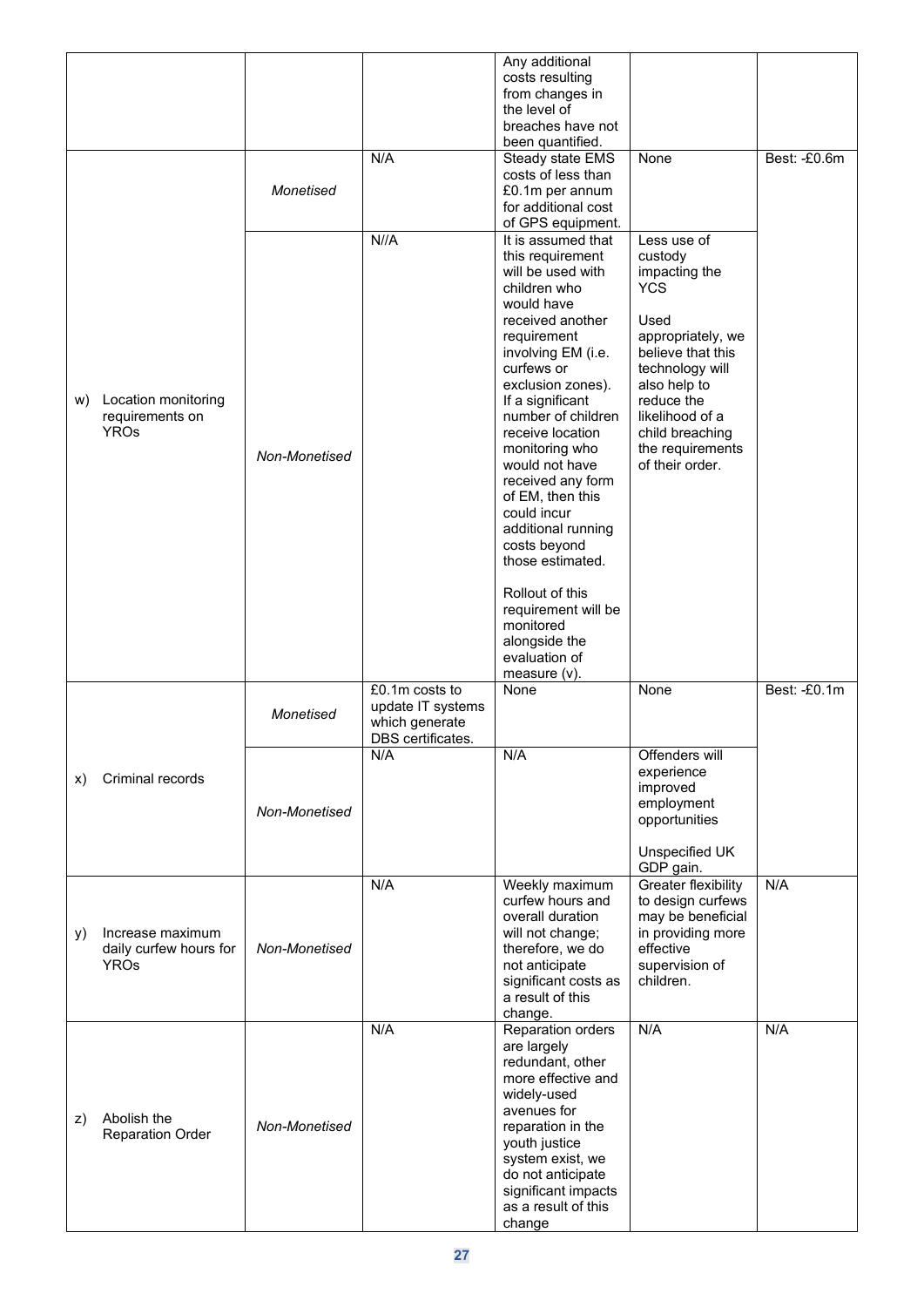| aa) Clarify that operating<br>a secure school can<br>be a charitable<br>activity | Non-Monetised | N/A                                                                                 | None                                                                                                                                                                                                                                                                                                                                                                     | The measure will<br>broaden the pool<br>of potential<br>providers as<br>charities will be<br>able to bid for<br>and run secure<br>schools.                                                    | N/A                                                                |
|----------------------------------------------------------------------------------|---------------|-------------------------------------------------------------------------------------|--------------------------------------------------------------------------------------------------------------------------------------------------------------------------------------------------------------------------------------------------------------------------------------------------------------------------------------------------------------------------|-----------------------------------------------------------------------------------------------------------------------------------------------------------------------------------------------|--------------------------------------------------------------------|
| bb) Electronic Monitoring                                                        | Monetised     | N/A                                                                                 | Additional<br>monitoring<br>equipment will be<br>required at a cost<br>of between £1.2m<br>to £3.5m<br>depending on the<br>amount of<br>increased EM use<br>taking place under<br>the policy. There<br>will be additional<br>supervision,<br>should a monthly<br>increase in EM<br>use over baseline<br>be implemented,<br>at a cost of<br>between £11.0m<br>and £22.0m. | None                                                                                                                                                                                          | Best:<br>$-E14.5m$<br>High:<br>$-E25.5m$<br>Low:<br>$-E12.2m$      |
|                                                                                  | Non-Monetised | N/A                                                                                 | A longer duration<br>on electronic<br>monitoring could<br>increase the<br>amount of breach,<br>though it is not<br>possible to<br>estimate how<br>much.                                                                                                                                                                                                                  | Offenders may<br>be deterred from<br>offending and/or<br>break contacts<br>with criminal<br>associated.<br>Victims protected<br>and improved<br>confidence.<br>Improved public<br>protection. |                                                                    |
|                                                                                  | Monetised     | N/A                                                                                 | Additional cost of<br>£1,5m to the<br>Parole Board due<br>to increased<br>caseloads.                                                                                                                                                                                                                                                                                     | None                                                                                                                                                                                          | Best: -£1.5m                                                       |
| cc) IPP Licence<br><b>Termination Applications</b>                               | Non-Monetised | N/A                                                                                 | N/A                                                                                                                                                                                                                                                                                                                                                                      | Potential<br>reduction in IPP<br>recalls as licence<br>period may be<br>able to finish<br>sooner than<br>previous.                                                                            |                                                                    |
| dd) Manslaughter of an<br><b>Emergency Worker</b>                                | Monetised     | N/A                                                                                 | Increased prison<br>running costs of<br>£0.1m.                                                                                                                                                                                                                                                                                                                           | Negligible<br>(>£0.1m) saving<br>to the probation<br>service due to<br>reduction in<br>caseloads.                                                                                             | Best: -£0.1m                                                       |
|                                                                                  | Non-Monetised | N/A                                                                                 | N/A                                                                                                                                                                                                                                                                                                                                                                      | Improved<br>confidence from<br>victims and public<br>in the Criminal<br>Justice System                                                                                                        |                                                                    |
| Net Impact                                                                       | Monetised     | <b>Transition costs</b><br>range from a low<br>of -£246.3m to a<br>high of -£275.4m | Costs range from<br>a low of -£866.4m<br>to a high of -<br>£1,036.9m                                                                                                                                                                                                                                                                                                     | Benefits range<br>from a low of<br>£31.7m to a high<br>of £32.9m                                                                                                                              | High:<br>$-£1,004.0m$<br>Low:<br>$-E834.8m$<br>Best:<br>$-E927.3m$ |

## **G. Risks and Assumptions**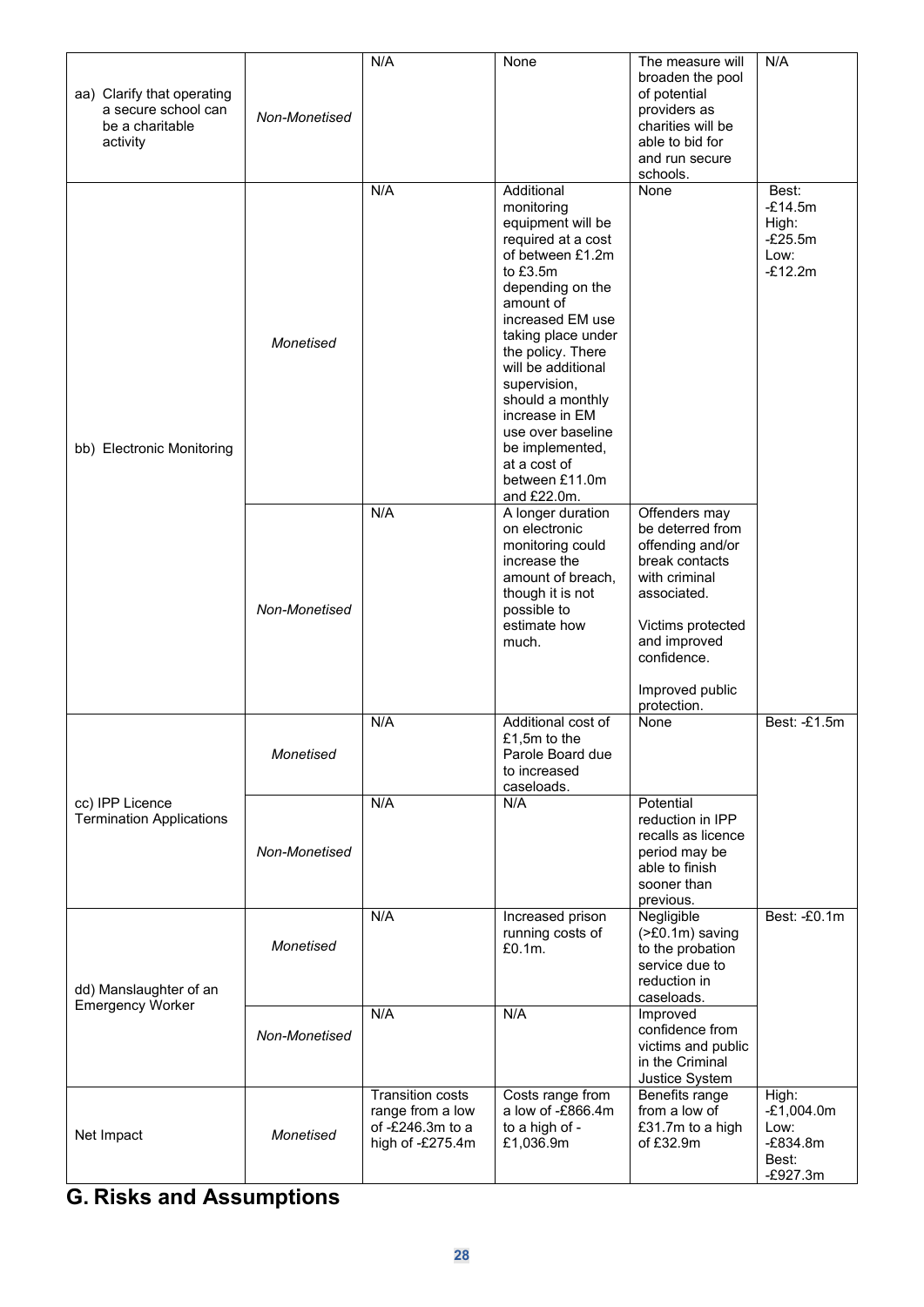82. The impacts estimated in this IA are based on certain assumptions. These assumptions, and the associated risks, are described in Table 2 below.

#### *Table 2 Risks and Assumptions*

|             | Assumption                                                                                                                                                                                                                                                                                                                             | Risks / uncertainties                                                                                                                                                                                                                                                                                                               |
|-------------|----------------------------------------------------------------------------------------------------------------------------------------------------------------------------------------------------------------------------------------------------------------------------------------------------------------------------------------|-------------------------------------------------------------------------------------------------------------------------------------------------------------------------------------------------------------------------------------------------------------------------------------------------------------------------------------|
| Overarching | The policy will come into effect in<br>Spring 2022, and for the purposes of<br>this IA that has been assumed to be<br>May 2022                                                                                                                                                                                                         | Any delay to the implementation of the<br>policy will delay the impacts by an<br>equal amount of time.                                                                                                                                                                                                                              |
|             | Future prison, probation and community<br>volumes are based on a mix of<br>published data and internal projections.                                                                                                                                                                                                                    | It is difficult to predict future changes in<br>the types of offences being committed<br>and how this will impact the decisions<br>made by sentencers. If there are<br>significant changes in sentencer<br>behaviour or offences being committed,<br>this will affect the estimates in this IA.                                     |
|             | Annual running costs for prison places<br>are taken from prices published by<br>HMPPS for 2019/20 inflated to<br>represent the current price in 2021/22.<br>The category of prison used varies by<br>policy depending on the specific<br>characteristics of offenders affected by<br>that policy.                                      | Prison unit costs cover the day-to-day<br>running costs of a prison only, and do<br>not incorporate any capital costs<br>associated with construction,<br>investment and costs associated with<br>any developing or contracted out<br>services or rehabilitative activities these<br>prisoners might undertake while in<br>custody. |
|             | The prison cost per place for Scotland<br>used in calculations are based on<br>£43,003 (20-21 prices), inflated to<br>2021/22 prices, from the Costs of the<br>Criminal Justice System in Scotland <sup>14</sup> .                                                                                                                     | This is the latest published cost for<br>Scotland. These costs may differ from<br>this at present.                                                                                                                                                                                                                                  |
|             | Additional prison places will need to be<br>constructed in order to meet any<br>increased demand; the construction<br>cost for each place is £250,000.                                                                                                                                                                                 | This cost is an average based on the<br>total amount of money allocated to the<br>construction of 10,000 additional prison<br>places over the next 10 years.                                                                                                                                                                        |
|             | It is assumed that the construction of<br>each place will take place in the two<br>years before it is needed, and the costs<br>will fall over this same period.                                                                                                                                                                        | The exact construction profile will vary<br>depending on when additional prison<br>capacity is needed. This depends on a<br>range of factors, primarily natural<br>changes in the prison population and<br>future policy changes that increase or<br>decrease the prison population.                                                |
|             |                                                                                                                                                                                                                                                                                                                                        | Because of this, it is not possible to<br>allocate precise prison places and costs<br>for each additional place at this point.                                                                                                                                                                                                      |
|             | Increases to the prison population in<br>Scotland can be accommodated in the<br>existing estate.                                                                                                                                                                                                                                       | The estimated increase in prison<br>population in Scotland is small (around<br>5), as such prison construction costs in<br>Scotland have not been quantified. If<br>additional estate was needed to<br>accommodate this increased population<br>then construction costs would be<br>incurred.                                       |
|             | The recruitment of additional police<br>officers will impact the future prison<br>population. It is assumed that there will<br>be an increase in the absolute number<br>of offenders sentenced than if the<br>additional officers were not recruited. It<br>is not certain how the profile of<br>offenders entering the prison service | Changes to upstream factors such as<br>crime, police resourcing, charges,<br>sentencing and future policies will result<br>in variation from projections.<br>Additionally, the closure of courts<br>during the COVID-19 pandemic<br>resulted in a backlog of trials which will<br>need to be worked through.                        |

<span id="page-28-0"></span><sup>14</sup> <https://www2.gov.scot/Topics/Statistics/Browse/Crime-Justice/Publications/costcrimjustscot/costcrimjustdataset>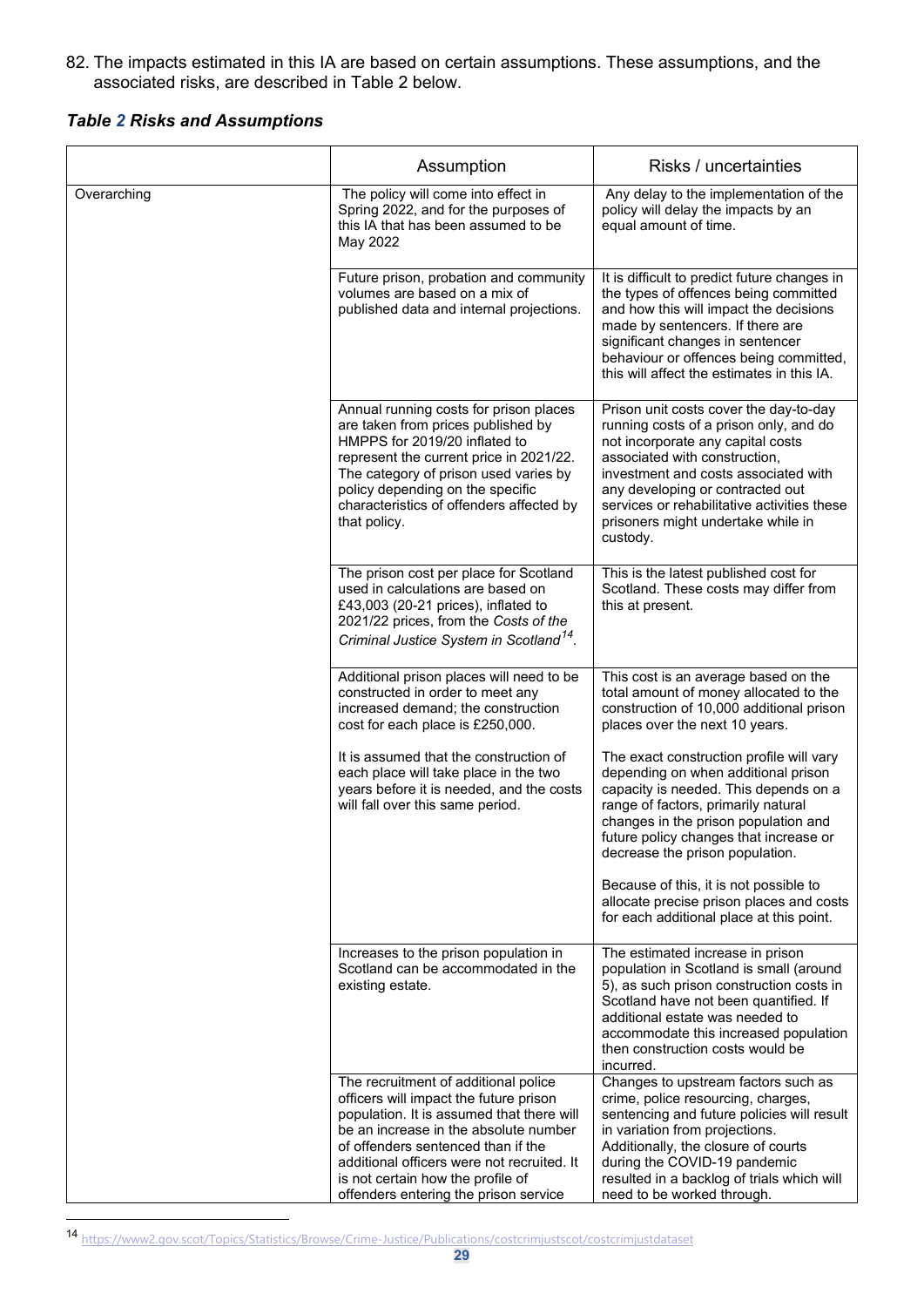|                                                                       | will change and there are three<br>scenarios which predict the effect on<br>the mix of offence types and sentence<br>lengths entering the prison service.<br>Unless otherwise stated, in the central<br>estimates in this IA where there is an<br>impact on the prison population, it is<br>assumed that the offence mix and<br>sentence length distribution of<br>offenders sent to custody remains the<br>same as it is now. | The prison population projection<br>scenarios used in this IA are based on<br>how the additional police resource is<br>allocated and how this effects the mix<br>of offences and sentence length of<br>future sentences - these were:<br>Current Focus - this assumed that<br>$\bullet$<br>the characteristics of future<br>convictions remains the same as in<br>recent years<br>Serious Focus - this assumed the<br>$\bullet$<br>police would focus on high harm,<br>low volume crime, meaning a<br>smaller increase in the number of<br>sentences, but the individuals<br>sentenced were for more serious<br>crimes and received longer<br>sentences than the current<br>average<br>Visible Policing - this assumed the<br>opposite to Serious Focus and that<br>the additional resource would<br>result in more sentences of low<br>harm, high volume offences |
|-----------------------------------------------------------------------|--------------------------------------------------------------------------------------------------------------------------------------------------------------------------------------------------------------------------------------------------------------------------------------------------------------------------------------------------------------------------------------------------------------------------------|--------------------------------------------------------------------------------------------------------------------------------------------------------------------------------------------------------------------------------------------------------------------------------------------------------------------------------------------------------------------------------------------------------------------------------------------------------------------------------------------------------------------------------------------------------------------------------------------------------------------------------------------------------------------------------------------------------------------------------------------------------------------------------------------------------------------------------------------------------------------|
|                                                                       | Annual probation costs per offender<br>have been modelled using the<br>economic forecasts of the Probation<br>Reform programme.                                                                                                                                                                                                                                                                                                | The modelling includes all levels of<br>staffing and vary depending on both the<br>tier of the offenders affected & their<br>disposal type. It also includes the<br>intensity of probation activity that is<br>estimated to take place.<br>In some areas in this IA, the probation<br>costs or benefits are marginal, not full<br>annual costs.                                                                                                                                                                                                                                                                                                                                                                                                                                                                                                                    |
|                                                                       | The probability of release via Parole<br>Board from a single application is 23%<br>for any offender.                                                                                                                                                                                                                                                                                                                           | This applies to any sentence with a<br>discretionary release mechanism and is<br>based on aggregate data published by<br>the Parole Board. No granular data is<br>available to estimate the release rate<br>for different sentence types or sentence<br>length. If the release rate is lower for<br>cohorts targeted in this IA, the impacts<br>will be an underestimate.                                                                                                                                                                                                                                                                                                                                                                                                                                                                                          |
|                                                                       | Sentencer behaviour remains the<br>same.                                                                                                                                                                                                                                                                                                                                                                                       | If sentencer behaviour were to change,<br>it would have a knock-on effect on<br>almost every measure in this IA.<br>Sentencer behaviour changing could<br>change the number of people given<br>community orders or suspended<br>sentences. Or change the average<br>sentence length imposed on any<br>custodial sentence. It could also affect<br>the type of sentence given and<br>ultimately the time spent under licence<br>supervision in the community.                                                                                                                                                                                                                                                                                                                                                                                                       |
|                                                                       | An optimism bias of 20% has been<br>applied to all costs and benefits.                                                                                                                                                                                                                                                                                                                                                         | This is standard practice in IAs to<br>account for unforeseen costs or over-<br>estimated benefits. Therefore, it may be<br>the case that monetised costs and<br>benefits are lower than estimated.                                                                                                                                                                                                                                                                                                                                                                                                                                                                                                                                                                                                                                                                |
| Abolishing automatic halfway release<br>for certain serious offenders | See the assumptions and risks in the<br>separate IA                                                                                                                                                                                                                                                                                                                                                                            | See the assumptions and risks in the<br>separate IA.                                                                                                                                                                                                                                                                                                                                                                                                                                                                                                                                                                                                                                                                                                                                                                                                               |
| WLO for those who murder children                                     | None of the adult offenders convicted<br>of homicide where the victim was a<br>child in the observed data were given a<br>WLO.                                                                                                                                                                                                                                                                                                 | This is not possible to verifying using<br>the data sources available, but it is a<br>reasonable assumption given the very<br>small number of WLOs imposed per<br>year. As the offenders would get a<br>mandatory life sentence in the current<br>baseline, if this assumption is wrong,                                                                                                                                                                                                                                                                                                                                                                                                                                                                                                                                                                           |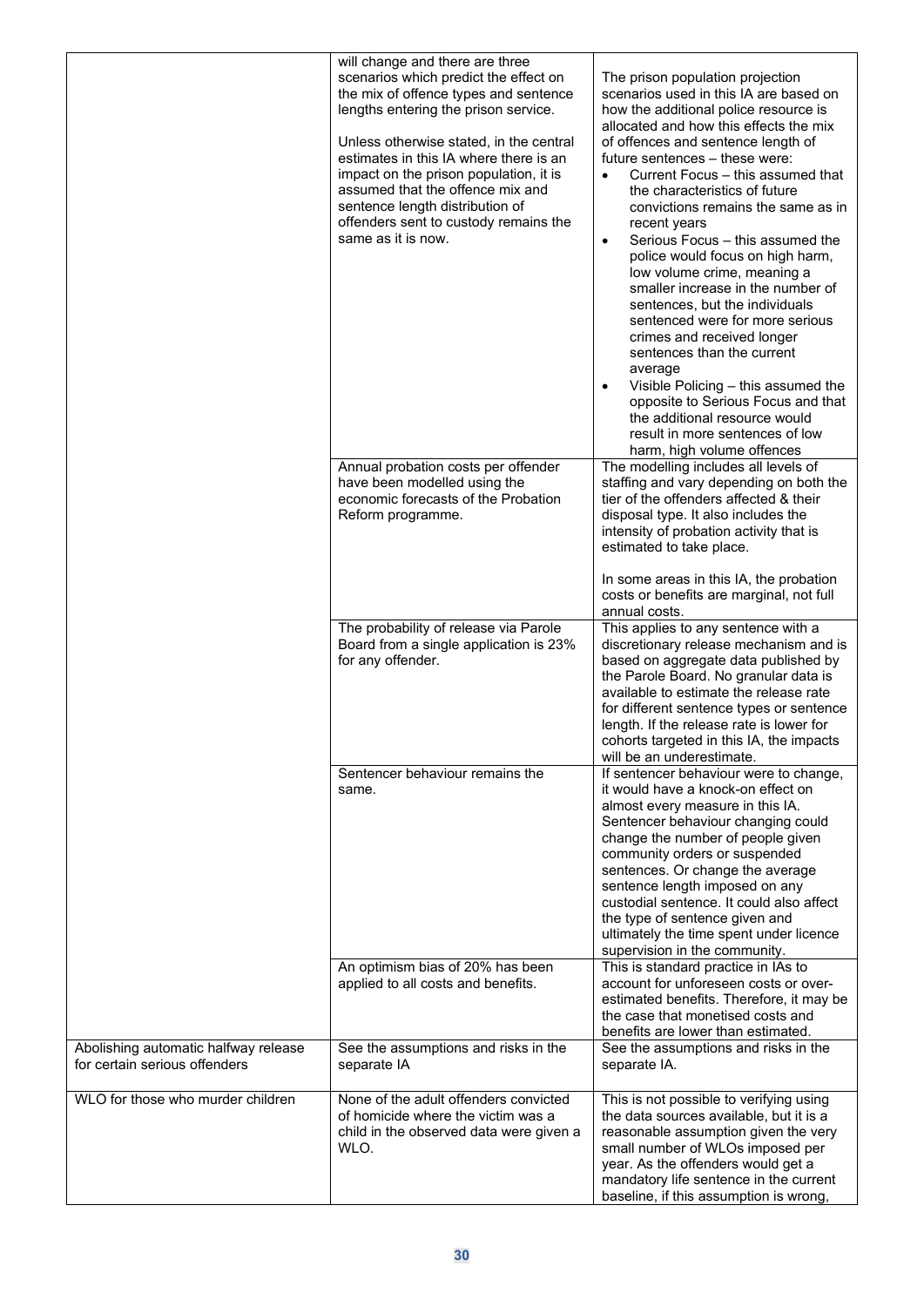|                                                                                  |                                                                                                                                                                                                                                                                    | the effects are still minimal and would<br>not be felt for 23+ years.                                                                                                                                                                                                                                                   |
|----------------------------------------------------------------------------------|--------------------------------------------------------------------------------------------------------------------------------------------------------------------------------------------------------------------------------------------------------------------|-------------------------------------------------------------------------------------------------------------------------------------------------------------------------------------------------------------------------------------------------------------------------------------------------------------------------|
|                                                                                  | The average time spent in custody for<br>offenders currently serving a WLO is 35<br>years, where the offender has already<br>served more than the average<br>mandatory life sentence length (23<br>years)                                                          | WLOs are the most severe form of<br>custodial sentence and are rarely given<br>out; as such, there is limited data and<br>historic data may not be representative<br>of future offenders. Due to the nature of<br>offences that warrant WLOs, it is hard<br>to accurately predict future offence<br>volumes, generally. |
| Longer minimum terms for discretionary<br>life sentences                         | All assumptions and risks captured by overarching section.                                                                                                                                                                                                         |                                                                                                                                                                                                                                                                                                                         |
| Changes to the minimum term starting<br>points for murder committed as a child   | Only tariff lengths of sentences for<br>murder committed as a child will be<br>impacted by this change.                                                                                                                                                            | There is a risk that an increase in the<br>minimum tariff given to older children<br>could lead to up-tariffing of young<br>adults convicted or murder, this would<br>lead to a more significant impact on the<br>prison population.                                                                                    |
| Increasing the time sex offenders<br>sentenced to a SOPC must spend in<br>prison | See the assumptions and risks in the<br>separate IA                                                                                                                                                                                                                | See the assumptions and risks in the<br>separate IA.                                                                                                                                                                                                                                                                    |
| Simplifying the Out of Court Disposals<br>Framework                              | See the assumptions and risks in the<br>separate IA                                                                                                                                                                                                                | See the assumptions and risks in the<br>separate IA.                                                                                                                                                                                                                                                                    |
| Problem-Solving Courts                                                           | The volume of offenders diverted is<br>based on those sentenced to under 2<br>years of custody or Community Orders<br>or Suspended Sentence Orders, with at<br>least one health need (alcohol, drug or<br>mental health) that plead guilty and<br>accept referral. | Level of need based on Offender<br>Assessment System assessment which<br>may be an under/overestimate.<br>Acceptance of treatment numbers are<br>estimates.                                                                                                                                                             |
|                                                                                  | Review hearings take place fortnightly<br>for the first six months and monthly<br>thereafter.                                                                                                                                                                      | The frequency of reviews may need to<br>be adjusted depending on need and<br>effectiveness following the pilot and<br>evaluation period.                                                                                                                                                                                |
|                                                                                  |                                                                                                                                                                                                                                                                    | The pattern/volume of breach hearings<br>and outcomes as a result of a breach<br>highly uncertain.                                                                                                                                                                                                                      |
| Strengthening supervision powers for<br>probation practitioners                  | Duration of additional offender<br>management required by each cohort<br>affected by the policy.                                                                                                                                                                   | Each of these assumptions relates to<br>the unit cost for additional probation<br>supervision. There are overlapping<br>interactions between them and so there                                                                                                                                                          |
|                                                                                  | Distribution of offenders under<br>supervision by offender management<br>tier.                                                                                                                                                                                     | may be a large overall change to the<br>estimates in this IA if all of them were<br>over or under-estimated.                                                                                                                                                                                                            |
|                                                                                  | Intensity of additional offender<br>management supervision.                                                                                                                                                                                                        | This is based on data from a single<br>year, 2017. The data is three years old<br>and breach rates may have since<br>changed. Any changes in these rates<br>will directly affect the prison population                                                                                                                  |
|                                                                                  | Additional staffing levels required to<br>meet additional demand.                                                                                                                                                                                                  |                                                                                                                                                                                                                                                                                                                         |
|                                                                                  | Breach rate is 24% for community<br>orders and 22% for suspended<br>sentence orders.                                                                                                                                                                               |                                                                                                                                                                                                                                                                                                                         |
|                                                                                  | The supervision and operational period<br>of a suspended sentence order are the<br>same in all cases.                                                                                                                                                              | This is based on operational insight and<br>checked on a small number of SSO<br>cases. This is a cautious assumption<br>which assumes the maximum possible<br>cost of the measure.                                                                                                                                      |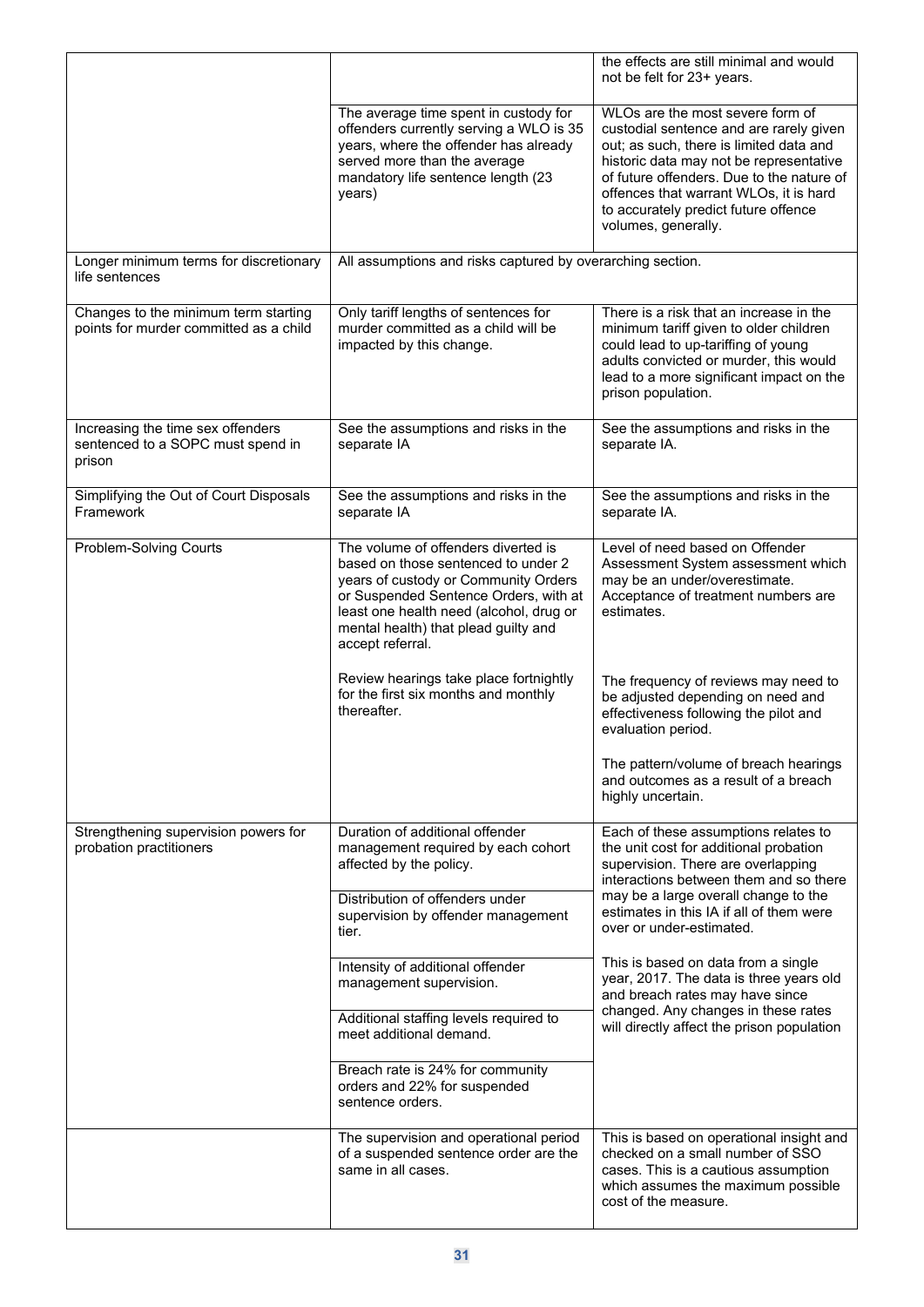| Abolishing Senior Attendance Centres                                  | Cost of running a senior attendance<br>centre is £31,198 per centre per year                                                                                                                            | This aligns with the probation reform<br>business case.                                                                                                                                                                                                                                                                                                                                                                                                                                                                                                                                    |
|-----------------------------------------------------------------------|---------------------------------------------------------------------------------------------------------------------------------------------------------------------------------------------------------|--------------------------------------------------------------------------------------------------------------------------------------------------------------------------------------------------------------------------------------------------------------------------------------------------------------------------------------------------------------------------------------------------------------------------------------------------------------------------------------------------------------------------------------------------------------------------------------------|
|                                                                       | There are 26 total senior attendance<br>centres in operation                                                                                                                                            |                                                                                                                                                                                                                                                                                                                                                                                                                                                                                                                                                                                            |
|                                                                       | 1,000 offenders are sentenced to a<br>senior attendance centre per year                                                                                                                                 | The assumption is based on 2018/19<br>data only, rather than more recent data.<br>Time series analysis up to this point<br>suggests that there is little volatility.                                                                                                                                                                                                                                                                                                                                                                                                                       |
| Abolishing automatic halfway release<br>for serious offenders (youth) | Individuals currently serve half of their<br>sentence in custody. Under this<br>measure, those sentenced to 7 or more<br>years for the specified offences will<br>serve two-thirds in custody.          | Early-release and return to custody due<br>to breaches mean this is not true for all<br>cases, therefore impacts may vary from<br>those estimated.                                                                                                                                                                                                                                                                                                                                                                                                                                         |
|                                                                       | All children would transition into the<br>adult estate under the current policy,<br>therefore, all impacts will be felt in the<br>adult estate.                                                         | Some additional costs may be incurred<br>by YCS - this is thought to be unlikely<br>as all sentences in the past 3 years that<br>would be in scope were to children who<br>were at least 15 at the point of<br>sentencing, and at least 3.5 years must<br>be served in custody under current<br>release provisions.                                                                                                                                                                                                                                                                        |
| Reform youth DTOs                                                     | See the assumptions and risks in the<br>separate IA                                                                                                                                                     | See the assumptions and risks in the<br>separate IA.                                                                                                                                                                                                                                                                                                                                                                                                                                                                                                                                       |
| Pilot stronger high-end youth<br>community sentences.                 | It has not been possible to quantify the<br>impact of children who would have<br>received a custodial sentence in the<br>absence of this policy receiving a YRO<br>with extended ISS due to this change | This measure aims to provide a<br>stronger alternative to custody. If<br>children are diverted from custodial to<br>community sentences as a result of this<br>change then this would incur additional<br>YOT and EM costs, and carries the risk<br>of increased breach rates, but could<br>provide substantial YCS savings, and<br>community sentences can provide<br>additional benefits to the welfare of the<br>child. It has not been possible to<br>quantify these impacts.<br>Piloting will be carried out to assess<br>impacts and value for money to inform<br>a national rollout |
|                                                                       | Costs included in this IA are based on<br>the assumption that some children who<br>currently get YROs with ISS may<br>receive ISS for a longer duration as a<br>result of this policy.                  | This is not the aim of the policy but it is<br>possible that a longer duration of ISS<br>will be deemed appropriate for some<br>individuals who currently receive YROs<br>with ISS, there is also a risk of up-<br>tariffing of children onto longer ISS<br>orders as a result of this change.                                                                                                                                                                                                                                                                                             |
|                                                                       |                                                                                                                                                                                                         | There is significant uncertainty around<br>how sentencers will apply the increased<br>maximum. Therefore, impacts may be<br>lower or higher than estimated. The<br>policy will be piloted to examine any<br>unintended consequences, such as<br>inappropriate up-tariffing of children                                                                                                                                                                                                                                                                                                     |
|                                                                       | There will not be an increase in time<br>under electronic monitoring<br>corresponding to the increase in<br>duration of ISS, therefore there will be<br>no increase in the overall EM caseload          | If EM duration is increased as a result<br>of this change then additional EM costs<br>may be incurred. This is not considered<br>to be a likely scenario.                                                                                                                                                                                                                                                                                                                                                                                                                                  |
|                                                                       | Impacts are based on the assumption<br>of piloting in 25% of areas from Autumn                                                                                                                          | Impacts and costs are uncertain and<br>will be explored through piloting.<br>Therefore, costs of national rollout                                                                                                                                                                                                                                                                                                                                                                                                                                                                          |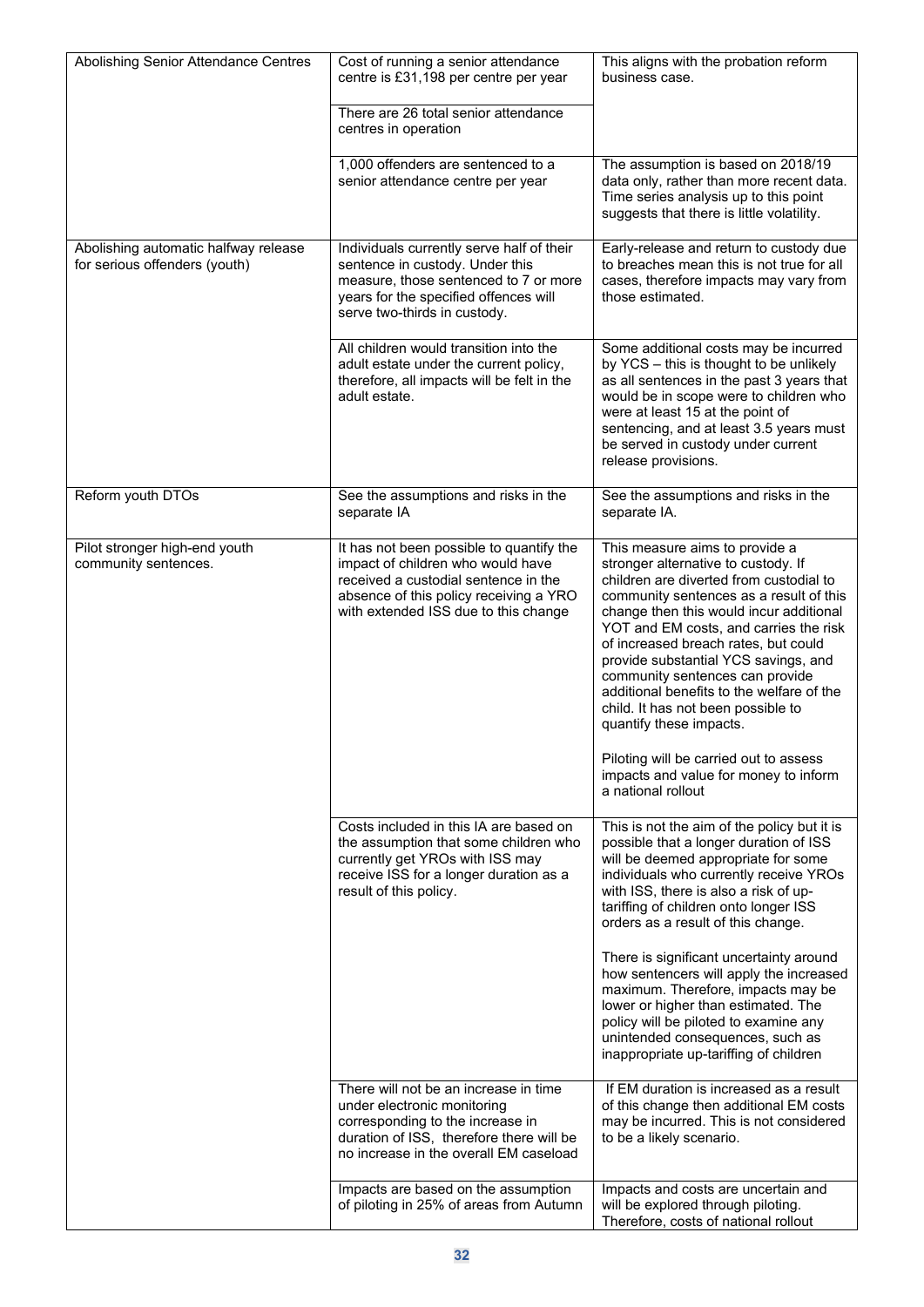|                                                                    | 2021/22, with national rollout from<br>2024/25                                                                                                                                                                                                                                                                                           | could vary from those estimated. The<br>scale of the pilot is not fixed.                                                                                                                                                                                                                                                                              |
|--------------------------------------------------------------------|------------------------------------------------------------------------------------------------------------------------------------------------------------------------------------------------------------------------------------------------------------------------------------------------------------------------------------------|-------------------------------------------------------------------------------------------------------------------------------------------------------------------------------------------------------------------------------------------------------------------------------------------------------------------------------------------------------|
| Location monitoring requirements on<br><b>YROs</b>                 | All children who would currently<br>receive a YRO with ISS and a small<br>proportion of children who currently<br>receive a non-ISS YRO with an EM<br>requirement will now receive a location<br>monitoring requirement. Therefore, the<br>additional cost is the GPS equipment<br>cost, with no increase in the overall EM<br>caseload. | If a significant number of children<br>receive location monitoring who would<br>not have otherwise received any form<br>of EM then this could incur additional<br>running costs beyond those estimated.                                                                                                                                               |
|                                                                    | No children who, in the absence of this<br>policy, would have received a custodial<br>sentence will receive a community<br>sentence as a direct result of this<br>policy.                                                                                                                                                                | This measure is part of a number of<br>changes aimed at providing stronger<br>alternatives to custody. If children are<br>diverted from custodial to community<br>sentences as a result of this (and other<br>policies) this would incur additional<br>YOT and EM costs, but could provide<br>substantial YCS savings.                                |
| Road Traffic Offences                                              | See the assumptions and risks in the<br>separate IA                                                                                                                                                                                                                                                                                      | See the assumptions and risks in the<br>separate IA.                                                                                                                                                                                                                                                                                                  |
| Doubling the maximum penalty for<br>assaulting an emergency worker | See the assumptions and risks in the<br>separate IA                                                                                                                                                                                                                                                                                      | See the assumptions and risks in the<br>separate IA.                                                                                                                                                                                                                                                                                                  |
| Extend the maximum curfew period<br>from 12 months to 24 months    | No additional costs will arise from the<br>initial sentencing for courts or legal aid.                                                                                                                                                                                                                                                   | It is expected that offenders will<br>continue to be sentenced in the same<br>Magistrate court or Crown Court, and<br>they will incur the same legal aid costs.                                                                                                                                                                                       |
|                                                                    | The increases in curfews will only apply<br>to those who receive curfew as a<br>requirement currently and assumes<br>there will not be diversion from custody<br>or new offenders receiving curfew.                                                                                                                                      | There is uncertainty around how<br>sentencers will apply the increased<br>maximum time for curfew. It is assumed<br>that sentencing behaviour will remain<br>the same, bar the increase in curfew<br>length according to the scenarios.                                                                                                               |
|                                                                    | Any changes in breach rates and<br>violations will be negligible                                                                                                                                                                                                                                                                         | There is uncertainty around how<br>offenders may behave with longer<br>curfews and how these may be applied<br>by judges and administered by<br>probation officials. Management<br>information indicates that there is a very<br>small/negligible difference in curfew<br>violations for those sentenced to curfew<br>of 12 to compared to 18 months. |
|                                                                    | EM costs include the cost of technology<br>and the monitoring of offenders. These<br>costs do not include additional uplifts<br>for supplier premium for perceived<br>increased risk of harm, additional loss<br>of equipment, no SIM costs, no impact<br>on software or contract management.                                            | It is assumed the cohort will remain<br>similar to those currently receiving<br>curfew requirements. If the<br>characteristics of the cohort change or<br>there is substantial increased demand,<br>there may be additional costs related to<br>increased wear and tear, damage of<br>technology and supplier related costs.                          |
| Increase maximum daily curfew hours<br>for YROs                    | Impact on breach rate will be<br>unchanged.                                                                                                                                                                                                                                                                                              | if more onerous restrictions are placed<br>on the child this could lead to an<br>increase in breach rate and associated<br>costs. However, we anticipate that this<br>greater flexibility will allow for more<br>effective curfew provisions to be<br>designed.                                                                                       |
| IPP Licence Termination Applications                               | Individuals who have their licence<br>terminated would not have gone on to<br>be recalled.                                                                                                                                                                                                                                               | It is expected that the majority of<br>licensees affected will be those whose<br>supervisions have been suspended,<br>and are therefore at lower risk of<br>breaching licence conditions.                                                                                                                                                             |